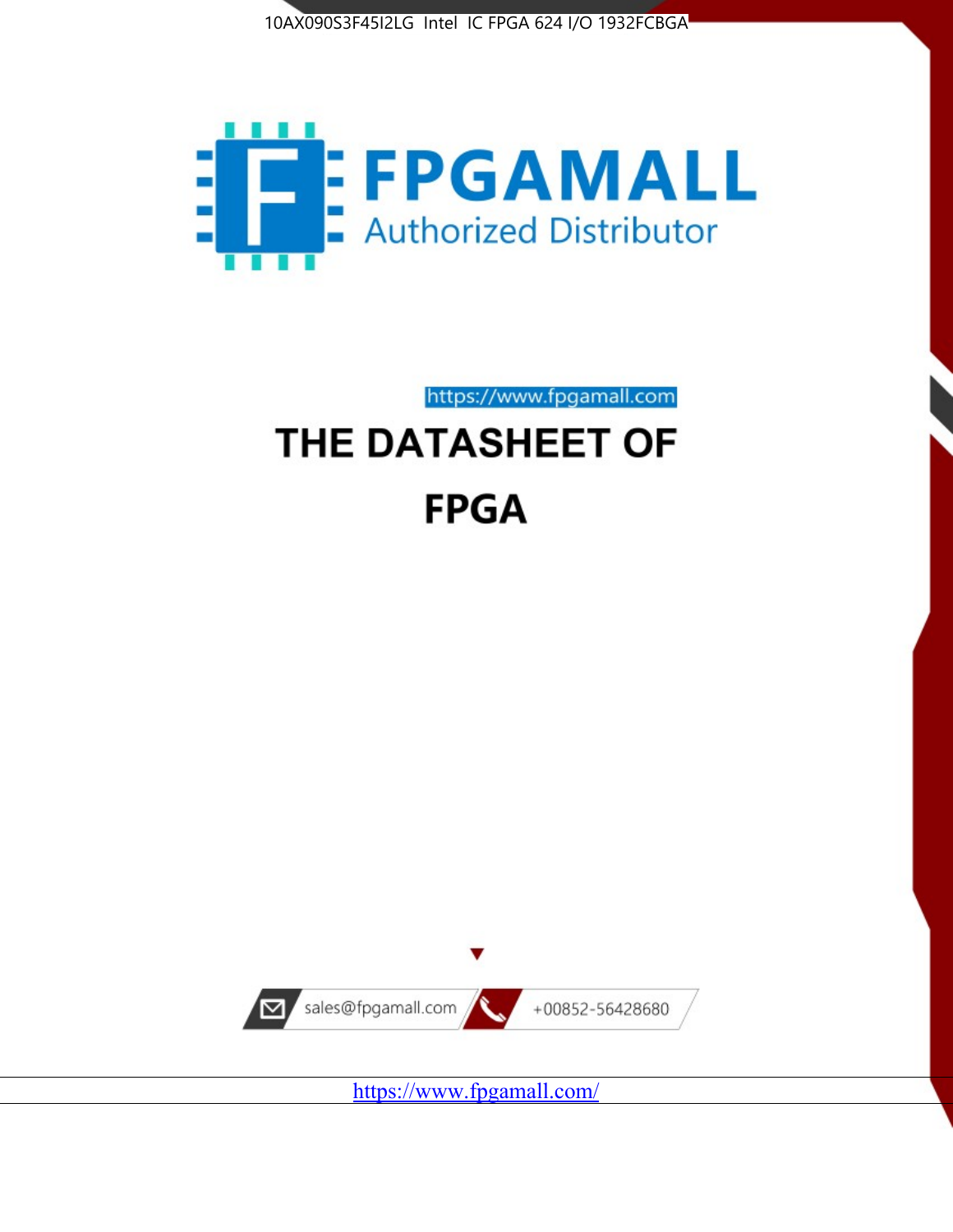10AX090S3F45I2LG Intel IC FPGA 624 I/O 1932FCBGA



# **Intel® Arria® 10 Device Overview**



**A10-OVERVIEW | 2018.12.06** Latest document on the web: **[PDF](https://www.intel.com/content/dam/www/programmable/us/en/pdfs/literature/hb/arria-10/a10_overview.pdf)** | **[HTML](https://www.intel.com/content/www/us/en/programmable/documentation/sam1403480274650.html)**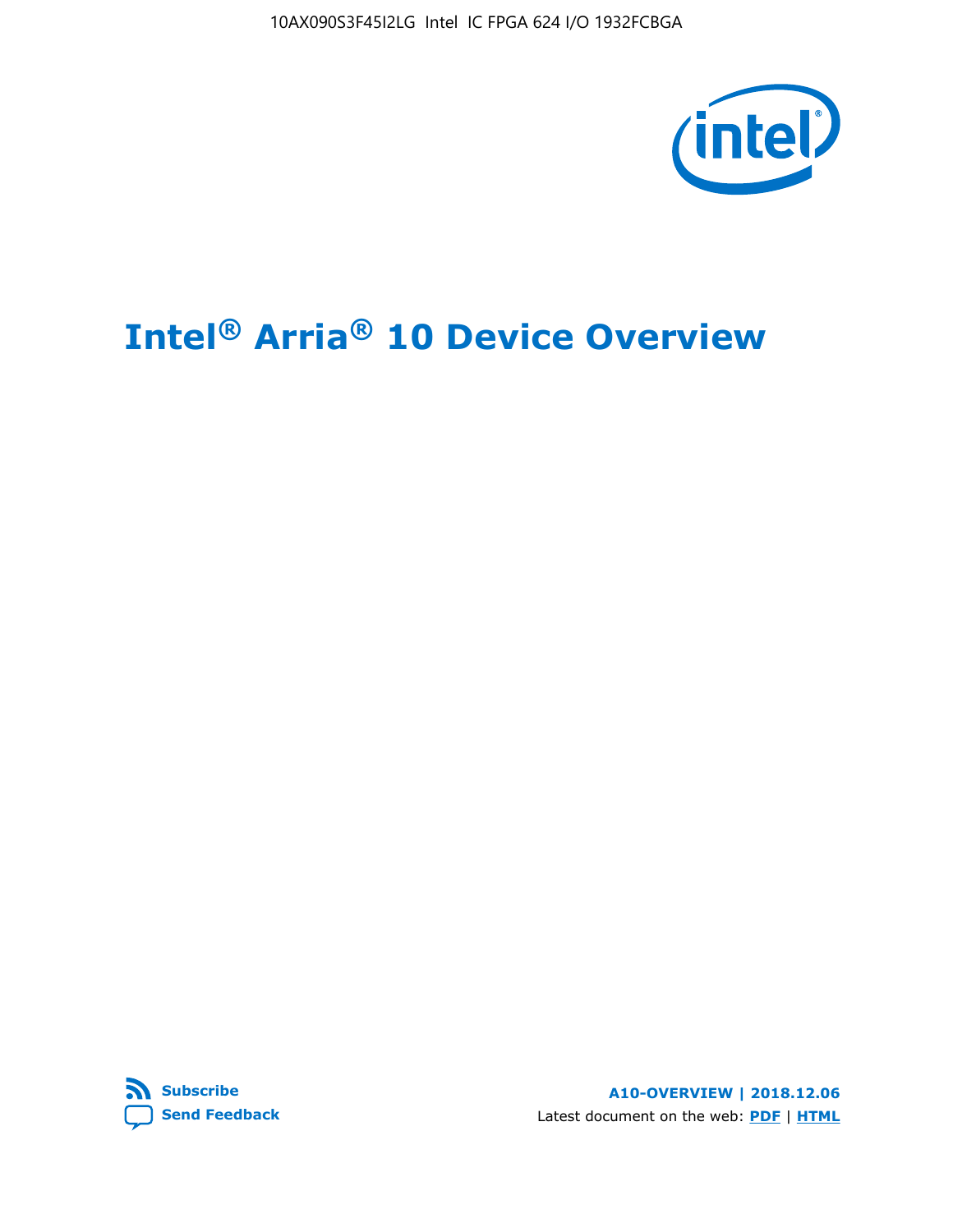

**Contents** 

# **Contents**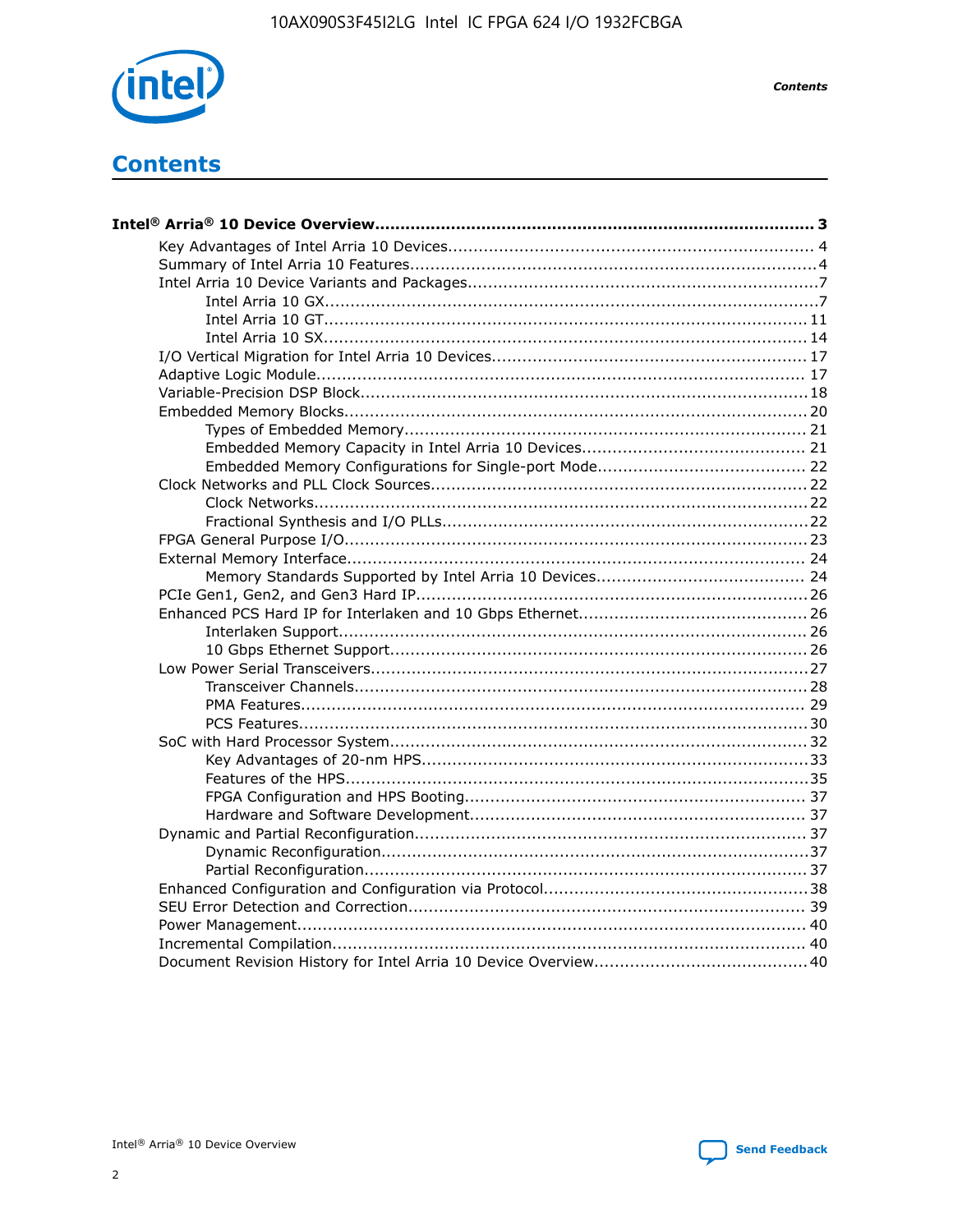**A10-OVERVIEW | 2018.12.06**

**[Send Feedback](mailto:FPGAtechdocfeedback@intel.com?subject=Feedback%20on%20Intel%20Arria%2010%20Device%20Overview%20(A10-OVERVIEW%202018.12.06)&body=We%20appreciate%20your%20feedback.%20In%20your%20comments,%20also%20specify%20the%20page%20number%20or%20paragraph.%20Thank%20you.)**



# **Intel® Arria® 10 Device Overview**

The Intel<sup>®</sup> Arria<sup>®</sup> 10 device family consists of high-performance and power-efficient 20 nm mid-range FPGAs and SoCs.

Intel Arria 10 device family delivers:

- Higher performance than the previous generation of mid-range and high-end FPGAs.
- Power efficiency attained through a comprehensive set of power-saving technologies.

The Intel Arria 10 devices are ideal for high performance, power-sensitive, midrange applications in diverse markets.

| <b>Market</b>         | <b>Applications</b>                                                                                               |
|-----------------------|-------------------------------------------------------------------------------------------------------------------|
| Wireless              | Channel and switch cards in remote radio heads<br>٠<br>Mobile backhaul<br>٠                                       |
| Wireline              | 40G/100G muxponders and transponders<br>٠<br>100G line cards<br>٠<br><b>Bridging</b><br>٠<br>Aggregation<br>٠     |
| <b>Broadcast</b>      | Studio switches<br>٠<br>Servers and transport<br>٠<br>Videoconferencing<br>٠<br>Professional audio and video<br>٠ |
| Computing and Storage | Flash cache<br>٠<br>Cloud computing servers<br>٠<br>Server acceleration<br>٠                                      |
| Medical               | Diagnostic scanners<br>٠<br>Diagnostic imaging<br>٠                                                               |
| Military              | Missile guidance and control<br>٠<br>Radar<br>٠<br>Electronic warfare<br>٠<br>Secure communications<br>٠          |

#### **Table 1. Sample Markets and Ideal Applications for Intel Arria 10 Devices**

#### **Related Information**

- [Intel Arria 10 Device Handbook: Known Issues](http://www.altera.com/support/kdb/solutions/rd07302013_646.html) Lists the planned updates to the *Intel Arria 10 Device Handbook* chapters.
- [Intel Arria 10 GX/GT Device Errata and Design Recommendations](https://www.intel.com/content/www/us/en/programmable/documentation/agz1493851706374.html#yqz1494433888646)
- [Intel Arria 10 SX Device Errata and Design Recommendations](https://www.intel.com/content/www/us/en/programmable/documentation/cru1462832385668.html#cru1462832558642)

Intel Corporation. All rights reserved. Intel, the Intel logo, Altera, Arria, Cyclone, Enpirion, MAX, Nios, Quartus and Stratix words and logos are trademarks of Intel Corporation or its subsidiaries in the U.S. and/or other countries. Intel warrants performance of its FPGA and semiconductor products to current specifications in accordance with Intel's standard warranty, but reserves the right to make changes to any products and services at any time without notice. Intel assumes no responsibility or liability arising out of the application or use of any information, product, or service described herein except as expressly agreed to in writing by Intel. Intel customers are advised to obtain the latest version of device specifications before relying on any published information and before placing orders for products or services. \*Other names and brands may be claimed as the property of others.

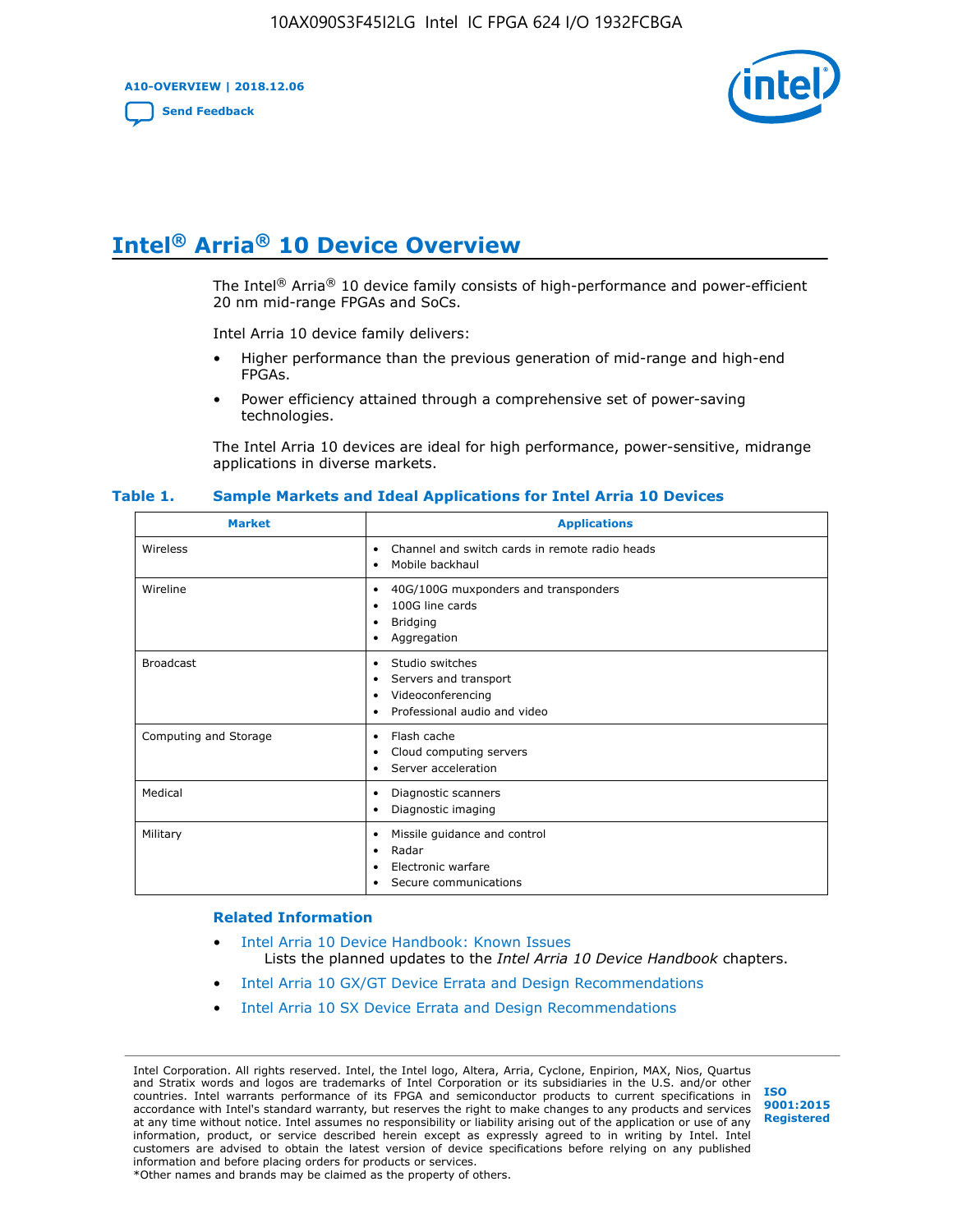

# **Key Advantages of Intel Arria 10 Devices**

# **Table 2. Key Advantages of the Intel Arria 10 Device Family**

| <b>Advantage</b>                                                                                          | <b>Supporting Feature</b>                                                                                                                                                                                                                                                                                                |
|-----------------------------------------------------------------------------------------------------------|--------------------------------------------------------------------------------------------------------------------------------------------------------------------------------------------------------------------------------------------------------------------------------------------------------------------------|
| Enhanced core architecture                                                                                | Built on TSMC's 20 nm process technology<br>٠<br>60% higher performance than the previous generation of mid-range FPGAs<br>٠<br>15% higher performance than the fastest previous-generation FPGA<br>٠                                                                                                                    |
| High-bandwidth integrated<br>transceivers                                                                 | Short-reach rates up to 25.8 Gigabits per second (Gbps)<br>٠<br>Backplane capability up to 12.5 Gbps<br>٠<br>Integrated 10GBASE-KR and 40GBASE-KR4 Forward Error Correction (FEC)<br>٠                                                                                                                                   |
| Improved logic integration and<br>hard IP blocks                                                          | 8-input adaptive logic module (ALM)<br>٠<br>Up to 65.6 megabits (Mb) of embedded memory<br>٠<br>Variable-precision digital signal processing (DSP) blocks<br>Fractional synthesis phase-locked loops (PLLs)<br>Hard PCI Express Gen3 IP blocks<br>Hard memory controllers and PHY up to 2,400 Megabits per second (Mbps) |
| Second generation hard<br>processor system (HPS) with<br>integrated ARM* Cortex*-A9*<br>MPCore* processor | Tight integration of a dual-core ARM Cortex-A9 MPCore processor, hard IP, and an<br>٠<br>FPGA in a single Intel Arria 10 system-on-a-chip (SoC)<br>Supports over 128 Gbps peak bandwidth with integrated data coherency between<br>$\bullet$<br>the processor and the FPGA fabric                                        |
| Advanced power savings                                                                                    | Comprehensive set of advanced power saving features<br>٠<br>Power-optimized MultiTrack routing and core architecture<br>٠<br>Up to 40% lower power compared to previous generation of mid-range FPGAs<br>Up to 60% lower power compared to previous generation of high-end FPGAs                                         |

# **Summary of Intel Arria 10 Features**

## **Table 3. Summary of Features for Intel Arria 10 Devices**

| <b>Feature</b>                  | <b>Description</b>                                                                                                                                                                                                                                                                                                                                                                                       |
|---------------------------------|----------------------------------------------------------------------------------------------------------------------------------------------------------------------------------------------------------------------------------------------------------------------------------------------------------------------------------------------------------------------------------------------------------|
| Technology                      | TSMC's 20-nm SoC process technology<br>٠<br>Allows operation at a lower $V_{\text{CC}}$ level of 0.82 V instead of the 0.9 V standard $V_{\text{CC}}$ core voltage                                                                                                                                                                                                                                       |
| Packaging                       | 1.0 mm ball-pitch Fineline BGA packaging<br>0.8 mm ball-pitch Ultra Fineline BGA packaging<br>Multiple devices with identical package footprints for seamless migration between different<br><b>FPGA</b> densities<br>Devices with compatible package footprints allow migration to next generation high-end<br>Stratix $\mathcal{R}$ 10 devices<br>RoHS, leaded $(1)$ , and lead-free (Pb-free) options |
| High-performance<br>FPGA fabric | Enhanced 8-input ALM with four registers<br>٠<br>Improved multi-track routing architecture to reduce congestion and improve compilation time<br>Hierarchical core clocking architecture<br>Fine-grained partial reconfiguration                                                                                                                                                                          |
| Internal memory<br>blocks       | M20K-20-Kb memory blocks with hard error correction code (ECC)<br>Memory logic array block (MLAB)-640-bit memory                                                                                                                                                                                                                                                                                         |
|                                 | continued                                                                                                                                                                                                                                                                                                                                                                                                |



<sup>(1)</sup> Contact Intel for availability.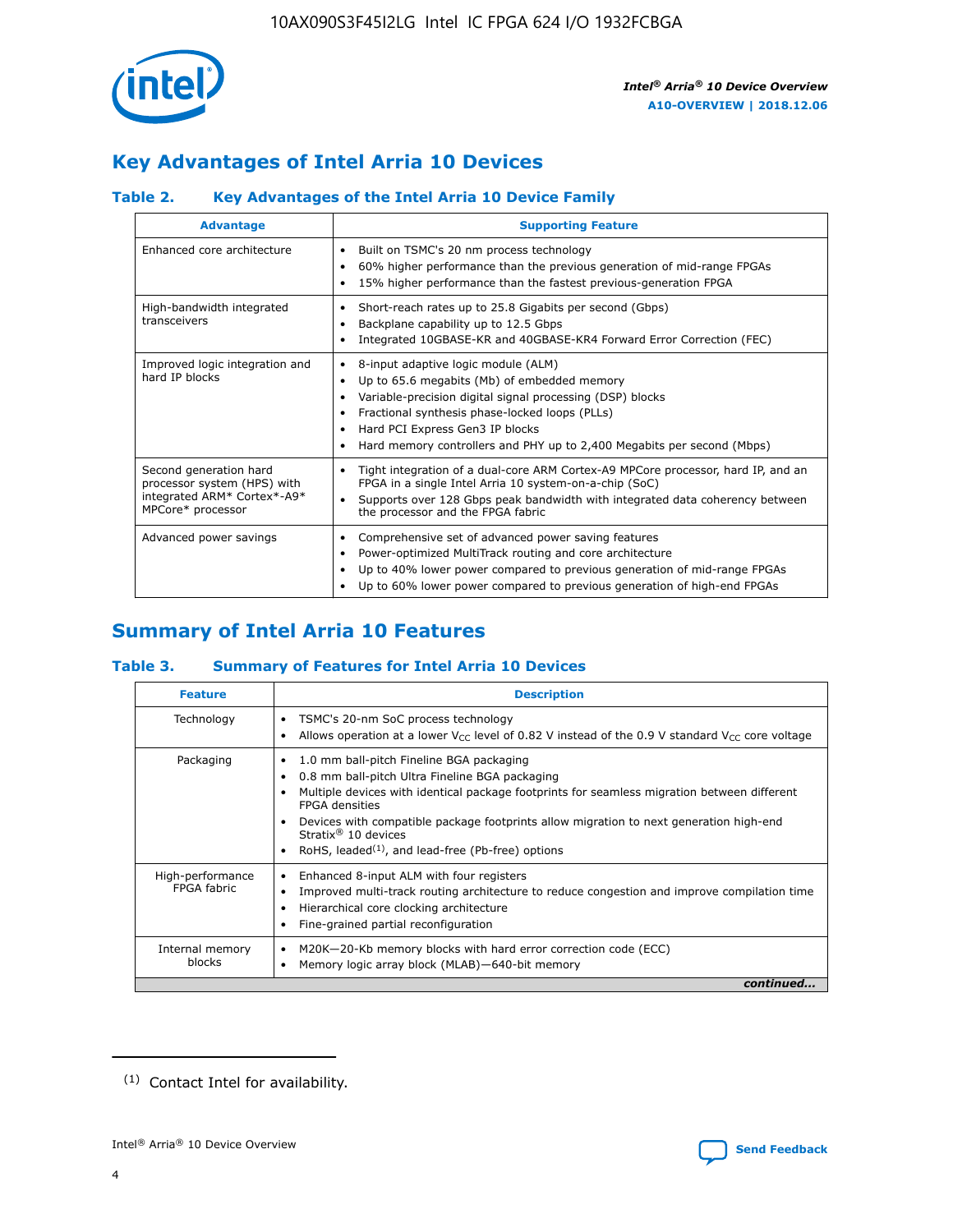$\mathsf{r}$ 



| <b>Feature</b>                         | <b>Description</b>                                                                                             |                                                                                                                                                                                                                                                                                                                                                                                                                                                                                                                                                                                                                                                                                                                                                                                                                                        |  |  |  |  |  |
|----------------------------------------|----------------------------------------------------------------------------------------------------------------|----------------------------------------------------------------------------------------------------------------------------------------------------------------------------------------------------------------------------------------------------------------------------------------------------------------------------------------------------------------------------------------------------------------------------------------------------------------------------------------------------------------------------------------------------------------------------------------------------------------------------------------------------------------------------------------------------------------------------------------------------------------------------------------------------------------------------------------|--|--|--|--|--|
| Embedded Hard IP<br>blocks             | Variable-precision DSP                                                                                         | Native support for signal processing precision levels from $18 \times 19$ to<br>54 x 54<br>Native support for 27 x 27 multiplier mode<br>64-bit accumulator and cascade for systolic finite impulse responses<br>(FIRs)<br>Internal coefficient memory banks<br>$\bullet$<br>Preadder/subtractor for improved efficiency<br>Additional pipeline register to increase performance and reduce<br>power<br>Supports floating point arithmetic:<br>- Perform multiplication, addition, subtraction, multiply-add,<br>multiply-subtract, and complex multiplication.<br>- Supports multiplication with accumulation capability, cascade<br>summation, and cascade subtraction capability.<br>- Dynamic accumulator reset control.<br>- Support direct vector dot and complex multiplication chaining<br>multiply floating point DSP blocks. |  |  |  |  |  |
|                                        | Memory controller                                                                                              | DDR4, DDR3, and DDR3L                                                                                                                                                                                                                                                                                                                                                                                                                                                                                                                                                                                                                                                                                                                                                                                                                  |  |  |  |  |  |
|                                        | PCI Express*                                                                                                   | PCI Express (PCIe*) Gen3 (x1, x2, x4, or x8), Gen2 (x1, x2, x4, or x8)<br>and Gen1 (x1, x2, x4, or x8) hard IP with complete protocol stack,<br>endpoint, and root port                                                                                                                                                                                                                                                                                                                                                                                                                                                                                                                                                                                                                                                                |  |  |  |  |  |
|                                        | Transceiver I/O                                                                                                | 10GBASE-KR/40GBASE-KR4 Forward Error Correction (FEC)<br>PCS hard IPs that support:<br>$\bullet$<br>- 10-Gbps Ethernet (10GbE)<br>- PCIe PIPE interface<br>$-$ Interlaken<br>- Gbps Ethernet (GbE)<br>- Common Public Radio Interface (CPRI) with deterministic latency<br>support<br>- Gigabit-capable passive optical network (GPON) with fast lock-<br>time support<br>13.5G JESD204b<br>$\bullet$<br>8B/10B, 64B/66B, 64B/67B encoders and decoders<br>Custom mode support for proprietary protocols                                                                                                                                                                                                                                                                                                                               |  |  |  |  |  |
| Core clock networks                    | $\bullet$<br>$\bullet$                                                                                         | Up to 800 MHz fabric clocking, depending on the application:<br>- 667 MHz external memory interface clocking with 2,400 Mbps DDR4 interface<br>- 800 MHz LVDS interface clocking with 1,600 Mbps LVDS interface<br>Global, regional, and peripheral clock networks<br>Clock networks that are not used can be gated to reduce dynamic power                                                                                                                                                                                                                                                                                                                                                                                                                                                                                            |  |  |  |  |  |
| Phase-locked loops<br>(PLLs)           | High-resolution fractional synthesis PLLs:<br>$\bullet$<br>Integer PLLs:<br>- Adjacent to general purpose I/Os | - Precision clock synthesis, clock delay compensation, and zero delay buffering (ZDB)<br>- Support integer mode and fractional mode<br>- Fractional mode support with third-order delta-sigma modulation<br>- Support external memory and LVDS interfaces                                                                                                                                                                                                                                                                                                                                                                                                                                                                                                                                                                              |  |  |  |  |  |
| FPGA General-purpose<br>$I/Os$ (GPIOs) | On-chip termination (OCT)                                                                                      | 1.6 Gbps LVDS-every pair can be configured as receiver or transmitter<br>1.2 V to 3.0 V single-ended LVTTL/LVCMOS interfacing                                                                                                                                                                                                                                                                                                                                                                                                                                                                                                                                                                                                                                                                                                          |  |  |  |  |  |
| <b>External Memory</b><br>Interface    |                                                                                                                | Hard memory controller- DDR4, DDR3, and DDR3L support<br>$-$ DDR4-speeds up to 1,200 MHz/2,400 Mbps<br>- DDR3-speeds up to 1,067 MHz/2,133 Mbps<br>Soft memory controller—provides support for RLDRAM $3^{(2)}$ , QDR IV $^{(2)}$ , and QDR II+<br>continued                                                                                                                                                                                                                                                                                                                                                                                                                                                                                                                                                                           |  |  |  |  |  |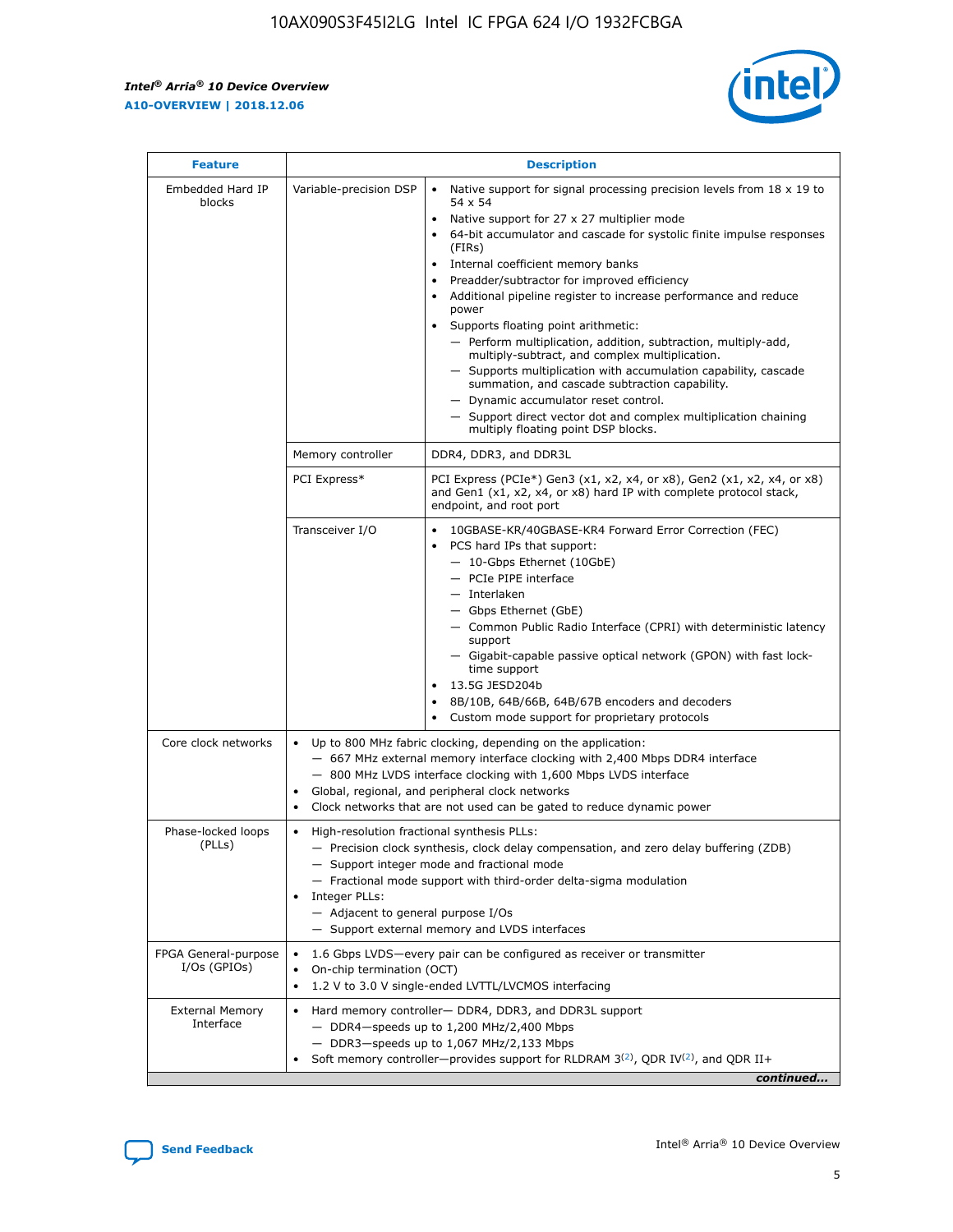

| <b>Feature</b>                                    | <b>Description</b>                                                                                                                                                                                                                                                                                                                                                                                                                                                                                                                                                                                                                           |  |  |  |  |  |  |  |
|---------------------------------------------------|----------------------------------------------------------------------------------------------------------------------------------------------------------------------------------------------------------------------------------------------------------------------------------------------------------------------------------------------------------------------------------------------------------------------------------------------------------------------------------------------------------------------------------------------------------------------------------------------------------------------------------------------|--|--|--|--|--|--|--|
| Low-power serial<br>transceivers                  | • Continuous operating range:<br>- Intel Arria 10 GX-1 Gbps to 17.4 Gbps<br>- Intel Arria 10 GT-1 Gbps to 25.8 Gbps<br>Backplane support:<br>$-$ Intel Arria 10 GX-up to 12.5<br>$-$ Intel Arria 10 GT-up to 12.5<br>Extended range down to 125 Mbps with oversampling<br>ATX transmit PLLs with user-configurable fractional synthesis capability<br>Electronic Dispersion Compensation (EDC) support for XFP, SFP+, QSFP, and CFP optical<br>module<br>• Adaptive linear and decision feedback equalization<br>Transmitter pre-emphasis and de-emphasis<br>$\bullet$<br>Dynamic partial reconfiguration of individual transceiver channels |  |  |  |  |  |  |  |
| <b>HPS</b><br>(Intel Arria 10 SX<br>devices only) | Dual-core ARM Cortex-A9 MPCore processor-1.2 GHz CPU with<br>Processor and system<br>$\bullet$<br>1.5 GHz overdrive capability<br>256 KB on-chip RAM and 64 KB on-chip ROM<br>System peripherals-general-purpose timers, watchdog timers, direct<br>memory access (DMA) controller, FPGA configuration manager, and<br>clock and reset managers<br>Security features-anti-tamper, secure boot, Advanced Encryption<br>$\bullet$<br>Standard (AES) and authentication (SHA)<br>ARM CoreSight* JTAG debug access port, trace port, and on-chip<br>trace storage                                                                                |  |  |  |  |  |  |  |
|                                                   | <b>External interfaces</b><br>Hard memory interface-Hard memory controller (2,400 Mbps DDR4,<br>$\bullet$<br>and 2,133 Mbps DDR3), Quad serial peripheral interface (QSPI) flash<br>controller, NAND flash controller, direct memory access (DMA)<br>controller, Secure Digital/MultiMediaCard (SD/MMC) controller<br>Communication interface-10/100/1000 Ethernet media access<br>$\bullet$<br>control (MAC), USB On-The-GO (OTG) controllers, I <sup>2</sup> C controllers,<br>UART 16550, serial peripheral interface (SPI), and up to 62<br>HPS GPIO interfaces (48 direct-share I/Os)                                                   |  |  |  |  |  |  |  |
|                                                   | High-performance ARM AMBA* AXI bus bridges that support<br>Interconnects to core<br>$\bullet$<br>simultaneous read and write<br>HPS-FPGA bridges-include the FPGA-to-HPS, HPS-to-FPGA, and<br>$\bullet$<br>lightweight HPS-to-FPGA bridges that allow the FPGA fabric to issue<br>transactions to slaves in the HPS, and vice versa<br>Configuration bridge that allows HPS configuration manager to<br>configure the core logic via dedicated 32-bit configuration port<br>FPGA-to-HPS SDRAM controller bridge-provides configuration<br>interfaces for the multiport front end (MPFE) of the HPS SDRAM<br>controller                       |  |  |  |  |  |  |  |
| Configuration                                     | Tamper protection—comprehensive design protection to protect your valuable IP investments<br>Enhanced 256-bit advanced encryption standard (AES) design security with authentication<br>٠<br>Configuration via protocol (CvP) using PCIe Gen1, Gen2, or Gen3<br>continued                                                                                                                                                                                                                                                                                                                                                                    |  |  |  |  |  |  |  |

<sup>(2)</sup> Intel Arria 10 devices support this external memory interface using hard PHY with soft memory controller.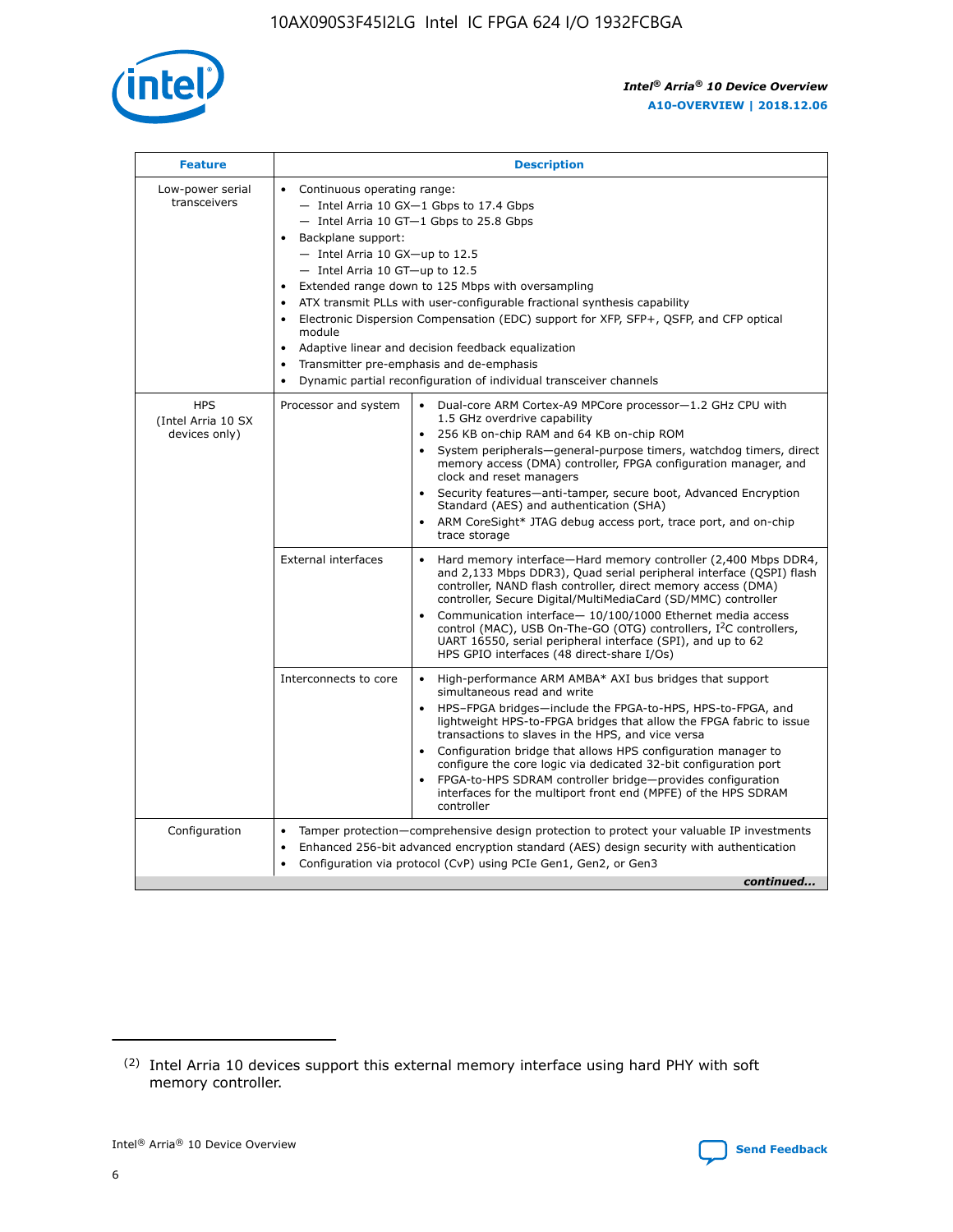

| <b>Feature</b>     | <b>Description</b>                                                                                                                                                                                               |
|--------------------|------------------------------------------------------------------------------------------------------------------------------------------------------------------------------------------------------------------|
|                    | Dynamic reconfiguration of the transceivers and PLLs<br>Fine-grained partial reconfiguration of the core fabric<br>Active Serial x4 Interface<br>$\bullet$                                                       |
| Power management   | SmartVID<br>Low static power device options<br>Programmable Power Technology<br>Intel Quartus <sup>®</sup> Prime integrated power analysis                                                                       |
| Software and tools | Intel Quartus Prime design suite<br>Transceiver toolkit<br>Platform Designer system integration tool<br>DSP Builder for Intel FPGAs<br>OpenCL <sup>™</sup> support<br>Intel SoC FPGA Embedded Design Suite (EDS) |

## **Related Information**

[Intel Arria 10 Transceiver PHY Overview](https://www.intel.com/content/www/us/en/programmable/documentation/nik1398707230472.html#nik1398706768037) Provides details on Intel Arria 10 transceivers.

# **Intel Arria 10 Device Variants and Packages**

#### **Table 4. Device Variants for the Intel Arria 10 Device Family**

| <b>Variant</b>    | <b>Description</b>                                                                                                                                                                                                     |
|-------------------|------------------------------------------------------------------------------------------------------------------------------------------------------------------------------------------------------------------------|
| Intel Arria 10 GX | FPGA featuring 17.4 Gbps transceivers for short reach applications with 12.5 backplane driving<br>capability.                                                                                                          |
| Intel Arria 10 GT | FPGA featuring:<br>17.4 Gbps transceivers for short reach applications with 12.5 backplane driving capability.<br>25.8 Gbps transceivers for supporting CAUI-4 and CEI-25G applications with CFP2 and CFP4<br>modules. |
| Intel Arria 10 SX | SoC integrating ARM-based HPS and FPGA featuring 17.4 Gbps transceivers for short reach<br>applications with 12.5 backplane driving capability.                                                                        |

# **Intel Arria 10 GX**

This section provides the available options, maximum resource counts, and package plan for the Intel Arria 10 GX devices.

The information in this section is correct at the time of publication. For the latest information and to get more details, refer to the Intel FPGA Product Selector.

#### **Related Information**

#### [Intel FPGA Product Selector](http://www.altera.com/products/selector/psg-selector.html) Provides the latest information on Intel products.

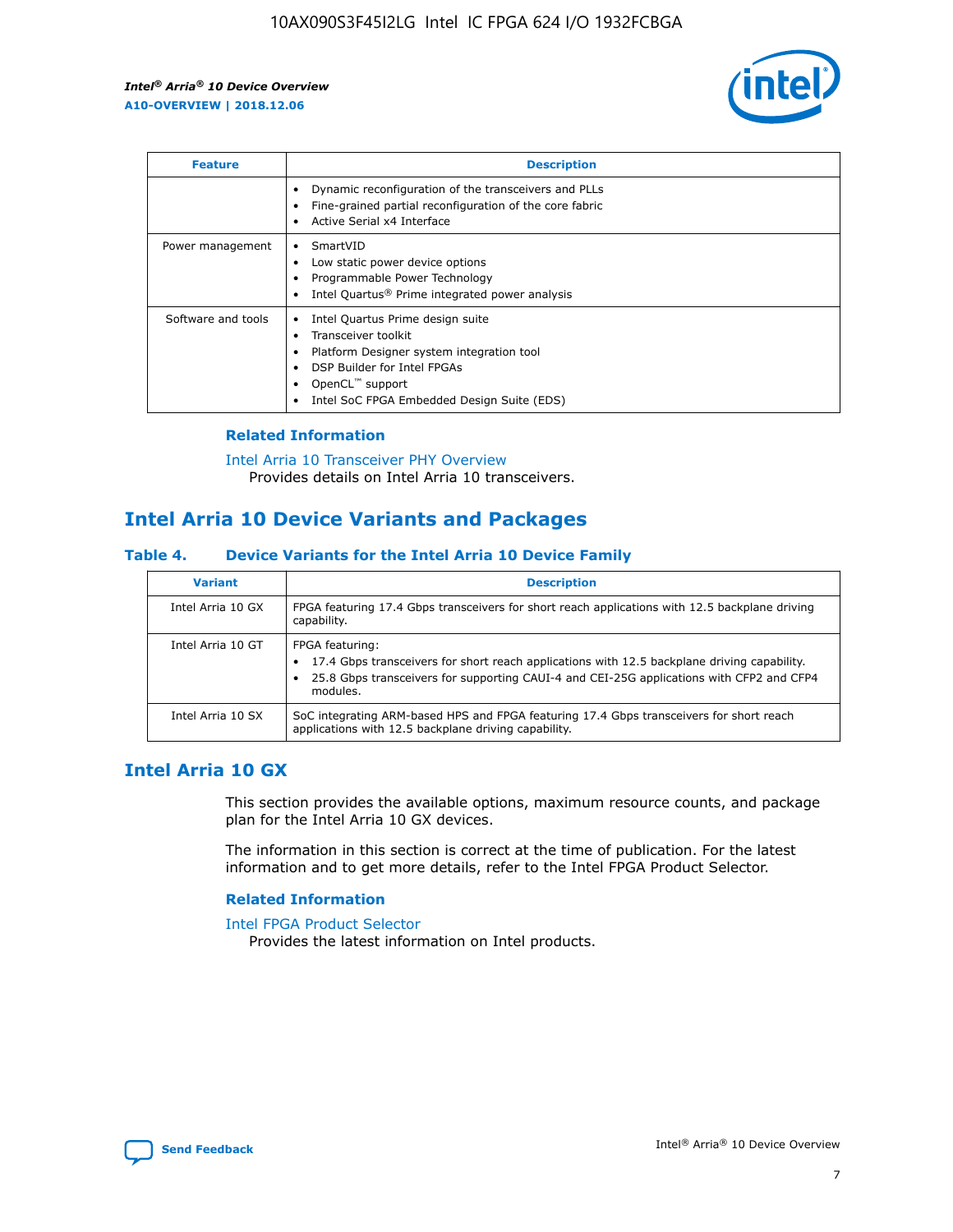

# **Available Options**





#### **Related Information**

[Transceiver Performance for Intel Arria 10 GX/SX Devices](https://www.intel.com/content/www/us/en/programmable/documentation/mcn1413182292568.html#mcn1413213965502) Provides more information about the transceiver speed grade.

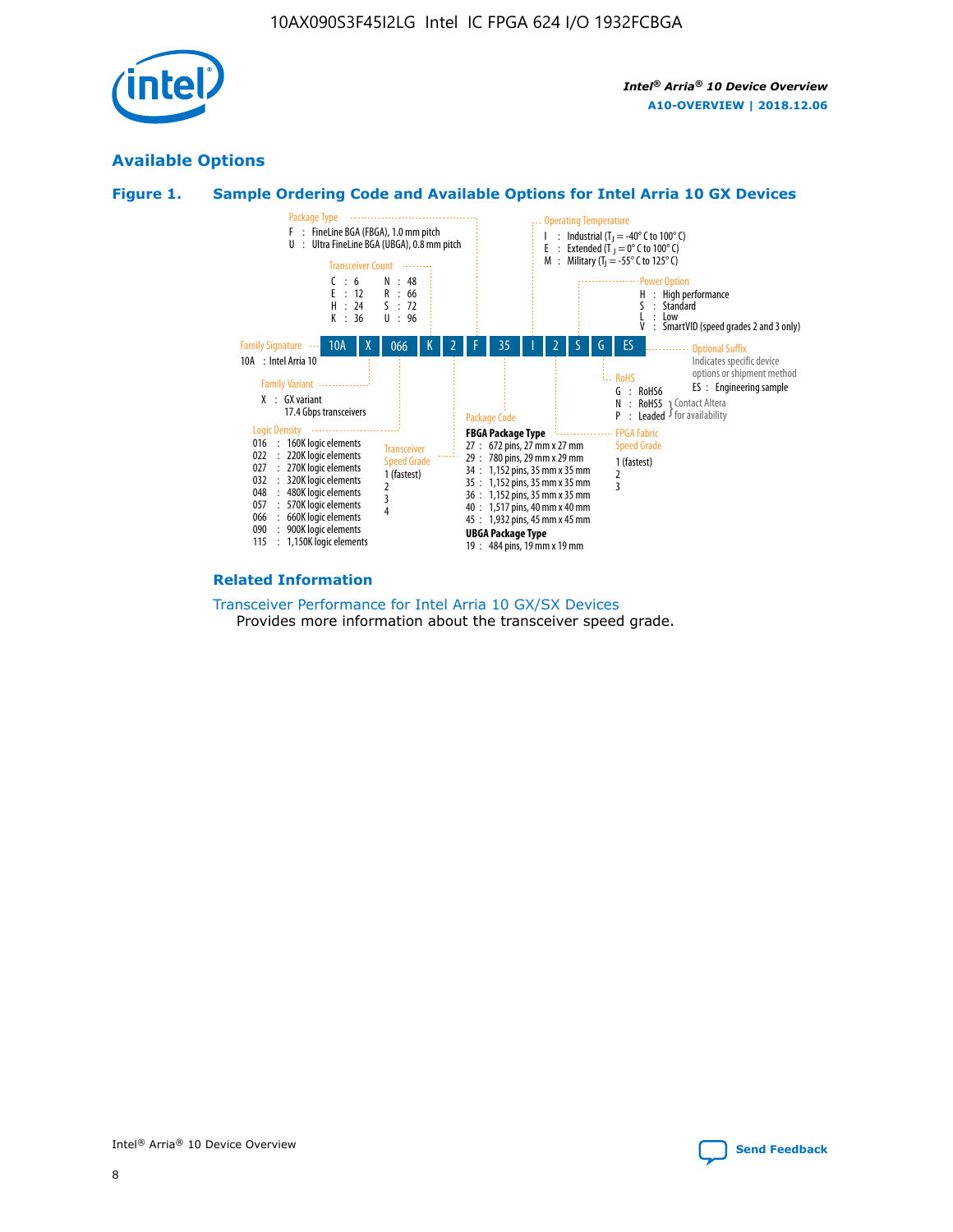

# **Maximum Resources**

#### **Table 5. Maximum Resource Counts for Intel Arria 10 GX Devices (GX 160, GX 220, GX 270, GX 320, and GX 480)**

| <b>Resource</b>              |                         | <b>Product Line</b> |                    |                |                |                |  |  |
|------------------------------|-------------------------|---------------------|--------------------|----------------|----------------|----------------|--|--|
|                              |                         | <b>GX 160</b>       | <b>GX 220</b>      | <b>GX 270</b>  | <b>GX 320</b>  | <b>GX 480</b>  |  |  |
| Logic Elements (LE) (K)      |                         | 160                 | 220                | 270            | 320            | 480            |  |  |
| <b>ALM</b>                   |                         | 61,510              | 80,330             | 101,620        | 119,900        | 183,590        |  |  |
| Register                     |                         | 246,040             | 406,480<br>321,320 |                | 479,600        | 734,360        |  |  |
| Memory (Kb)                  | M <sub>20</sub> K       | 8,800               | 11,740             | 15,000         | 17,820         | 28,620         |  |  |
|                              | <b>MLAB</b>             | 1,050               | 1,690              | 2,452          | 2,727          | 4,164          |  |  |
| Variable-precision DSP Block |                         | 156                 | 192                | 830            | 985            |                |  |  |
| 18 x 19 Multiplier           |                         | 312                 | 384                | 1,970<br>1,660 |                | 2,736          |  |  |
| PLL                          | Fractional<br>Synthesis | 6                   | 6                  | 8              | 8              | 12             |  |  |
|                              | I/O                     | 6                   | 6                  | 8              | 8              | 12             |  |  |
| 17.4 Gbps Transceiver        |                         | 12                  | 12                 | 24             | 24             | 36             |  |  |
| GPIO <sup>(3)</sup>          |                         | 288                 | 288                | 384<br>384     |                | 492            |  |  |
| LVDS Pair $(4)$              |                         | 120                 | 120                | 168            | 168            | 222            |  |  |
| PCIe Hard IP Block           |                         | 1                   | 1                  | 2              | $\overline{2}$ | $\overline{2}$ |  |  |
| Hard Memory Controller       |                         | 6                   | 6                  | 8              | 8              | 12             |  |  |

<sup>(4)</sup> Each LVDS I/O pair can be used as differential input or output.



<sup>(3)</sup> The number of GPIOs does not include transceiver I/Os. In the Intel Quartus Prime software, the number of user I/Os includes transceiver I/Os.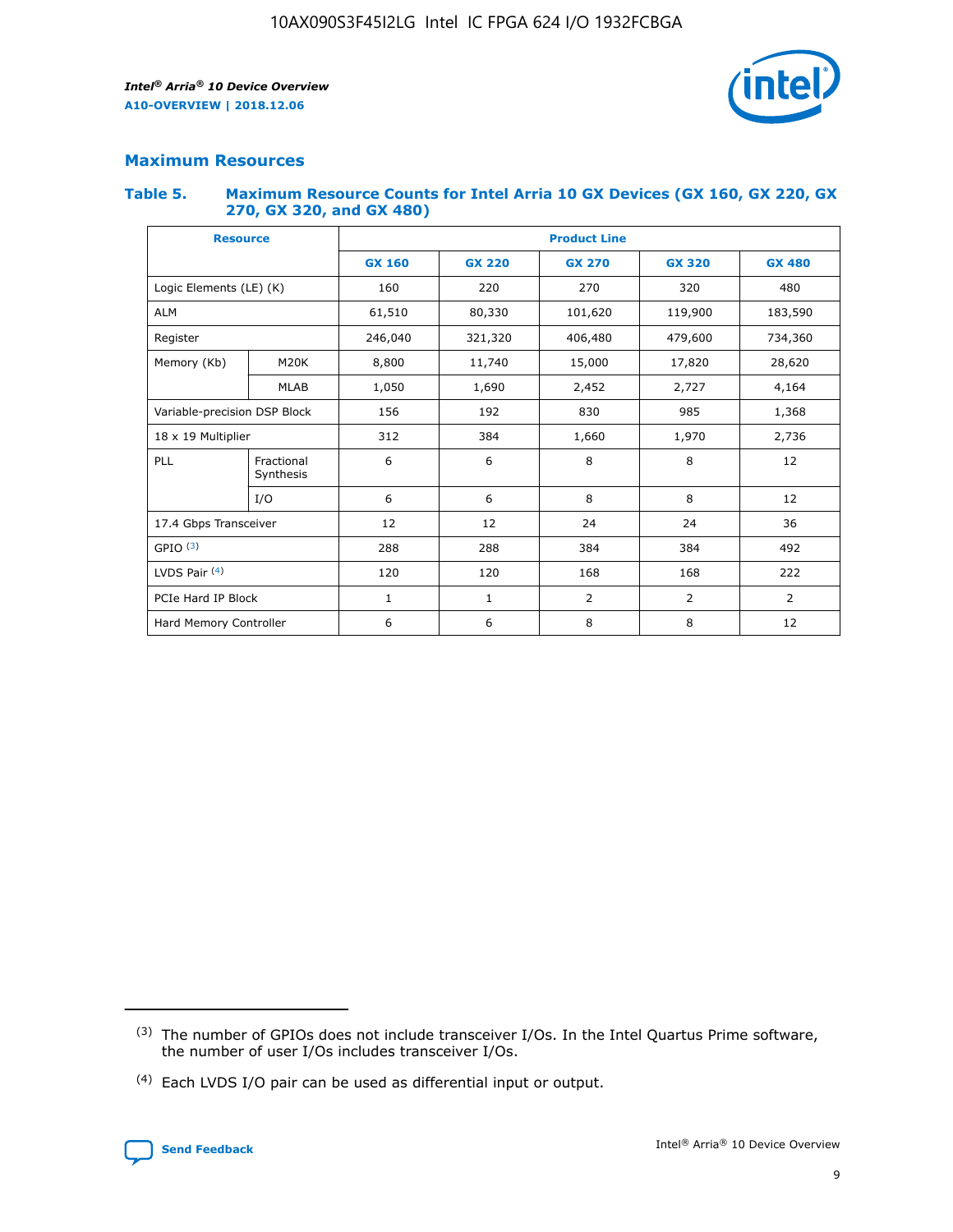

## **Table 6. Maximum Resource Counts for Intel Arria 10 GX Devices (GX 570, GX 660, GX 900, and GX 1150)**

|                              | <b>Resource</b>           | <b>Product Line</b> |                |                |                |  |  |  |
|------------------------------|---------------------------|---------------------|----------------|----------------|----------------|--|--|--|
|                              |                           | <b>GX 570</b>       | <b>GX 660</b>  | <b>GX 900</b>  | <b>GX 1150</b> |  |  |  |
| Logic Elements (LE) (K)      |                           | 570                 | 660            | 900            | 1,150          |  |  |  |
| <b>ALM</b>                   |                           | 217,080             | 251,680        | 339,620        | 427,200        |  |  |  |
| Register                     |                           | 868,320             | 1,006,720      | 1,358,480      | 1,708,800      |  |  |  |
| Memory (Kb)                  | M <sub>20</sub> K         | 36,000              | 42,620         | 48,460         | 54,260         |  |  |  |
|                              | <b>MLAB</b>               | 5,096               | 5,788          | 9,386          | 12,984         |  |  |  |
| Variable-precision DSP Block |                           | 1,523               | 1,687          | 1,518          | 1,518          |  |  |  |
|                              | $18 \times 19$ Multiplier |                     | 3,374          | 3,036          | 3,036          |  |  |  |
| PLL                          | Fractional<br>Synthesis   | 16                  | 16             | 32             | 32             |  |  |  |
|                              | I/O                       | 16                  | 16             | 16             | 16             |  |  |  |
| 17.4 Gbps Transceiver        |                           | 48                  | 48             | 96             | 96             |  |  |  |
| GPIO <sup>(3)</sup>          |                           | 696                 | 696            | 768            | 768            |  |  |  |
| LVDS Pair $(4)$              |                           | 324                 | 324<br>384     |                | 384            |  |  |  |
| PCIe Hard IP Block           |                           | 2                   | $\overline{2}$ | $\overline{4}$ | $\overline{4}$ |  |  |  |
| Hard Memory Controller       |                           | 16                  | 16             | 16             | 16             |  |  |  |

# **Package Plan**

# **Table 7. Package Plan for Intel Arria 10 GX Devices (U19, F27, and F29)**

Refer to I/O and High Speed I/O in Intel Arria 10 Devices chapter for the number of 3 V I/O, LVDS I/O, and LVDS channels in each device package.

| <b>Product Line</b> | U <sub>19</sub><br>$(19 \text{ mm} \times 19 \text{ mm})$<br>484-pin UBGA) |          |             | <b>F27</b><br>(27 mm × 27 mm,<br>672-pin FBGA) |          |             | <b>F29</b><br>(29 mm × 29 mm,<br>780-pin FBGA) |          |             |
|---------------------|----------------------------------------------------------------------------|----------|-------------|------------------------------------------------|----------|-------------|------------------------------------------------|----------|-------------|
|                     | 3 V I/O                                                                    | LVDS I/O | <b>XCVR</b> | 3 V I/O                                        | LVDS I/O | <b>XCVR</b> | 3 V I/O                                        | LVDS I/O | <b>XCVR</b> |
| GX 160              | 48                                                                         | 192      | 6           | 48                                             | 192      | 12          | 48                                             | 240      | 12          |
| GX 220              | 48                                                                         | 192      | 6           | 48                                             | 192      | 12          | 48                                             | 240      | 12          |
| GX 270              |                                                                            |          |             | 48                                             | 192      | 12          | 48                                             | 312      | 12          |
| GX 320              |                                                                            |          |             | 48                                             | 192      | 12          | 48                                             | 312      | 12          |
| GX 480              |                                                                            |          |             |                                                |          |             | 48                                             | 312      | 12          |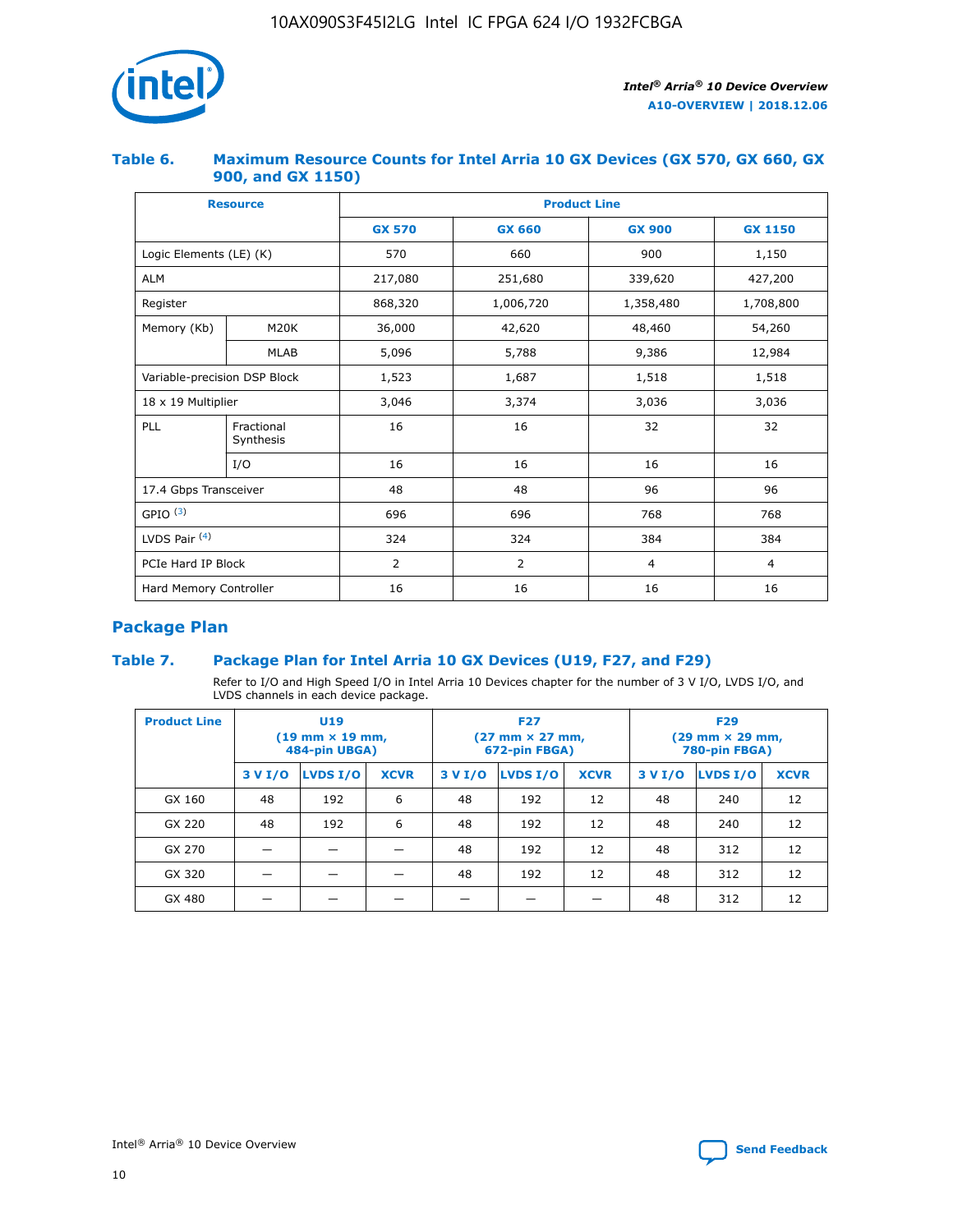

#### **Table 8. Package Plan for Intel Arria 10 GX Devices (F34, F35, NF40, and KF40)**

Refer to I/O and High Speed I/O in Intel Arria 10 Devices chapter for the number of 3 V I/O, LVDS I/O, and LVDS channels in each device package.

| <b>Product Line</b> | <b>F34</b><br>$(35 \text{ mm} \times 35 \text{ mm})$<br>1152-pin FBGA) |                    | <b>F35</b><br>$(35 \text{ mm} \times 35 \text{ mm})$<br><b>1152-pin FBGA)</b> |           | <b>KF40</b><br>$(40 \text{ mm} \times 40 \text{ mm})$<br>1517-pin FBGA) |             |            | <b>NF40</b><br>$(40 \text{ mm} \times 40 \text{ mm})$<br><b>1517-pin FBGA)</b> |             |            |                    |             |
|---------------------|------------------------------------------------------------------------|--------------------|-------------------------------------------------------------------------------|-----------|-------------------------------------------------------------------------|-------------|------------|--------------------------------------------------------------------------------|-------------|------------|--------------------|-------------|
|                     | 3V<br>I/O                                                              | <b>LVDS</b><br>I/O | <b>XCVR</b>                                                                   | 3V<br>I/O | <b>LVDS</b><br>I/O                                                      | <b>XCVR</b> | 3 V<br>I/O | <b>LVDS</b><br>I/O                                                             | <b>XCVR</b> | 3 V<br>I/O | <b>LVDS</b><br>I/O | <b>XCVR</b> |
| GX 270              | 48                                                                     | 336                | 24                                                                            | 48        | 336                                                                     | 24          |            |                                                                                |             |            |                    |             |
| GX 320              | 48                                                                     | 336                | 24                                                                            | 48        | 336                                                                     | 24          |            |                                                                                |             |            |                    |             |
| GX 480              | 48                                                                     | 444                | 24                                                                            | 48        | 348                                                                     | 36          |            |                                                                                |             |            |                    |             |
| GX 570              | 48                                                                     | 444                | 24                                                                            | 48        | 348                                                                     | 36          | 96         | 600                                                                            | 36          | 48         | 540                | 48          |
| GX 660              | 48                                                                     | 444                | 24                                                                            | 48        | 348                                                                     | 36          | 96         | 600                                                                            | 36          | 48         | 540                | 48          |
| GX 900              |                                                                        | 504                | 24                                                                            | -         |                                                                         |             |            |                                                                                |             |            | 600                | 48          |
| GX 1150             |                                                                        | 504                | 24                                                                            |           |                                                                         |             |            |                                                                                |             |            | 600                | 48          |

#### **Table 9. Package Plan for Intel Arria 10 GX Devices (RF40, NF45, SF45, and UF45)**

Refer to I/O and High Speed I/O in Intel Arria 10 Devices chapter for the number of 3 V I/O, LVDS I/O, and LVDS channels in each device package.

| <b>Product Line</b> | <b>RF40</b><br>$(40$ mm $\times$ 40 mm,<br>1517-pin FBGA) |                    | <b>NF45</b><br>$(45 \text{ mm} \times 45 \text{ mm})$<br><b>1932-pin FBGA)</b> |            |                    | <b>SF45</b><br>$(45 \text{ mm} \times 45 \text{ mm})$<br><b>1932-pin FBGA)</b> |            |                    | <b>UF45</b><br>$(45 \text{ mm} \times 45 \text{ mm})$<br><b>1932-pin FBGA)</b> |           |                    |             |
|---------------------|-----------------------------------------------------------|--------------------|--------------------------------------------------------------------------------|------------|--------------------|--------------------------------------------------------------------------------|------------|--------------------|--------------------------------------------------------------------------------|-----------|--------------------|-------------|
|                     | 3V<br>I/O                                                 | <b>LVDS</b><br>I/O | <b>XCVR</b>                                                                    | 3 V<br>I/O | <b>LVDS</b><br>I/O | <b>XCVR</b>                                                                    | 3 V<br>I/O | <b>LVDS</b><br>I/O | <b>XCVR</b>                                                                    | 3V<br>I/O | <b>LVDS</b><br>I/O | <b>XCVR</b> |
| GX 900              |                                                           | 342                | 66                                                                             | _          | 768                | 48                                                                             |            | 624                | 72                                                                             |           | 480                | 96          |
| GX 1150             |                                                           | 342                | 66                                                                             | _          | 768                | 48                                                                             |            | 624                | 72                                                                             |           | 480                | 96          |

### **Related Information**

[I/O and High-Speed Differential I/O Interfaces in Intel Arria 10 Devices chapter, Intel](https://www.intel.com/content/www/us/en/programmable/documentation/sam1403482614086.html#sam1403482030321) [Arria 10 Device Handbook](https://www.intel.com/content/www/us/en/programmable/documentation/sam1403482614086.html#sam1403482030321)

Provides the number of 3 V and LVDS I/Os, and LVDS channels for each Intel Arria 10 device package.

# **Intel Arria 10 GT**

This section provides the available options, maximum resource counts, and package plan for the Intel Arria 10 GT devices.

The information in this section is correct at the time of publication. For the latest information and to get more details, refer to the Intel FPGA Product Selector.

#### **Related Information**

#### [Intel FPGA Product Selector](http://www.altera.com/products/selector/psg-selector.html)

Provides the latest information on Intel products.

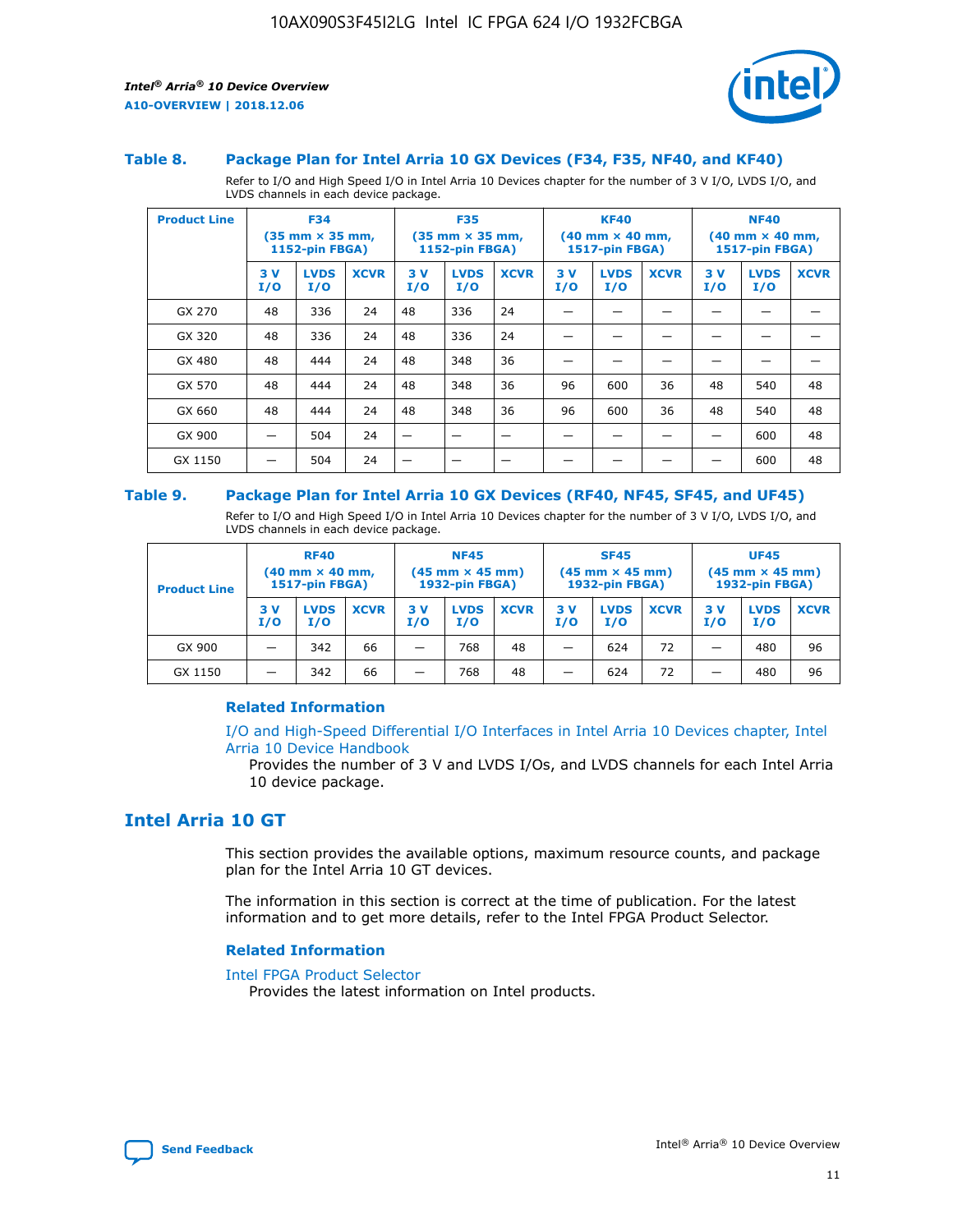

# **Available Options**

# **Figure 2. Sample Ordering Code and Available Options for Intel Arria 10 GT Devices**

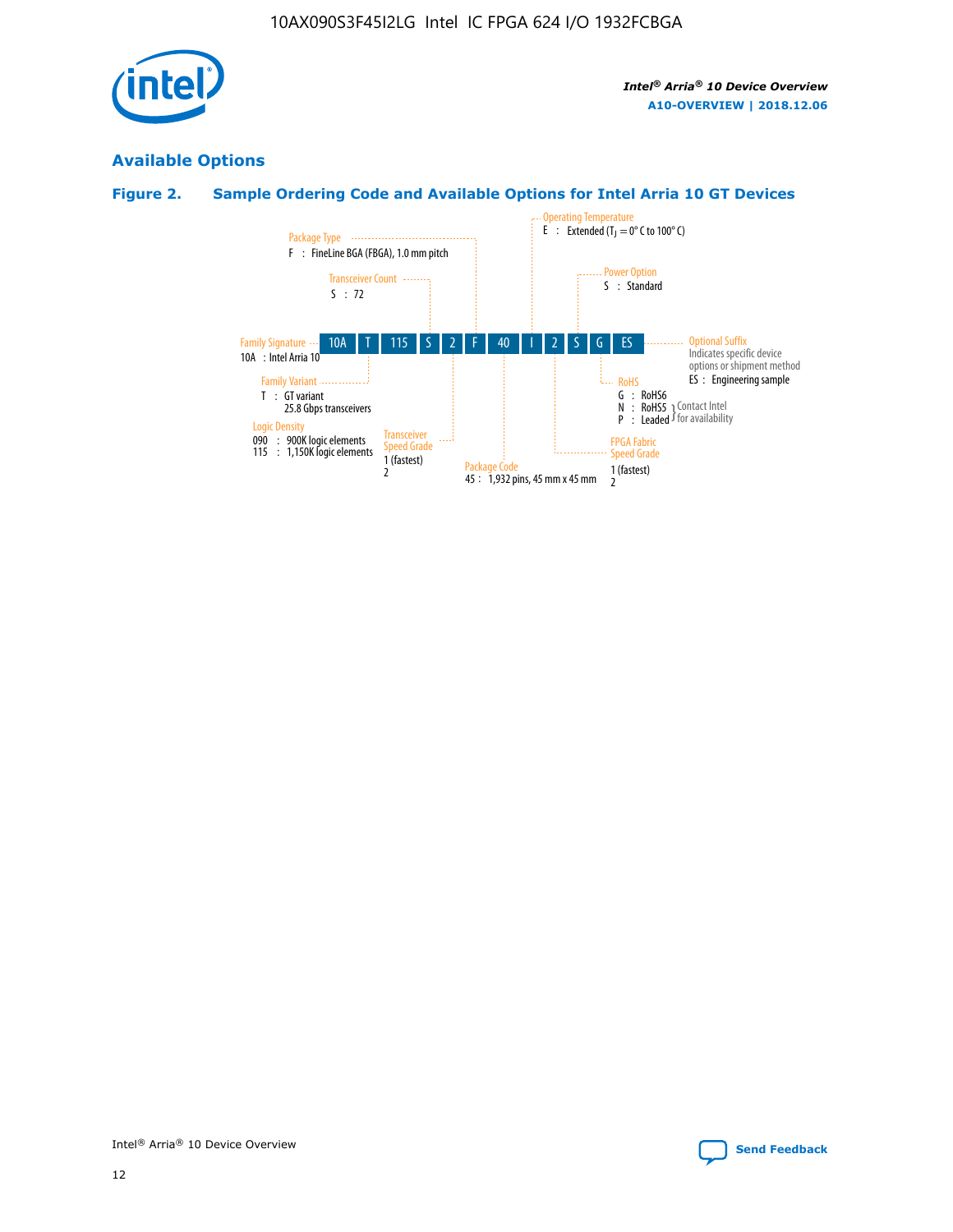

# **Maximum Resources**

#### **Table 10. Maximum Resource Counts for Intel Arria 10 GT Devices**

| <b>Resource</b>              |                      |                | <b>Product Line</b> |  |
|------------------------------|----------------------|----------------|---------------------|--|
|                              |                      | <b>GT 900</b>  | <b>GT 1150</b>      |  |
| Logic Elements (LE) (K)      |                      | 900            | 1,150               |  |
| <b>ALM</b>                   |                      | 339,620        | 427,200             |  |
| Register                     |                      | 1,358,480      | 1,708,800           |  |
| Memory (Kb)                  | M <sub>20</sub> K    | 48,460         | 54,260              |  |
|                              | <b>MLAB</b>          | 9,386          | 12,984              |  |
| Variable-precision DSP Block |                      | 1,518          | 1,518               |  |
| 18 x 19 Multiplier           |                      | 3,036          | 3,036               |  |
| PLL                          | Fractional Synthesis | 32             | 32                  |  |
|                              | I/O                  | 16             | 16                  |  |
| Transceiver                  | 17.4 Gbps            | 72(5)          | 72(5)               |  |
|                              | 25.8 Gbps            | 6              | 6                   |  |
| GPIO <sup>(6)</sup>          |                      | 624            | 624                 |  |
| LVDS Pair $(7)$              |                      | 312            | 312                 |  |
| PCIe Hard IP Block           |                      | $\overline{4}$ | $\overline{4}$      |  |
| Hard Memory Controller       |                      | 16             | 16                  |  |

#### **Related Information**

#### [Intel Arria 10 GT Channel Usage](https://www.intel.com/content/www/us/en/programmable/documentation/nik1398707230472.html#nik1398707008178)

Configuring GT/GX channels in Intel Arria 10 GT devices.

## **Package Plan**

### **Table 11. Package Plan for Intel Arria 10 GT Devices**

Refer to I/O and High Speed I/O in Intel Arria 10 Devices chapter for the number of 3 V I/O, LVDS I/O, and LVDS channels in each device package.

| <b>Product Line</b> | <b>SF45</b><br>(45 mm × 45 mm, 1932-pin FBGA) |                 |             |  |  |  |
|---------------------|-----------------------------------------------|-----------------|-------------|--|--|--|
|                     | 3 V I/O                                       | <b>LVDS I/O</b> | <b>XCVR</b> |  |  |  |
| GT 900              |                                               | 624             | 72          |  |  |  |
| GT 1150             |                                               | 624             | 72          |  |  |  |

<sup>(7)</sup> Each LVDS I/O pair can be used as differential input or output.



 $(5)$  If all 6 GT channels are in use, 12 of the GX channels are not usable.

<sup>(6)</sup> The number of GPIOs does not include transceiver I/Os. In the Intel Quartus Prime software, the number of user I/Os includes transceiver I/Os.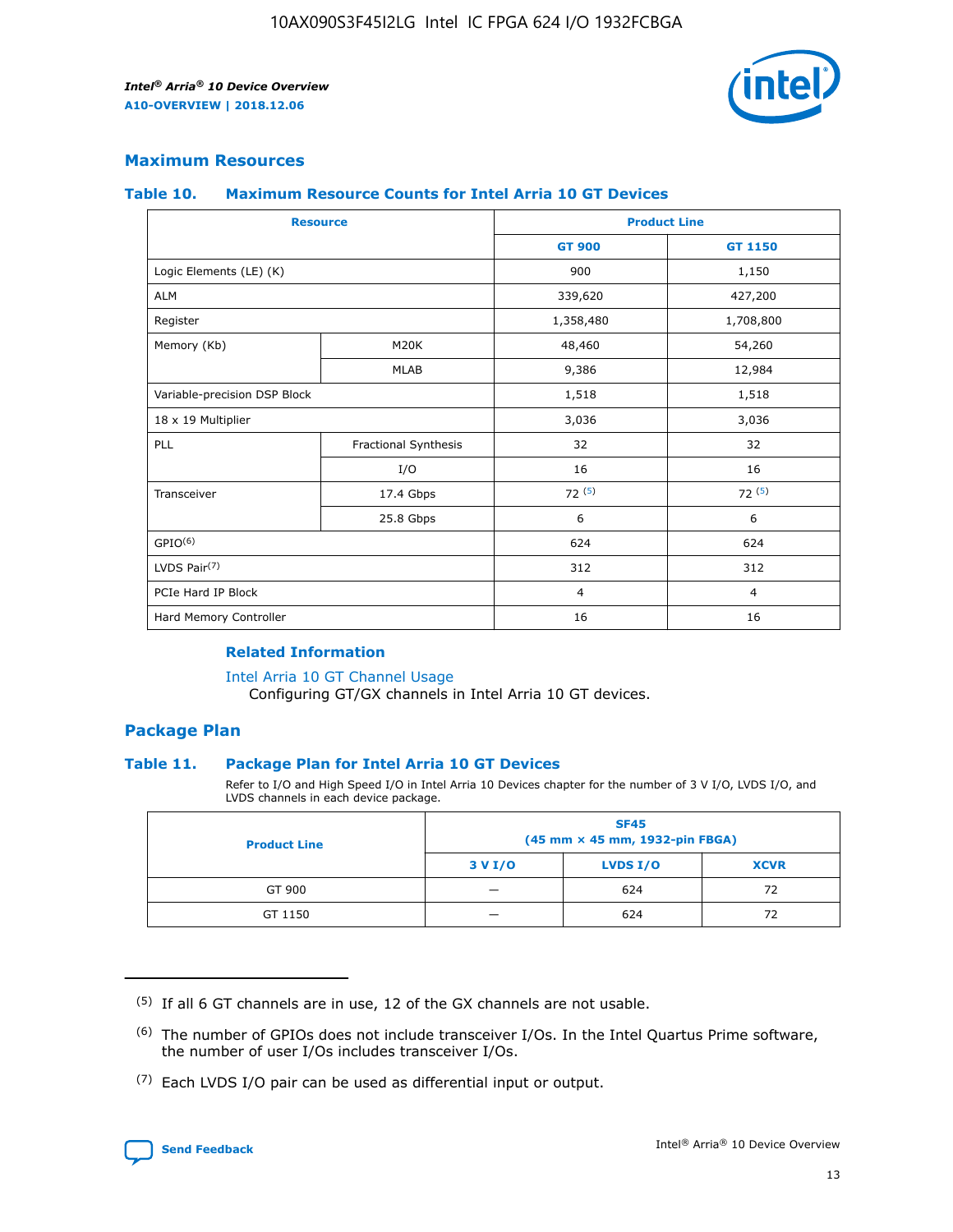

#### **Related Information**

[I/O and High-Speed Differential I/O Interfaces in Intel Arria 10 Devices chapter, Intel](https://www.intel.com/content/www/us/en/programmable/documentation/sam1403482614086.html#sam1403482030321) [Arria 10 Device Handbook](https://www.intel.com/content/www/us/en/programmable/documentation/sam1403482614086.html#sam1403482030321)

Provides the number of 3 V and LVDS I/Os, and LVDS channels for each Intel Arria 10 device package.

# **Intel Arria 10 SX**

This section provides the available options, maximum resource counts, and package plan for the Intel Arria 10 SX devices.

The information in this section is correct at the time of publication. For the latest information and to get more details, refer to the Intel FPGA Product Selector.

#### **Related Information**

[Intel FPGA Product Selector](http://www.altera.com/products/selector/psg-selector.html) Provides the latest information on Intel products.

#### **Available Options**

#### **Figure 3. Sample Ordering Code and Available Options for Intel Arria 10 SX Devices**



#### **Related Information**

[Transceiver Performance for Intel Arria 10 GX/SX Devices](https://www.intel.com/content/www/us/en/programmable/documentation/mcn1413182292568.html#mcn1413213965502) Provides more information about the transceiver speed grade.

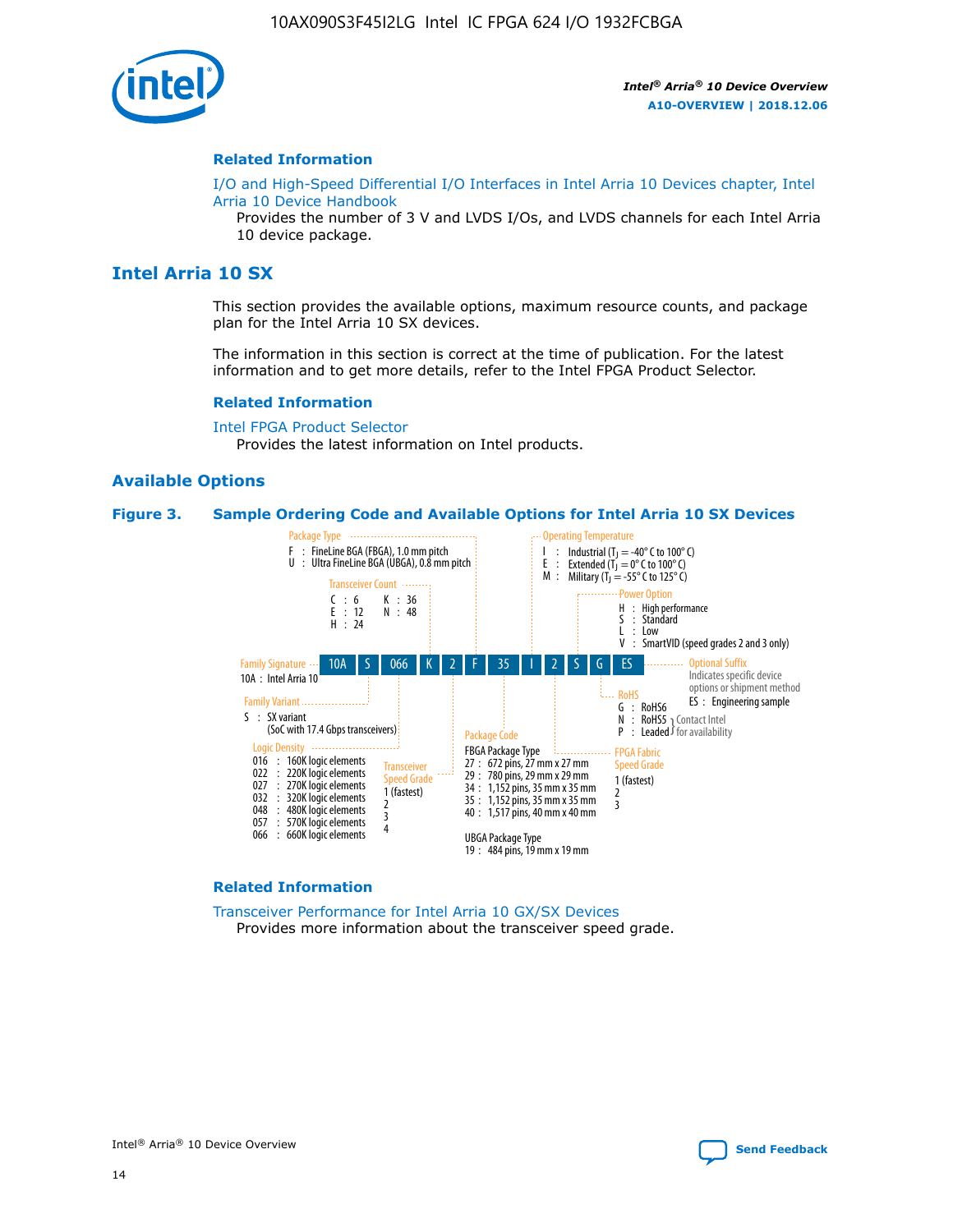

# **Maximum Resources**

#### **Table 12. Maximum Resource Counts for Intel Arria 10 SX Devices**

|                                   | <b>Resource</b>         | <b>Product Line</b> |               |                |                |                |                |                |  |  |  |
|-----------------------------------|-------------------------|---------------------|---------------|----------------|----------------|----------------|----------------|----------------|--|--|--|
|                                   |                         | <b>SX 160</b>       | <b>SX 220</b> | <b>SX 270</b>  | <b>SX 320</b>  | <b>SX 480</b>  | <b>SX 570</b>  | <b>SX 660</b>  |  |  |  |
| Logic Elements (LE) (K)           |                         | 160                 | 220           | 270            | 320            | 480            | 570            | 660            |  |  |  |
| <b>ALM</b>                        |                         | 61,510              | 80,330        | 101,620        | 119,900        | 183,590        | 217,080        | 251,680        |  |  |  |
| Register                          |                         | 246,040             | 321,320       | 406,480        | 479,600        | 734,360        | 868,320        | 1,006,720      |  |  |  |
| Memory (Kb)                       | M <sub>20</sub> K       | 8,800               | 11,740        | 15,000         | 17,820         | 28,620         | 36,000         | 42,620         |  |  |  |
|                                   | <b>MLAB</b>             | 1,050               | 1,690         | 2,452          | 2,727          | 4,164          | 5,096          | 5,788          |  |  |  |
| Variable-precision DSP Block      |                         | 156                 | 192           | 830            | 985            | 1,368          | 1,523          | 1,687          |  |  |  |
| 18 x 19 Multiplier                |                         | 312                 | 384           | 1,660          | 1,970          | 2,736          | 3,046          | 3,374          |  |  |  |
| <b>PLL</b>                        | Fractional<br>Synthesis | 6                   | 6             | 8              | 8              | 12             | 16             | 16             |  |  |  |
|                                   | I/O                     | 6                   | 6             | 8              | 8              | 12             | 16             | 16             |  |  |  |
| 17.4 Gbps Transceiver             |                         | 12                  | 12            | 24             | 24             | 36             | 48             | 48             |  |  |  |
| GPIO <sup>(8)</sup>               |                         | 288                 | 288           | 384            | 384            | 492            | 696            | 696            |  |  |  |
| LVDS Pair $(9)$                   |                         | 120                 | 120           | 168            | 168            | 174            | 324            | 324            |  |  |  |
| PCIe Hard IP Block                |                         | $\mathbf{1}$        | $\mathbf{1}$  | $\overline{2}$ | $\overline{2}$ | $\overline{2}$ | $\overline{2}$ | $\overline{2}$ |  |  |  |
| Hard Memory Controller            |                         | 6                   | 6             | 8              | 8              | 12             | 16             | 16             |  |  |  |
| ARM Cortex-A9 MPCore<br>Processor |                         | Yes                 | Yes           | Yes            | Yes            | Yes            | Yes            | Yes            |  |  |  |

# **Package Plan**

### **Table 13. Package Plan for Intel Arria 10 SX Devices (U19, F27, F29, and F34)**

Refer to I/O and High Speed I/O in Intel Arria 10 Devices chapter for the number of 3 V I/O, LVDS I/O, and LVDS channels in each device package.

| <b>Product Line</b> | <b>U19</b><br>$(19$ mm $\times$ 19 mm,<br>484-pin UBGA) |                    |             | <b>F27</b><br>$(27 \text{ mm} \times 27 \text{ mm})$<br>672-pin FBGA) |                    | <b>F29</b><br>$(29 \text{ mm} \times 29 \text{ mm})$<br>780-pin FBGA) |           |                    | <b>F34</b><br>$(35 \text{ mm} \times 35 \text{ mm})$<br><b>1152-pin FBGA)</b> |           |                    |             |
|---------------------|---------------------------------------------------------|--------------------|-------------|-----------------------------------------------------------------------|--------------------|-----------------------------------------------------------------------|-----------|--------------------|-------------------------------------------------------------------------------|-----------|--------------------|-------------|
|                     | 3V<br>I/O                                               | <b>LVDS</b><br>I/O | <b>XCVR</b> | 3V<br>I/O                                                             | <b>LVDS</b><br>I/O | <b>XCVR</b>                                                           | 3V<br>I/O | <b>LVDS</b><br>I/O | <b>XCVR</b>                                                                   | 3V<br>I/O | <b>LVDS</b><br>I/O | <b>XCVR</b> |
| SX 160              | 48                                                      | 144                | 6           | 48                                                                    | 192                | 12                                                                    | 48        | 240                | 12                                                                            | -         |                    |             |
| SX 220              | 48                                                      | 144                | 6           | 48                                                                    | 192                | 12                                                                    | 48        | 240                | 12                                                                            |           |                    |             |
| SX 270              |                                                         |                    |             | 48                                                                    | 192                | 12                                                                    | 48        | 312                | 12                                                                            | 48        | 336                | 24          |
| SX 320              |                                                         |                    |             | 48                                                                    | 192                | 12                                                                    | 48        | 312                | 12                                                                            | 48        | 336                | 24          |
|                     | continued                                               |                    |             |                                                                       |                    |                                                                       |           |                    |                                                                               |           |                    |             |

 $(8)$  The number of GPIOs does not include transceiver I/Os. In the Intel Quartus Prime software, the number of user I/Os includes transceiver I/Os.

 $(9)$  Each LVDS I/O pair can be used as differential input or output.

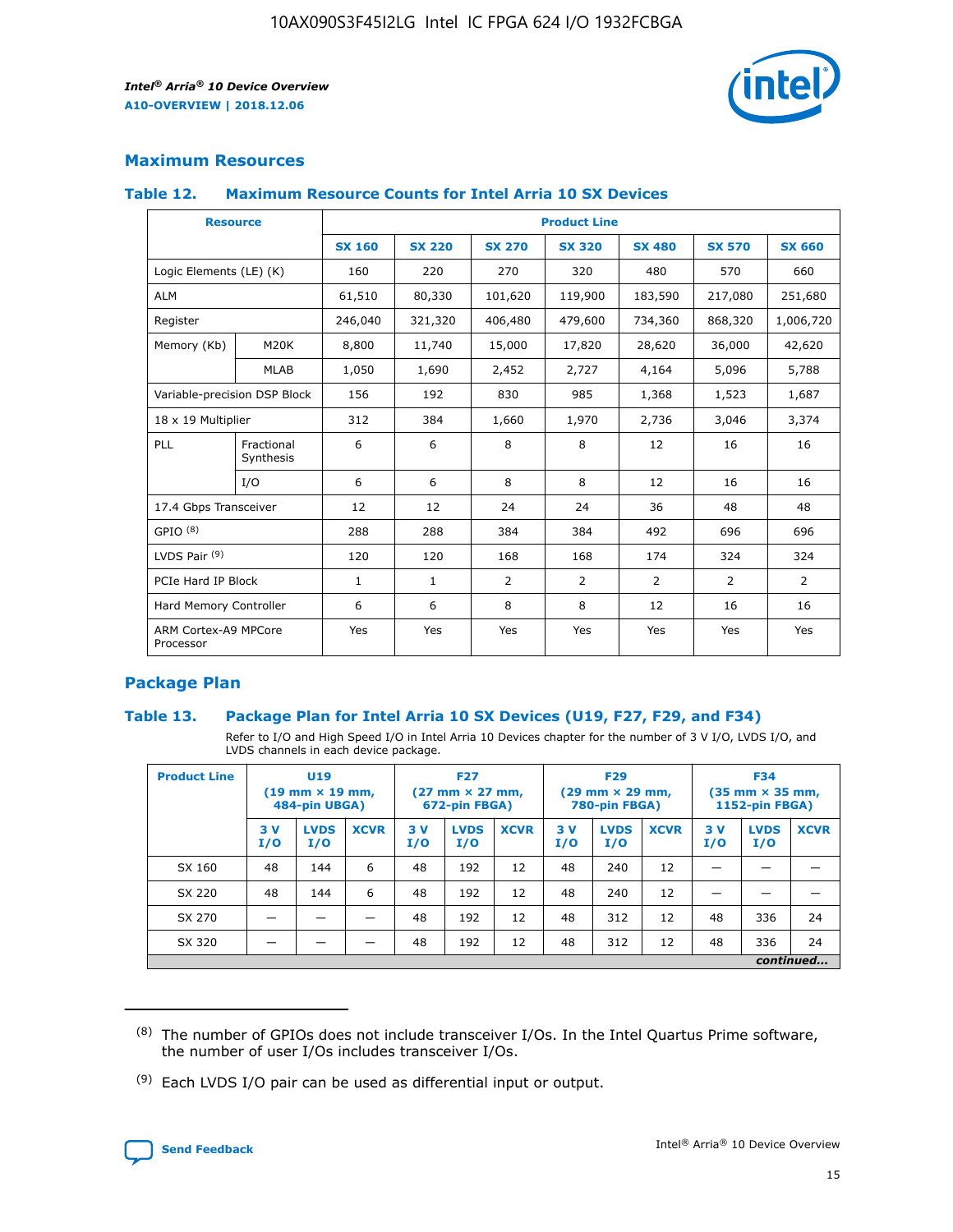

| <b>Product Line</b> | U <sub>19</sub><br>$(19 \text{ mm} \times 19 \text{ mm})$<br>484-pin UBGA) |                    | <b>F27</b><br>$(27 \text{ mm} \times 27 \text{ mm})$<br>672-pin FBGA) |           | <b>F29</b><br>$(29 \text{ mm} \times 29 \text{ mm})$<br>780-pin FBGA) |             |           | <b>F34</b><br>$(35 \text{ mm} \times 35 \text{ mm})$<br><b>1152-pin FBGA)</b> |             |           |                    |             |
|---------------------|----------------------------------------------------------------------------|--------------------|-----------------------------------------------------------------------|-----------|-----------------------------------------------------------------------|-------------|-----------|-------------------------------------------------------------------------------|-------------|-----------|--------------------|-------------|
|                     | 3 V<br>I/O                                                                 | <b>LVDS</b><br>I/O | <b>XCVR</b>                                                           | 3V<br>I/O | <b>LVDS</b><br>I/O                                                    | <b>XCVR</b> | 3V<br>I/O | <b>LVDS</b><br>I/O                                                            | <b>XCVR</b> | 3V<br>I/O | <b>LVDS</b><br>I/O | <b>XCVR</b> |
| SX 480              |                                                                            |                    |                                                                       |           |                                                                       |             | 48        | 312                                                                           | 12          | 48        | 444                | 24          |
| SX 570              |                                                                            |                    |                                                                       |           |                                                                       |             |           |                                                                               |             | 48        | 444                | 24          |
| SX 660              |                                                                            |                    |                                                                       |           |                                                                       |             |           |                                                                               |             | 48        | 444                | 24          |

## **Table 14. Package Plan for Intel Arria 10 SX Devices (F35, KF40, and NF40)**

Refer to I/O and High Speed I/O in Intel Arria 10 Devices chapter for the number of 3 V I/O, LVDS I/O, and LVDS channels in each device package.

| <b>Product Line</b> | <b>F35</b><br>(35 mm × 35 mm,<br><b>1152-pin FBGA)</b> |                 |             |                                           | <b>KF40</b><br>(40 mm × 40 mm,<br>1517-pin FBGA) |    | <b>NF40</b><br>(40 mm × 40 mm,<br>1517-pin FBGA) |          |             |  |
|---------------------|--------------------------------------------------------|-----------------|-------------|-------------------------------------------|--------------------------------------------------|----|--------------------------------------------------|----------|-------------|--|
|                     | 3 V I/O                                                | <b>LVDS I/O</b> | <b>XCVR</b> | <b>LVDS I/O</b><br><b>XCVR</b><br>3 V I/O |                                                  |    | 3 V I/O                                          | LVDS I/O | <b>XCVR</b> |  |
| SX 270              | 48                                                     | 336             | 24          |                                           |                                                  |    |                                                  |          |             |  |
| SX 320              | 48                                                     | 336             | 24          |                                           |                                                  |    |                                                  |          |             |  |
| SX 480              | 48                                                     | 348             | 36          |                                           |                                                  |    |                                                  |          |             |  |
| SX 570              | 48                                                     | 348             | 36          | 96<br>36<br>600                           |                                                  |    | 48                                               | 540      | 48          |  |
| SX 660              | 48                                                     | 348             | 36          | 96                                        | 600                                              | 36 | 48                                               | 540      | 48          |  |

# **Related Information**

[I/O and High-Speed Differential I/O Interfaces in Intel Arria 10 Devices chapter, Intel](https://www.intel.com/content/www/us/en/programmable/documentation/sam1403482614086.html#sam1403482030321) [Arria 10 Device Handbook](https://www.intel.com/content/www/us/en/programmable/documentation/sam1403482614086.html#sam1403482030321)

Provides the number of 3 V and LVDS I/Os, and LVDS channels for each Intel Arria 10 device package.

Intel<sup>®</sup> Arria<sup>®</sup> 10 Device Overview **[Send Feedback](mailto:FPGAtechdocfeedback@intel.com?subject=Feedback%20on%20Intel%20Arria%2010%20Device%20Overview%20(A10-OVERVIEW%202018.12.06)&body=We%20appreciate%20your%20feedback.%20In%20your%20comments,%20also%20specify%20the%20page%20number%20or%20paragraph.%20Thank%20you.)** Send Feedback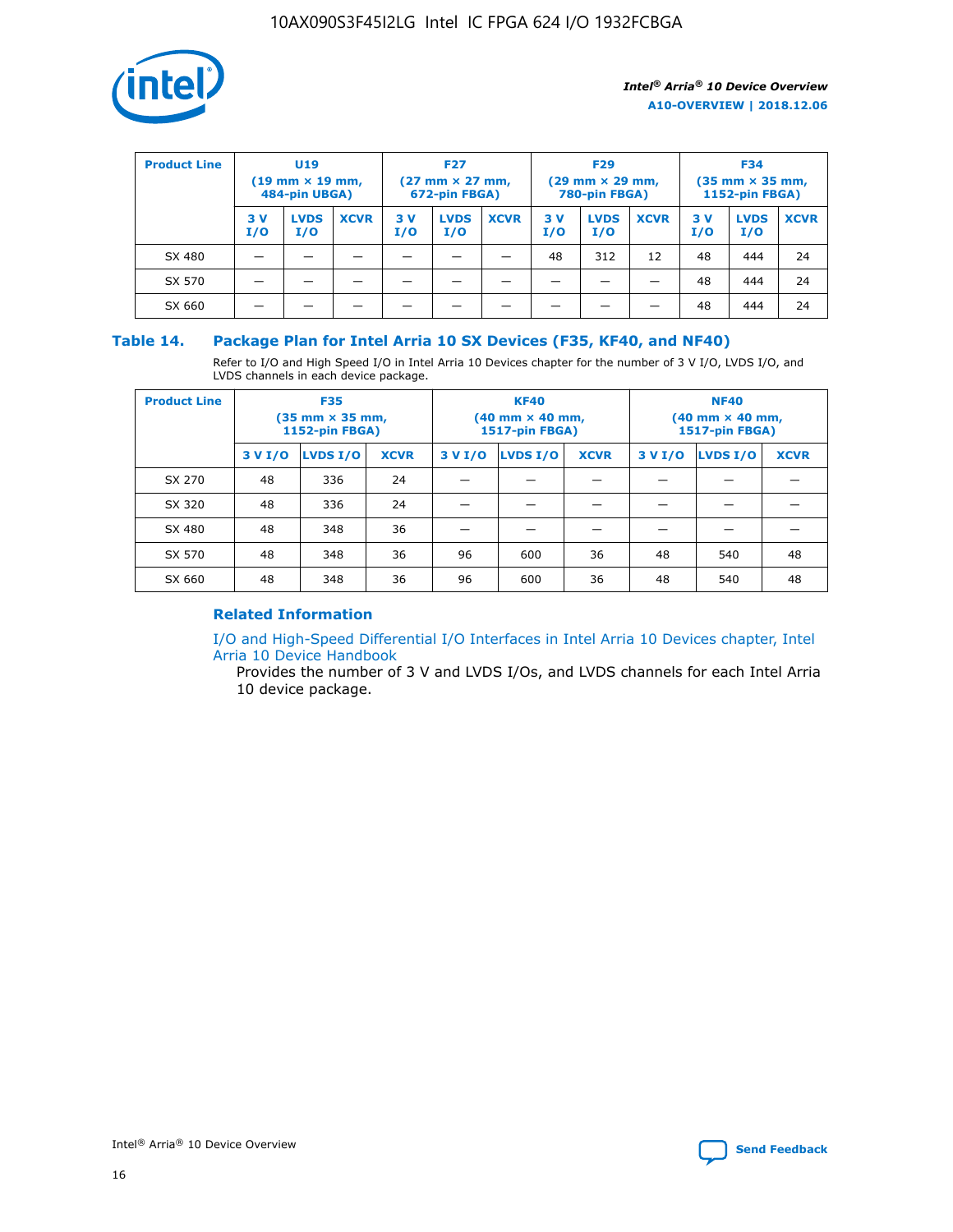

# **I/O Vertical Migration for Intel Arria 10 Devices**

#### **Figure 4. Migration Capability Across Intel Arria 10 Product Lines**

- The arrows indicate the migration paths. The devices included in each vertical migration path are shaded. Devices with fewer resources in the same path have lighter shades.
- To achieve the full I/O migration across product lines in the same migration path, restrict I/Os and transceivers usage to match the product line with the lowest I/O and transceiver counts.
- An LVDS I/O bank in the source device may be mapped to a 3 V I/O bank in the target device. To use memory interface clock frequency higher than 533 MHz, assign external memory interface pins only to banks that are LVDS I/O in both devices.
- There may be nominal 0.15 mm package height difference between some product lines in the same package type.
	- **Variant Product Line Package U19 F27 F29 F34 F35 KF40 NF40 RF40 NF45 SF45 UF45** Intel® Arria® 10 GX GX 160 GX 220 GX 270 GX 320 GX 480 GX 570 GX 660 GX 900 GX 1150 Intel Arria 10 GT GT 900 GT 1150 Intel Arria 10 SX SX 160 SX 220 SX 270 SX 320 SX 480 SX 570 SX 660
- Some migration paths are not shown in the Intel Quartus Prime software **Pin Migration View**.

*Note:* To verify the pin migration compatibility, use the **Pin Migration View** window in the Intel Quartus Prime software Pin Planner.

# **Adaptive Logic Module**

Intel Arria 10 devices use a 20 nm ALM as the basic building block of the logic fabric.

The ALM architecture is the same as the previous generation FPGAs, allowing for efficient implementation of logic functions and easy conversion of IP between the device generations.

The ALM, as shown in following figure, uses an 8-input fracturable look-up table (LUT) with four dedicated registers to help improve timing closure in register-rich designs and achieve an even higher design packing capability than the traditional two-register per LUT architecture.

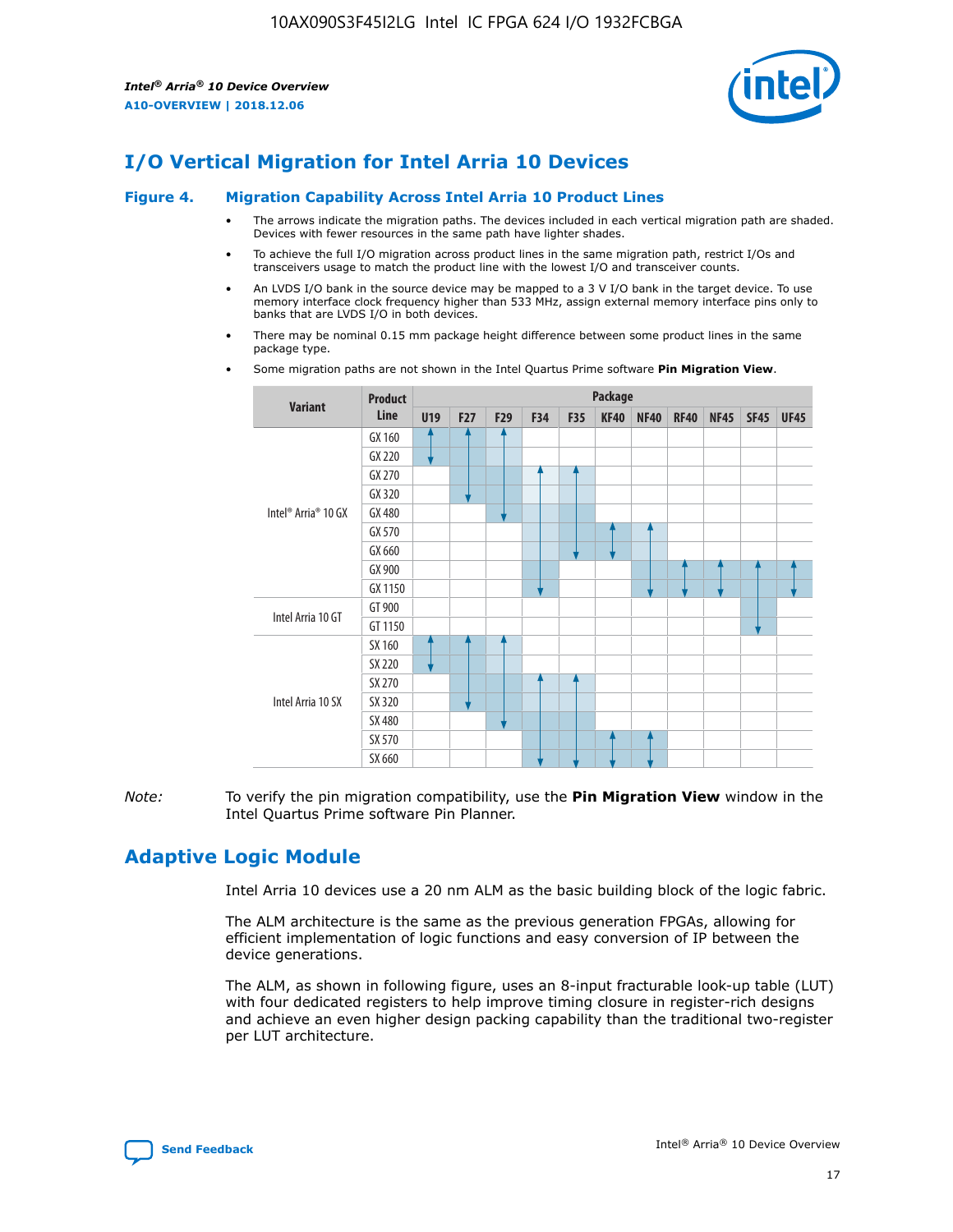

**Figure 5. ALM for Intel Arria 10 Devices**



The Intel Quartus Prime software optimizes your design according to the ALM logic structure and automatically maps legacy designs into the Intel Arria 10 ALM architecture.

# **Variable-Precision DSP Block**

The Intel Arria 10 variable precision DSP blocks support fixed-point arithmetic and floating-point arithmetic.

Features for fixed-point arithmetic:

- High-performance, power-optimized, and fully registered multiplication operations
- 18-bit and 27-bit word lengths
- Two 18 x 19 multipliers or one 27 x 27 multiplier per DSP block
- Built-in addition, subtraction, and 64-bit double accumulation register to combine multiplication results
- Cascading 19-bit or 27-bit when pre-adder is disabled and cascading 18-bit when pre-adder is used to form the tap-delay line for filtering applications
- Cascading 64-bit output bus to propagate output results from one block to the next block without external logic support
- Hard pre-adder supported in 19-bit and 27-bit modes for symmetric filters
- Internal coefficient register bank in both 18-bit and 27-bit modes for filter implementation
- 18-bit and 27-bit systolic finite impulse response (FIR) filters with distributed output adder
- Biased rounding support

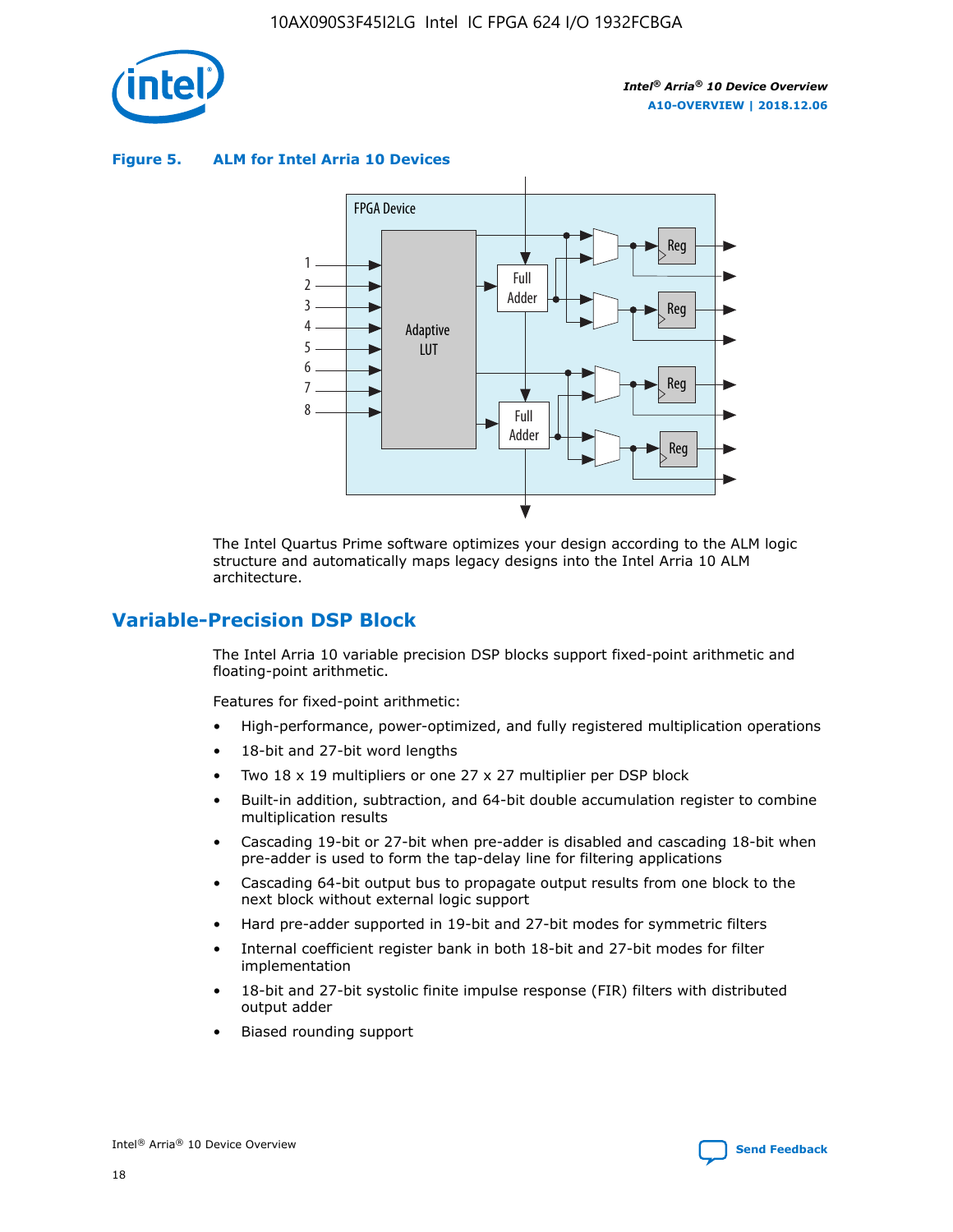

Features for floating-point arithmetic:

- A completely hardened architecture that supports multiplication, addition, subtraction, multiply-add, and multiply-subtract
- Multiplication with accumulation capability and a dynamic accumulator reset control
- Multiplication with cascade summation capability
- Multiplication with cascade subtraction capability
- Complex multiplication
- Direct vector dot product
- Systolic FIR filter

### **Table 15. Variable-Precision DSP Block Configurations for Intel Arria 10 Devices**

| <b>Usage Example</b>                                       | <b>Multiplier Size (Bit)</b>    | <b>DSP Block Resources</b> |
|------------------------------------------------------------|---------------------------------|----------------------------|
| Medium precision fixed point                               | Two 18 x 19                     |                            |
| High precision fixed or Single precision<br>floating point | One 27 x 27                     |                            |
| Fixed point FFTs                                           | One 19 x 36 with external adder |                            |
| Very high precision fixed point                            | One 36 x 36 with external adder |                            |
| Double precision floating point                            | One 54 x 54 with external adder | 4                          |

#### **Table 16. Resources for Fixed-Point Arithmetic in Intel Arria 10 Devices**

The table lists the variable-precision DSP resources by bit precision for each Intel Arria 10 device.

| <b>Variant</b>  | <b>Product Line</b> | Variable-<br>precision<br><b>DSP Block</b> | <b>Independent Input and Output</b><br><b>Multiplications Operator</b> |                                     | 18 x 19<br><b>Multiplier</b><br><b>Adder Sum</b> | $18 \times 18$<br><b>Multiplier</b><br><b>Adder</b> |
|-----------------|---------------------|--------------------------------------------|------------------------------------------------------------------------|-------------------------------------|--------------------------------------------------|-----------------------------------------------------|
|                 |                     |                                            | 18 x 19<br><b>Multiplier</b>                                           | $27 \times 27$<br><b>Multiplier</b> | <b>Mode</b>                                      | <b>Summed with</b><br>36 bit Input                  |
| AIntel Arria 10 | GX 160              | 156                                        | 312                                                                    | 156                                 | 156                                              | 156                                                 |
| GX              | GX 220              | 192                                        | 384                                                                    | 192                                 | 192                                              | 192                                                 |
|                 | GX 270              | 830                                        | 1,660                                                                  | 830                                 | 830                                              | 830                                                 |
|                 | GX 320              | 984                                        | 1,968                                                                  | 984                                 | 984                                              | 984                                                 |
|                 | GX 480              | 1,368                                      | 2,736                                                                  | 1,368                               | 1,368                                            | 1,368                                               |
|                 | GX 570              | 1,523                                      | 3,046                                                                  | 1,523                               | 1,523                                            | 1,523                                               |
|                 | GX 660              | 1,687                                      | 3,374                                                                  | 1,687                               | 1,687                                            | 1,687                                               |
|                 | GX 900              | 1,518                                      | 3,036                                                                  | 1,518                               | 1,518                                            | 1,518                                               |
|                 | GX 1150             | 1,518                                      | 3,036                                                                  | 1,518                               | 1,518                                            | 1,518                                               |
| Intel Arria 10  | GT 900              | 1,518                                      | 3,036                                                                  | 1,518                               | 1,518                                            | 1,518                                               |
| GT              | GT 1150             | 1,518                                      | 3,036                                                                  | 1,518                               | 1,518                                            | 1,518                                               |
| Intel Arria 10  | SX 160              | 156                                        | 312                                                                    | 156                                 | 156                                              | 156                                                 |
| <b>SX</b>       | SX 220              | 192                                        | 384                                                                    | 192                                 | 192                                              | 192                                                 |
|                 | SX 270              | 830                                        | 1,660                                                                  | 830                                 | 830                                              | 830                                                 |
|                 |                     |                                            |                                                                        |                                     |                                                  | continued                                           |

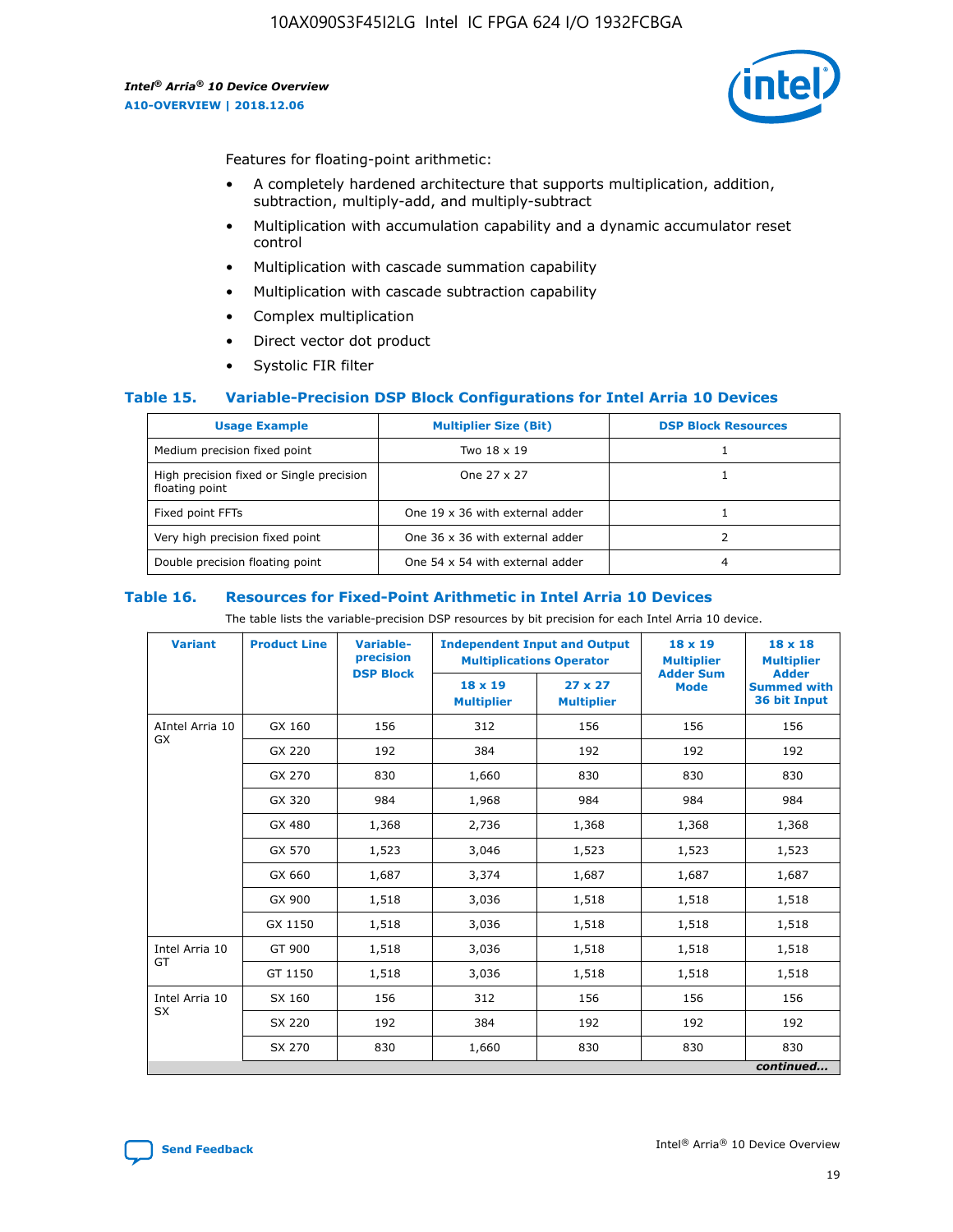

| <b>Variant</b> | <b>Product Line</b> | <b>Variable-</b><br>precision |                                     | <b>Independent Input and Output</b><br><b>Multiplications Operator</b> | $18 \times 19$<br><b>Multiplier</b> | $18 \times 18$<br><b>Multiplier</b>                |
|----------------|---------------------|-------------------------------|-------------------------------------|------------------------------------------------------------------------|-------------------------------------|----------------------------------------------------|
|                |                     | <b>DSP Block</b>              | $18 \times 19$<br><b>Multiplier</b> | $27 \times 27$<br><b>Multiplier</b>                                    | <b>Adder Sum</b><br>Mode            | <b>Adder</b><br><b>Summed with</b><br>36 bit Input |
|                | SX 320              | 984                           | 1,968                               | 984                                                                    | 984                                 | 984                                                |
|                | SX 480              | 1,368                         | 2,736                               | 1,368                                                                  | 1,368                               | 1,368                                              |
|                | SX 570              | 1,523                         | 3,046                               | 1,523                                                                  | 1,523                               | 1,523                                              |
|                | SX 660              | 1,687                         | 3,374                               | 1,687                                                                  | 1,687                               | 1,687                                              |

# **Table 17. Resources for Floating-Point Arithmetic in Intel Arria 10 Devices**

The table lists the variable-precision DSP resources by bit precision for each Intel Arria 10 device.

| <b>Variant</b>              | <b>Product Line</b> | <b>Variable-</b><br>precision<br><b>DSP Block</b> | <b>Single</b><br><b>Precision</b><br><b>Floating-Point</b><br><b>Multiplication</b><br><b>Mode</b> | <b>Single-Precision</b><br><b>Floating-Point</b><br><b>Adder Mode</b> | Single-<br><b>Precision</b><br><b>Floating-Point</b><br><b>Multiply</b><br><b>Accumulate</b><br><b>Mode</b> | <b>Peak</b><br><b>Giga Floating-</b><br><b>Point</b><br><b>Operations</b><br>per Second<br>(GFLOPs) |
|-----------------------------|---------------------|---------------------------------------------------|----------------------------------------------------------------------------------------------------|-----------------------------------------------------------------------|-------------------------------------------------------------------------------------------------------------|-----------------------------------------------------------------------------------------------------|
| Intel Arria 10<br>GX        | GX 160              | 156                                               | 156                                                                                                | 156                                                                   | 156                                                                                                         | 140                                                                                                 |
|                             | GX 220              | 192                                               | 192                                                                                                | 192                                                                   | 192                                                                                                         | 173                                                                                                 |
|                             | GX 270              | 830                                               | 830                                                                                                | 830                                                                   | 830                                                                                                         | 747                                                                                                 |
|                             | GX 320              | 984                                               | 984                                                                                                | 984                                                                   | 984                                                                                                         | 886                                                                                                 |
|                             | GX 480              | 1,369                                             | 1,368                                                                                              | 1,368                                                                 | 1,368                                                                                                       | 1,231                                                                                               |
|                             | GX 570              | 1,523                                             | 1,523                                                                                              | 1,523                                                                 | 1,523                                                                                                       | 1,371                                                                                               |
|                             | GX 660              | 1,687                                             | 1,687                                                                                              | 1,687                                                                 | 1,687                                                                                                       | 1,518                                                                                               |
|                             | GX 900              | 1,518                                             | 1,518                                                                                              | 1,518                                                                 | 1,518                                                                                                       | 1,366                                                                                               |
|                             | GX 1150             | 1,518                                             | 1,518                                                                                              | 1,518                                                                 | 1,518                                                                                                       | 1,366                                                                                               |
| Intel Arria 10              | GT 900              | 1,518                                             | 1,518                                                                                              | 1,518                                                                 | 1,518                                                                                                       | 1,366                                                                                               |
| GT                          | GT 1150             | 1,518                                             | 1,518                                                                                              | 1,518                                                                 | 1,518                                                                                                       | 1,366                                                                                               |
| Intel Arria 10<br><b>SX</b> | SX 160              | 156                                               | 156                                                                                                | 156                                                                   | 156                                                                                                         | 140                                                                                                 |
|                             | SX 220              | 192                                               | 192                                                                                                | 192                                                                   | 192                                                                                                         | 173                                                                                                 |
|                             | SX 270              | 830                                               | 830                                                                                                | 830                                                                   | 830                                                                                                         | 747                                                                                                 |
|                             | SX 320              | 984                                               | 984                                                                                                | 984                                                                   | 984                                                                                                         | 886                                                                                                 |
|                             | SX 480              | 1,369                                             | 1,368                                                                                              | 1,368                                                                 | 1,368                                                                                                       | 1,231                                                                                               |
|                             | SX 570              | 1,523                                             | 1,523                                                                                              | 1,523                                                                 | 1,523                                                                                                       | 1,371                                                                                               |
|                             | SX 660              | 1,687                                             | 1,687                                                                                              | 1,687                                                                 | 1,687                                                                                                       | 1,518                                                                                               |

# **Embedded Memory Blocks**

The embedded memory blocks in the devices are flexible and designed to provide an optimal amount of small- and large-sized memory arrays to fit your design requirements.

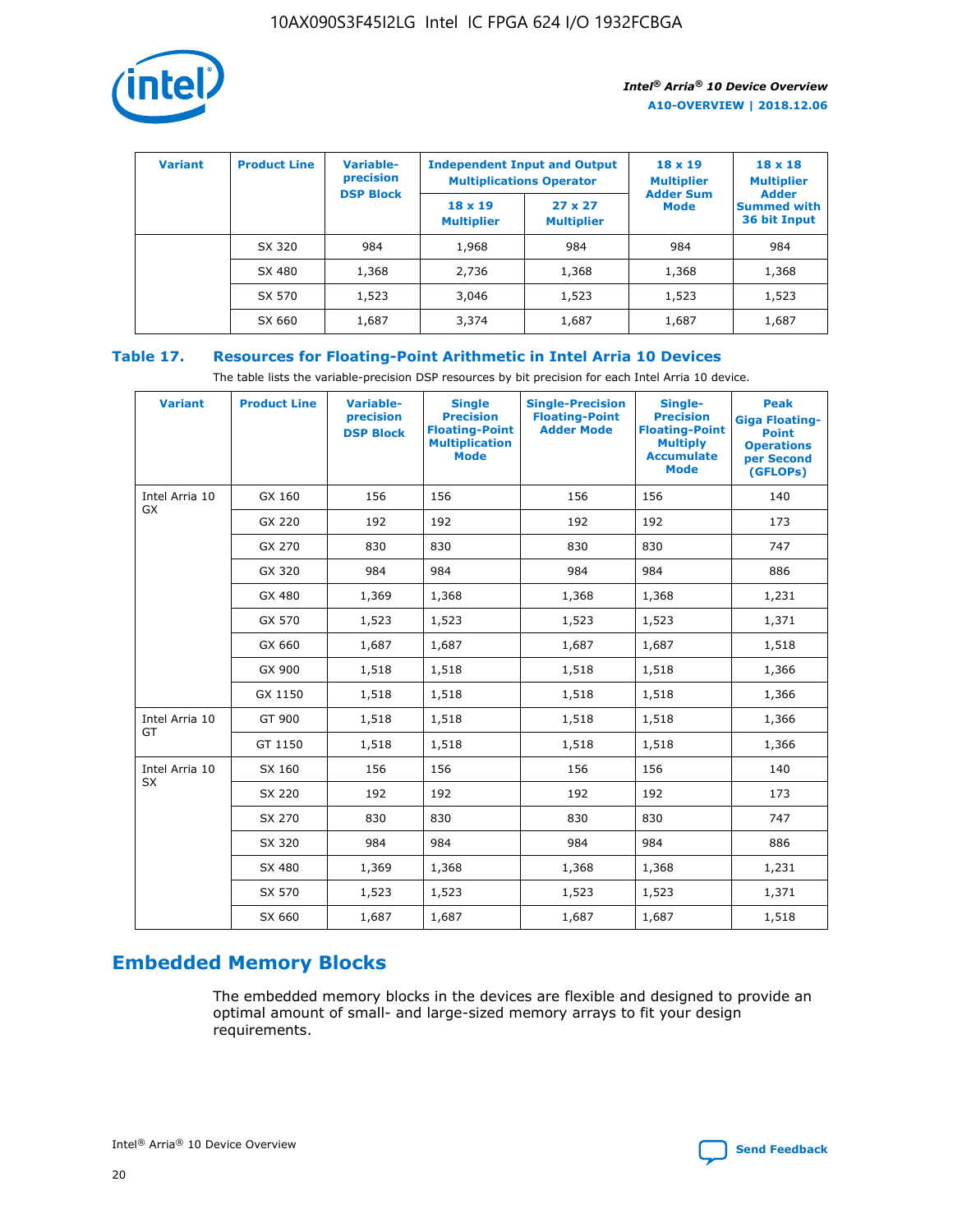

# **Types of Embedded Memory**

The Intel Arria 10 devices contain two types of memory blocks:

- 20 Kb M20K blocks—blocks of dedicated memory resources. The M20K blocks are ideal for larger memory arrays while still providing a large number of independent ports.
- 640 bit memory logic array blocks (MLABs)—enhanced memory blocks that are configured from dual-purpose logic array blocks (LABs). The MLABs are ideal for wide and shallow memory arrays. The MLABs are optimized for implementation of shift registers for digital signal processing (DSP) applications, wide and shallow FIFO buffers, and filter delay lines. Each MLAB is made up of ten adaptive logic modules (ALMs). In the Intel Arria 10 devices, you can configure these ALMs as ten 32 x 2 blocks, giving you one 32 x 20 simple dual-port SRAM block per MLAB.

# **Embedded Memory Capacity in Intel Arria 10 Devices**

|                   | <b>Product</b> |              | <b>M20K</b>         | <b>MLAB</b>  |                     | <b>Total RAM Bit</b> |
|-------------------|----------------|--------------|---------------------|--------------|---------------------|----------------------|
| <b>Variant</b>    | <b>Line</b>    | <b>Block</b> | <b>RAM Bit (Kb)</b> | <b>Block</b> | <b>RAM Bit (Kb)</b> | (Kb)                 |
| Intel Arria 10 GX | GX 160         | 440          | 8,800               | 1,680        | 1,050               | 9,850                |
|                   | GX 220         | 587          | 11,740              | 2,703        | 1,690               | 13,430               |
|                   | GX 270         | 750          | 15,000              | 3,922        | 2,452               | 17,452               |
|                   | GX 320         | 891          | 17,820              | 4,363        | 2,727               | 20,547               |
|                   | GX 480         | 1,431        | 28,620              | 6,662        | 4,164               | 32,784               |
|                   | GX 570         | 1,800        | 36,000              | 8,153        | 5,096               | 41,096               |
|                   | GX 660         | 2,131        | 42,620              | 9,260        | 5,788               | 48,408               |
|                   | GX 900         | 2,423        | 48,460              | 15,017       | 9,386               | 57,846               |
|                   | GX 1150        | 2,713        | 54,260              | 20,774       | 12,984              | 67,244               |
| Intel Arria 10 GT | GT 900         | 2,423        | 48,460              | 15,017       | 9,386               | 57,846               |
|                   | GT 1150        | 2,713        | 54,260              | 20,774       | 12,984              | 67,244               |
| Intel Arria 10 SX | SX 160         | 440          | 8,800               | 1,680        | 1,050               | 9,850                |
|                   | SX 220         | 587          | 11,740              | 2,703        | 1,690               | 13,430               |
|                   | SX 270         | 750          | 15,000              | 3,922        | 2,452               | 17,452               |
|                   | SX 320         | 891          | 17,820              | 4,363        | 2,727               | 20,547               |
|                   | SX 480         | 1,431        | 28,620              | 6,662        | 4,164               | 32,784               |
|                   | SX 570         | 1,800        | 36,000              | 8,153        | 5,096               | 41,096               |
|                   | SX 660         | 2,131        | 42,620              | 9,260        | 5,788               | 48,408               |

#### **Table 18. Embedded Memory Capacity and Distribution in Intel Arria 10 Devices**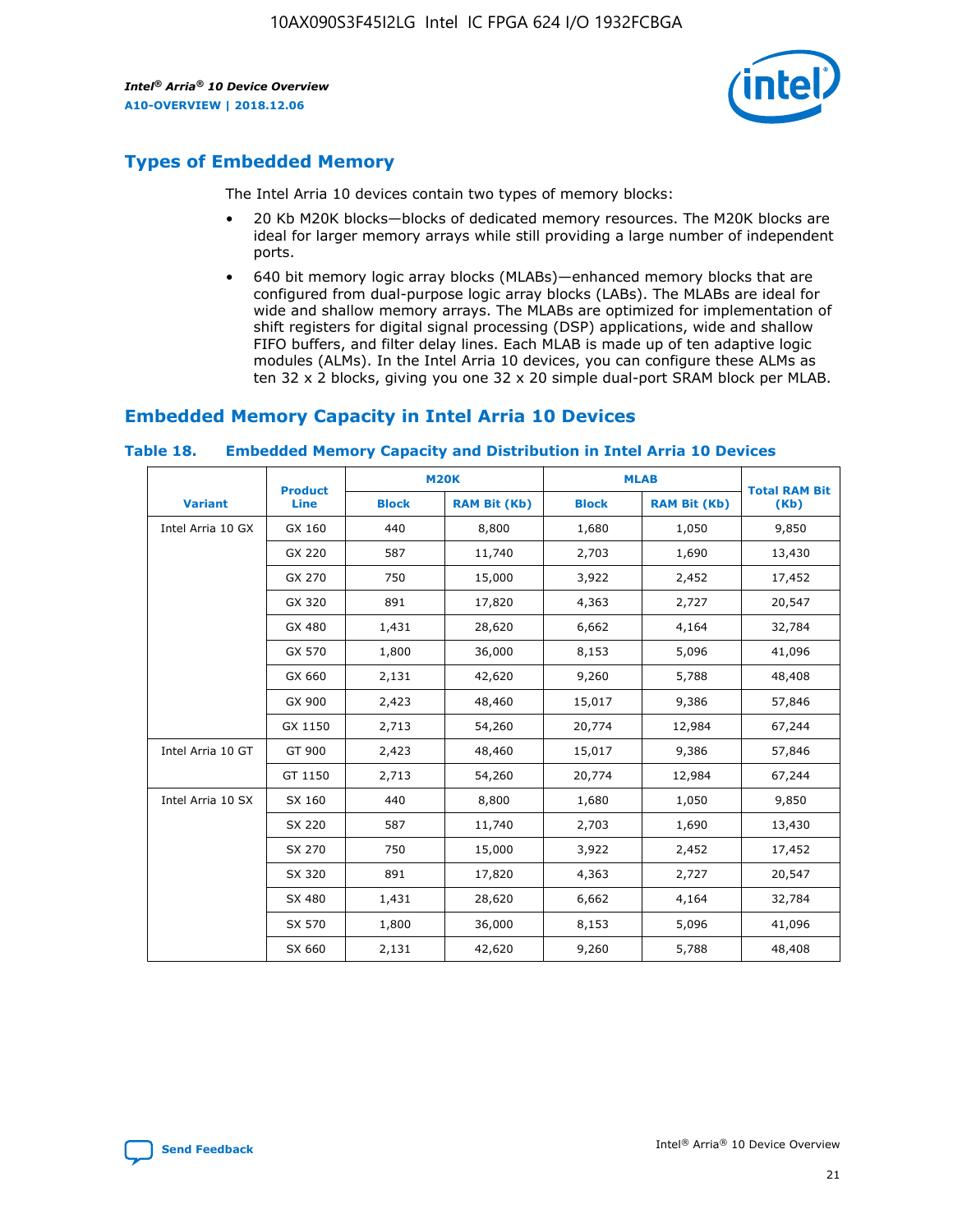

# **Embedded Memory Configurations for Single-port Mode**

#### **Table 19. Single-port Embedded Memory Configurations for Intel Arria 10 Devices**

This table lists the maximum configurations supported for single-port RAM and ROM modes.

| <b>Memory Block</b> | Depth (bits) | <b>Programmable Width</b> |
|---------------------|--------------|---------------------------|
| MLAB                | 32           | x16, x18, or x20          |
|                     | 64(10)       | x8, x9, x10               |
| M20K                | 512          | x40, x32                  |
|                     | 1K           | x20, x16                  |
|                     | 2K           | x10, x8                   |
|                     | 4K           | x5, x4                    |
|                     | 8K           | x2                        |
|                     | 16K          | x1                        |

# **Clock Networks and PLL Clock Sources**

The clock network architecture is based on Intel's global, regional, and peripheral clock structure. This clock structure is supported by dedicated clock input pins, fractional clock synthesis PLLs, and integer I/O PLLs.

## **Clock Networks**

The Intel Arria 10 core clock networks are capable of up to 800 MHz fabric operation across the full industrial temperature range. For the external memory interface, the clock network supports the hard memory controller with speeds up to 2,400 Mbps in a quarter-rate transfer.

To reduce power consumption, the Intel Quartus Prime software identifies all unused sections of the clock network and powers them down.

# **Fractional Synthesis and I/O PLLs**

Intel Arria 10 devices contain up to 32 fractional synthesis PLLs and up to 16 I/O PLLs that are available for both specific and general purpose uses in the core:

- Fractional synthesis PLLs—located in the column adjacent to the transceiver blocks
- I/O PLLs—located in each bank of the 48 I/Os

### **Fractional Synthesis PLLs**

You can use the fractional synthesis PLLs to:

- Reduce the number of oscillators that are required on your board
- Reduce the number of clock pins that are used in the device by synthesizing multiple clock frequencies from a single reference clock source

<sup>(10)</sup> Supported through software emulation and consumes additional MLAB blocks.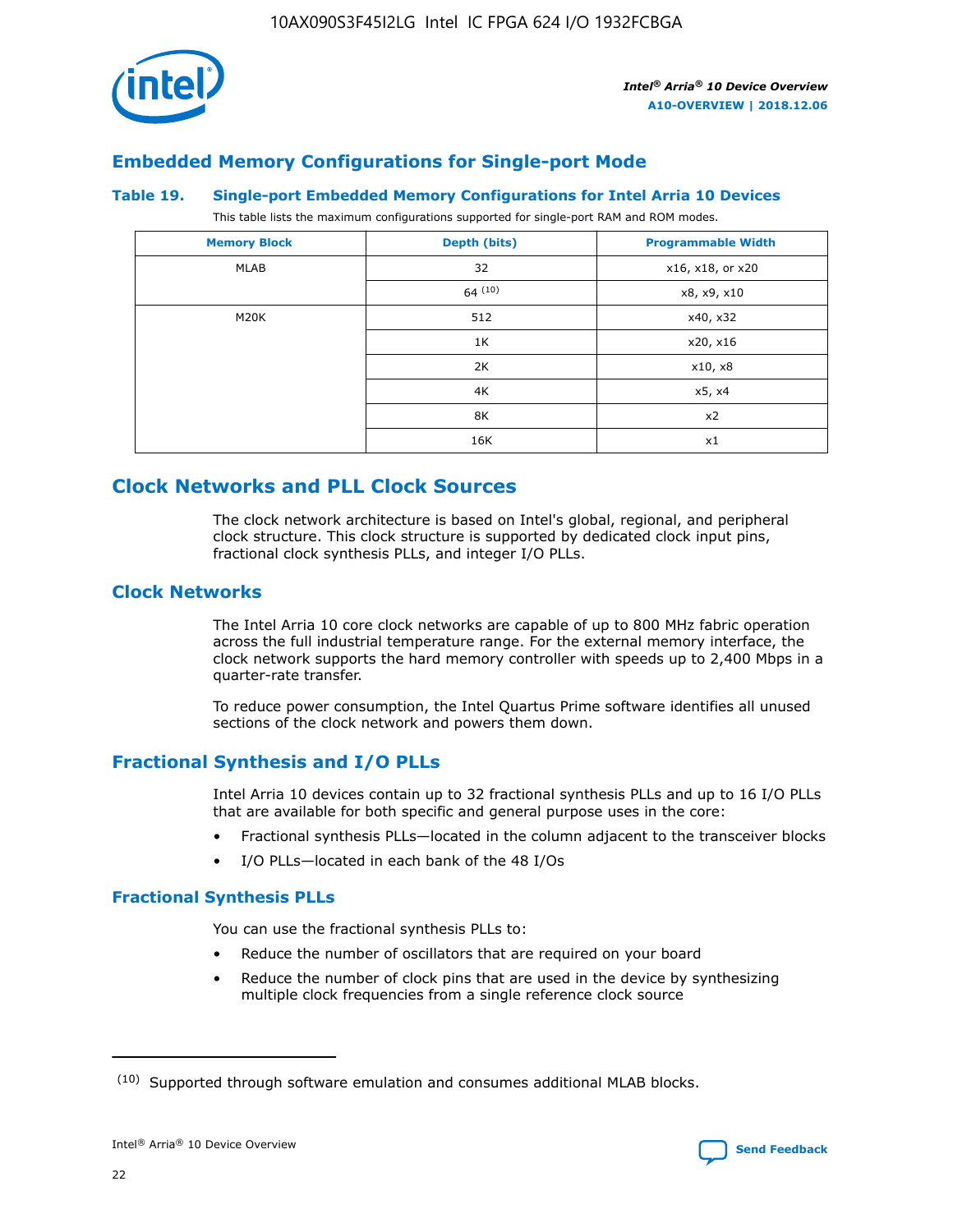

The fractional synthesis PLLs support the following features:

- Reference clock frequency synthesis for transceiver CMU and Advanced Transmit (ATX) PLLs
- Clock network delay compensation
- Zero-delay buffering
- Direct transmit clocking for transceivers
- Independently configurable into two modes:
	- Conventional integer mode equivalent to the general purpose PLL
	- Enhanced fractional mode with third order delta-sigma modulation
- PLL cascading

# **I/O PLLs**

The integer mode I/O PLLs are located in each bank of 48 I/Os. You can use the I/O PLLs to simplify the design of external memory and high-speed LVDS interfaces.

In each I/O bank, the I/O PLLs are adjacent to the hard memory controllers and LVDS SERDES. Because these PLLs are tightly coupled with the I/Os that need to use them, it makes it easier to close timing.

You can use the I/O PLLs for general purpose applications in the core such as clock network delay compensation and zero-delay buffering.

Intel Arria 10 devices support PLL-to-PLL cascading.

# **FPGA General Purpose I/O**

Intel Arria 10 devices offer highly configurable GPIOs. Each I/O bank contains 48 general purpose I/Os and a high-efficiency hard memory controller.

The following list describes the features of the GPIOs:

- Consist of 3 V I/Os for high-voltage application and LVDS I/Os for differential signaling
	- Up to two 3 V I/O banks, available in some devices, that support up to 3 V I/O standards
	- LVDS I/O banks that support up to 1.8 V I/O standards
- Support a wide range of single-ended and differential I/O interfaces
- LVDS speeds up to 1.6 Gbps
- Each LVDS pair of pins has differential input and output buffers, allowing you to configure the LVDS direction for each pair.
- Programmable bus hold and weak pull-up
- Programmable differential output voltage  $(V_{OD})$  and programmable pre-emphasis

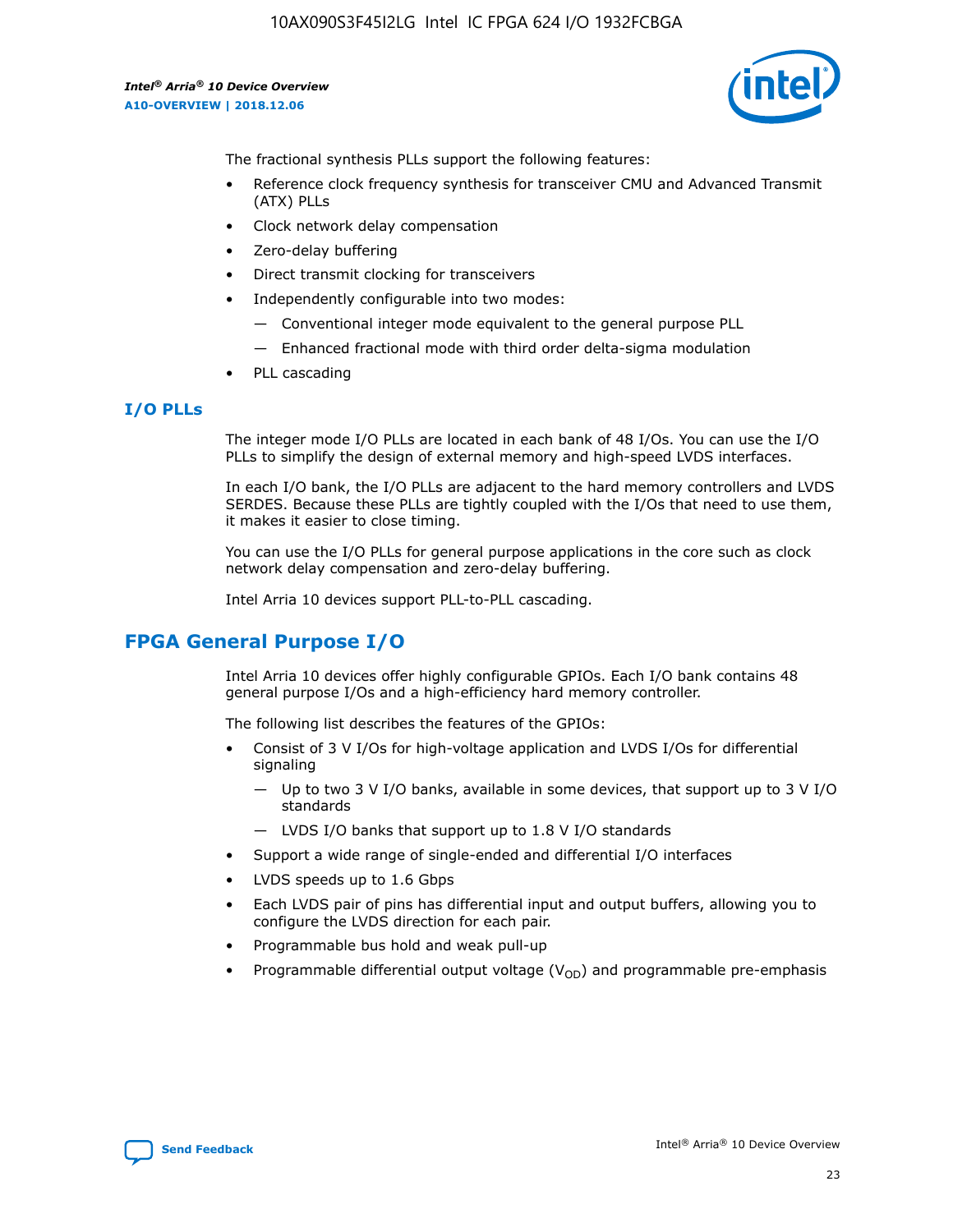

- Series (R<sub>S</sub>) and parallel (R<sub>T</sub>) on-chip termination (OCT) for all I/O banks with OCT calibration to limit the termination impedance variation
- On-chip dynamic termination that has the ability to swap between series and parallel termination, depending on whether there is read or write on a common bus for signal integrity
- Easy timing closure support using the hard read FIFO in the input register path, and delay-locked loop (DLL) delay chain with fine and coarse architecture

# **External Memory Interface**

Intel Arria 10 devices offer massive external memory bandwidth, with up to seven 32 bit DDR4 memory interfaces running at up to 2,400 Mbps. This bandwidth provides additional ease of design, lower power, and resource efficiencies of hardened highperformance memory controllers.

The memory interface within Intel Arria 10 FPGAs and SoCs delivers the highest performance and ease of use. You can configure up to a maximum width of 144 bits when using the hard or soft memory controllers. If required, you can bypass the hard memory controller and use a soft controller implemented in the user logic.

Each I/O contains a hardened DDR read/write path (PHY) capable of performing key memory interface functionality such as read/write leveling, FIFO buffering to lower latency and improve margin, timing calibration, and on-chip termination.

The timing calibration is aided by the inclusion of hard microcontrollers based on Intel's Nios® II technology, specifically tailored to control the calibration of multiple memory interfaces. This calibration allows the Intel Arria 10 device to compensate for any changes in process, voltage, or temperature either within the Intel Arria 10 device itself, or within the external memory device. The advanced calibration algorithms ensure maximum bandwidth and robust timing margin across all operating conditions.

In addition to parallel memory interfaces, Intel Arria 10 devices support serial memory technologies such as the Hybrid Memory Cube (HMC). The HMC is supported by the Intel Arria 10 high-speed serial transceivers which connect up to four HMC links, with each link running at data rates up to 15 Gbps.

### **Related Information**

#### [External Memory Interface Spec Estimator](http://www.altera.com/technology/memory/estimator/mem-emif-index.html)

Provides a parametric tool that allows you to find and compare the performance of the supported external memory interfaces in IntelFPGAs.

# **Memory Standards Supported by Intel Arria 10 Devices**

The I/Os are designed to provide high performance support for existing and emerging external memory standards.

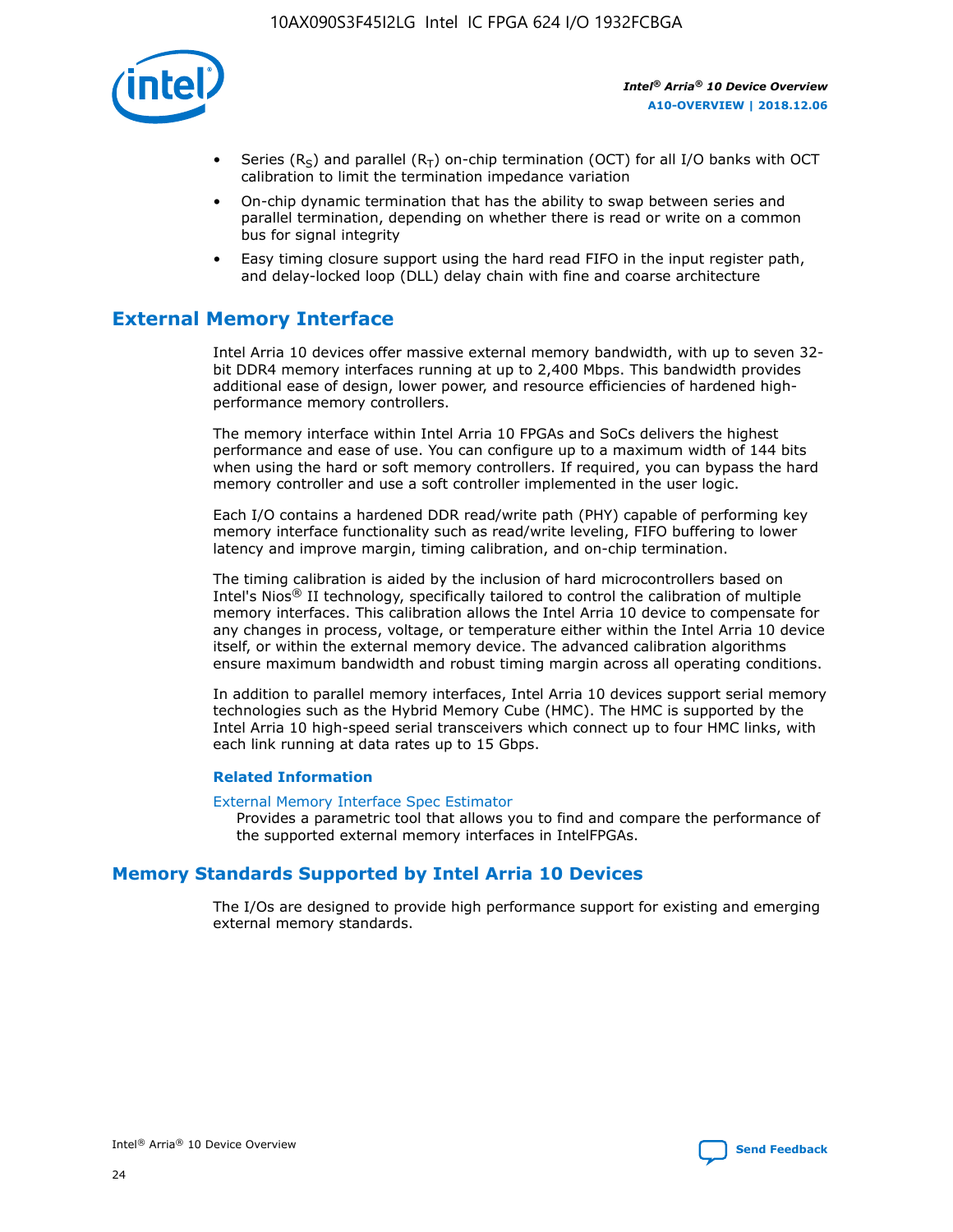

#### **Table 20. Memory Standards Supported by the Hard Memory Controller**

This table lists the overall capability of the hard memory controller. For specific details, refer to the External Memory Interface Spec Estimator and Intel Arria 10 Device Datasheet.

| <b>Memory Standard</b> | <b>Rate Support</b> | <b>Ping Pong PHY Support</b> | <b>Maximum Frequency</b><br>(MHz) |
|------------------------|---------------------|------------------------------|-----------------------------------|
| <b>DDR4 SDRAM</b>      | Quarter rate        | Yes                          | 1,067                             |
|                        |                     |                              | 1,200                             |
| DDR3 SDRAM             | Half rate           | Yes                          | 533                               |
|                        |                     |                              | 667                               |
|                        | Quarter rate        | Yes                          | 1,067                             |
|                        |                     |                              | 1,067                             |
| <b>DDR3L SDRAM</b>     | Half rate           | Yes                          | 533                               |
|                        |                     |                              | 667                               |
|                        | Quarter rate        | Yes                          | 933                               |
|                        |                     |                              | 933                               |
| LPDDR3 SDRAM           | Half rate           |                              | 533                               |
|                        | Quarter rate        |                              | 800                               |

### **Table 21. Memory Standards Supported by the Soft Memory Controller**

| <b>Memory Standard</b>      | <b>Rate Support</b> | <b>Maximum Frequency</b><br>(MHz) |
|-----------------------------|---------------------|-----------------------------------|
| <b>RLDRAM 3 (11)</b>        | Quarter rate        | 1,200                             |
| ODR IV SRAM <sup>(11)</sup> | Quarter rate        | 1,067                             |
| <b>ODR II SRAM</b>          | Full rate           | 333                               |
|                             | Half rate           | 633                               |
| <b>ODR II+ SRAM</b>         | Full rate           | 333                               |
|                             | Half rate           | 633                               |
| <b>ODR II+ Xtreme SRAM</b>  | Full rate           | 333                               |
|                             | Half rate           | 633                               |

#### **Table 22. Memory Standards Supported by the HPS Hard Memory Controller**

The hard processor system (HPS) is available in Intel Arria 10 SoC devices only.

| <b>Memory Standard</b> | <b>Rate Support</b> | <b>Maximum Frequency</b><br>(MHz) |
|------------------------|---------------------|-----------------------------------|
| <b>DDR4 SDRAM</b>      | Half rate           | 1,200                             |
| <b>DDR3 SDRAM</b>      | Half rate           | 1,067                             |
| <b>DDR3L SDRAM</b>     | Half rate           | 933                               |

<sup>(11)</sup> Intel Arria 10 devices support this external memory interface using hard PHY with soft memory controller.

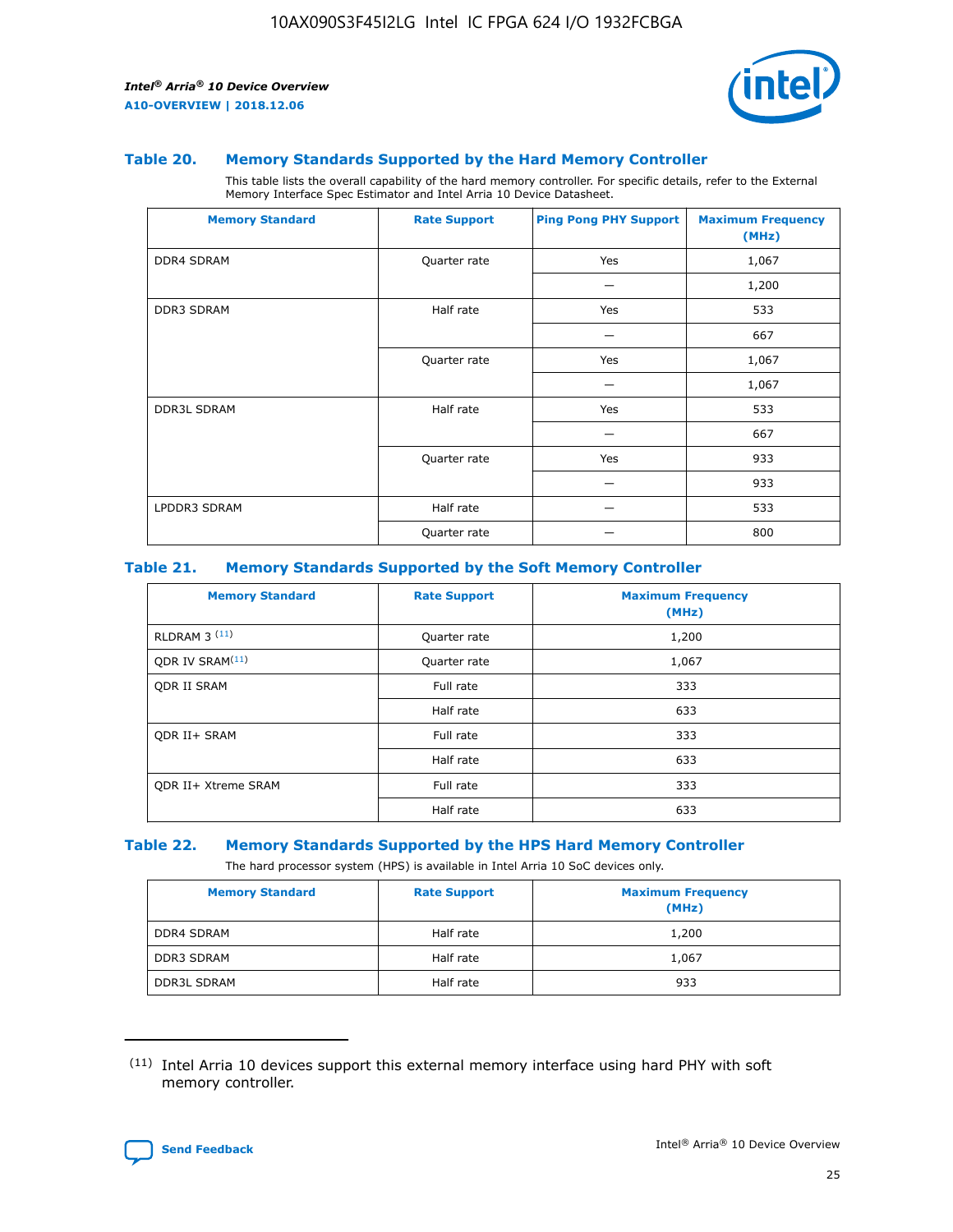

### **Related Information**

#### [Intel Arria 10 Device Datasheet](https://www.intel.com/content/www/us/en/programmable/documentation/mcn1413182292568.html#mcn1413182153340)

Lists the memory interface performance according to memory interface standards, rank or chip select configurations, and Intel Arria 10 device speed grades.

# **PCIe Gen1, Gen2, and Gen3 Hard IP**

Intel Arria 10 devices contain PCIe hard IP that is designed for performance and ease-of-use:

- Includes all layers of the PCIe stack—transaction, data link and physical layers.
- Supports PCIe Gen3, Gen2, and Gen1 Endpoint and Root Port in x1, x2, x4, or x8 lane configuration.
- Operates independently from the core logic—optional configuration via protocol (CvP) allows the PCIe link to power up and complete link training in less than 100 ms while the Intel Arria 10 device completes loading the programming file for the rest of the FPGA.
- Provides added functionality that makes it easier to support emerging features such as Single Root I/O Virtualization (SR-IOV) and optional protocol extensions.
- Provides improved end-to-end datapath protection using ECC.
- Supports FPGA configuration via protocol (CvP) using PCIe at Gen3, Gen2, or Gen1 speed.

#### **Related Information**

PCS Features on page 30

# **Enhanced PCS Hard IP for Interlaken and 10 Gbps Ethernet**

# **Interlaken Support**

The Intel Arria 10 enhanced PCS hard IP provides integrated Interlaken PCS supporting rates up to 25.8 Gbps per lane.

The Interlaken PCS is based on the proven functionality of the PCS developed for Intel's previous generation FPGAs, which demonstrated interoperability with Interlaken ASSP vendors and third-party IP suppliers. The Interlaken PCS is present in every transceiver channel in Intel Arria 10 devices.

### **Related Information**

PCS Features on page 30

# **10 Gbps Ethernet Support**

The Intel Arria 10 enhanced PCS hard IP supports 10GBASE-R PCS compliant with IEEE 802.3 10 Gbps Ethernet (10GbE). The integrated hard IP support for 10GbE and the 10 Gbps transceivers save external PHY cost, board space, and system power.

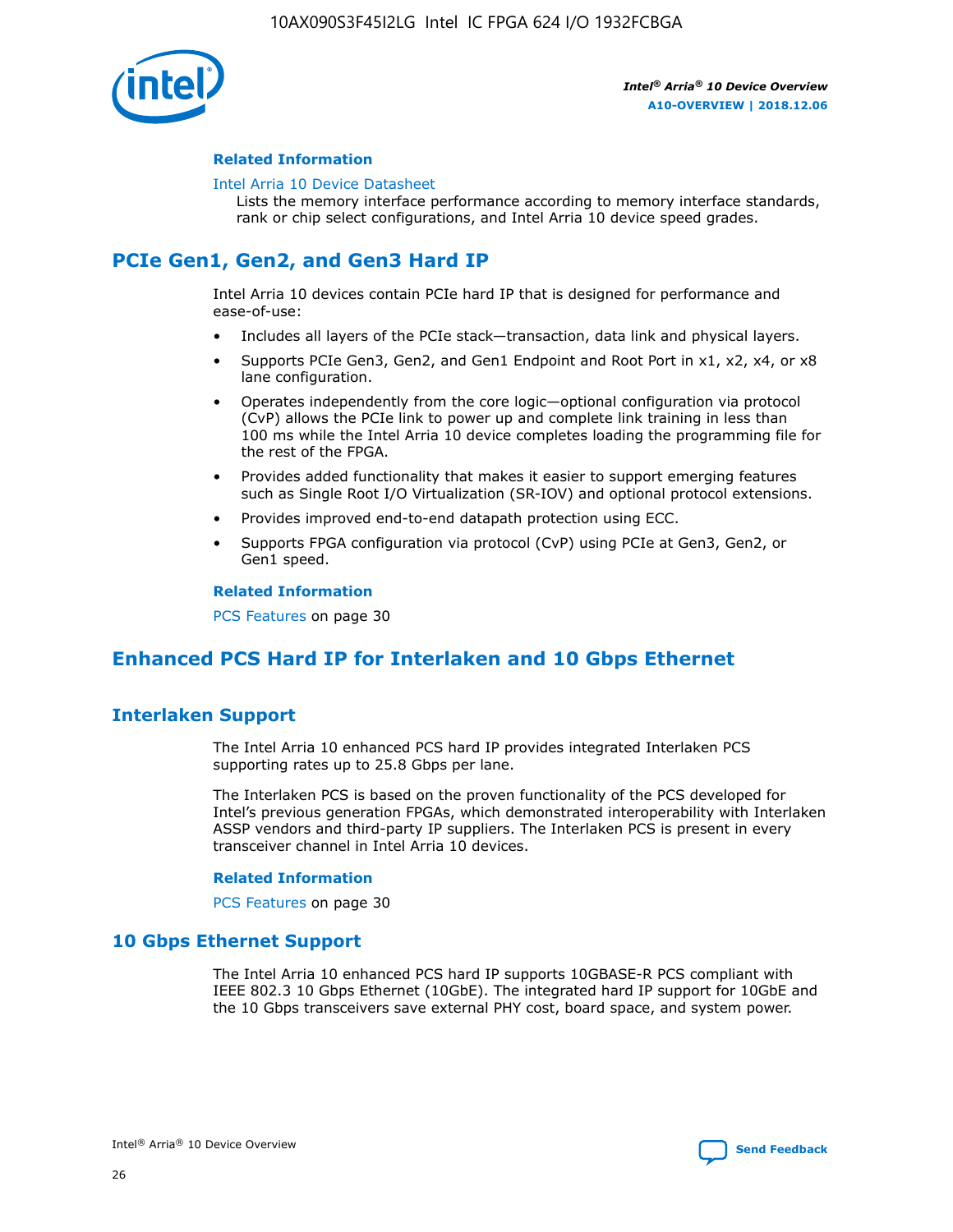

The scalable hard IP supports multiple independent 10GbE ports while using a single PLL for all the 10GBASE-R PCS instantiations, which saves on core logic resources and clock networks:

- Simplifies multiport 10GbE systems compared to XAUI interfaces that require an external XAUI-to-10G PHY.
- Incorporates Electronic Dispersion Compensation (EDC), which enables direct connection to standard 10 Gbps XFP and SFP+ pluggable optical modules.
- Supports backplane Ethernet applications and includes a hard 10GBASE-KR Forward Error Correction (FEC) circuit that you can use for 10 Gbps and 40 Gbps applications.

The 10 Gbps Ethernet PCS hard IP and 10GBASE-KR FEC are present in every transceiver channel.

#### **Related Information**

PCS Features on page 30

# **Low Power Serial Transceivers**

Intel Arria 10 FPGAs and SoCs include lowest power transceivers that deliver high bandwidth, throughput and low latency.

Intel Arria 10 devices deliver the industry's lowest power consumption per transceiver channel:

- 12.5 Gbps transceivers at as low as 242 mW
- 10 Gbps transceivers at as low as 168 mW
- 6 Gbps transceivers at as low as 117 mW

Intel Arria 10 transceivers support various data rates according to application:

- Chip-to-chip and chip-to-module applications—from 1 Gbps up to 25.8 Gbps
- Long reach and backplane applications—from 1 Gbps up to 12.5 with advanced adaptive equalization
- Critical power sensitive applications—from 1 Gbps up to 11.3 Gbps using lower power modes

The combination of 20 nm process technology and architectural advances provide the following benefits:

- Significant reduction in die area and power consumption
- Increase of up to two times in transceiver I/O density compared to previous generation devices while maintaining optimal signal integrity
- Up to 72 total transceiver channels—you can configure up to 6 of these channels to run as fast as 25.8 Gbps
- All channels feature continuous data rate support up to the maximum rated speed

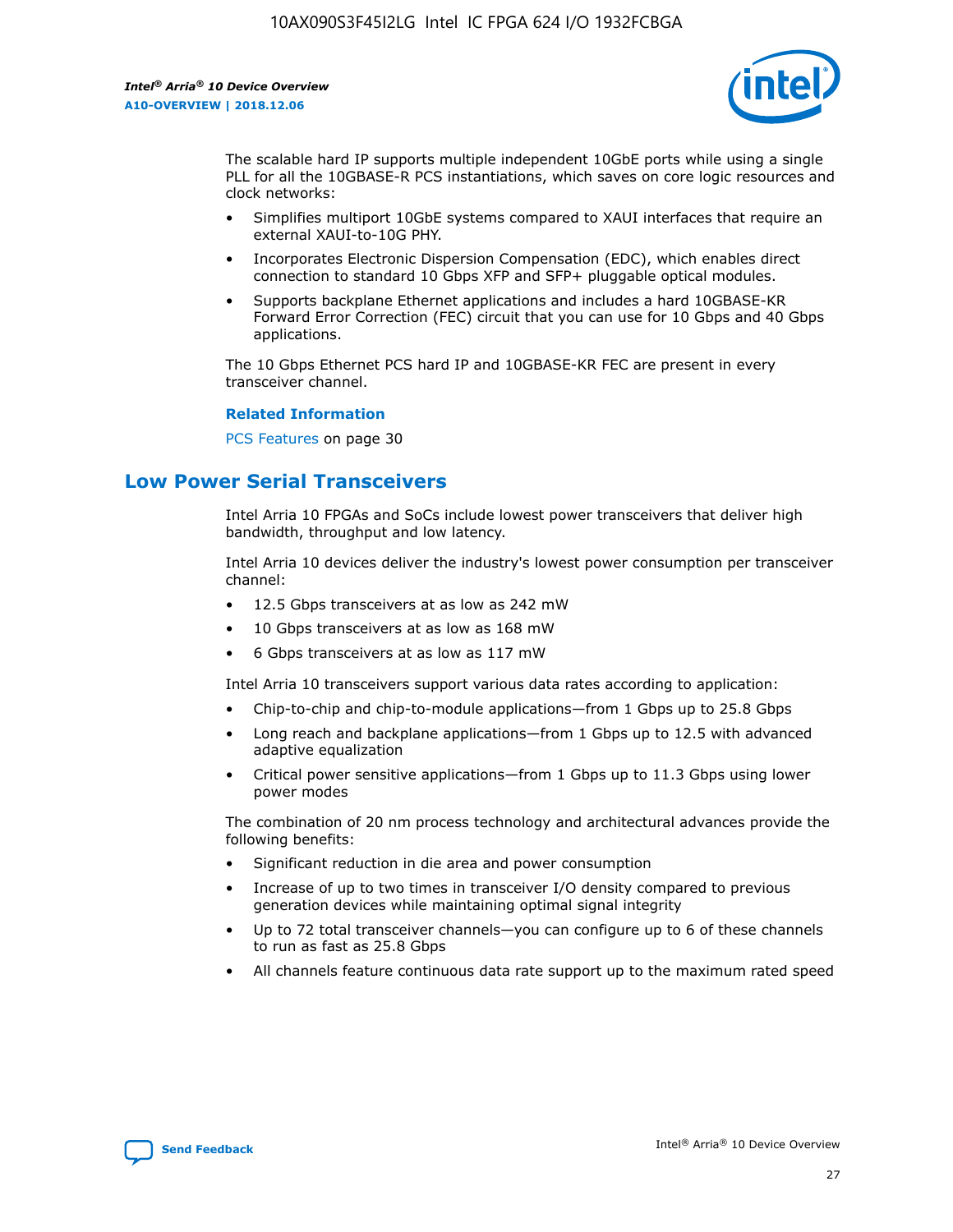



## **Figure 6. Intel Arria 10 Transceiver Block Architecture**

# **Transceiver Channels**

All transceiver channels feature a dedicated Physical Medium Attachment (PMA) and a hardened Physical Coding Sublayer (PCS).

- The PMA provides primary interfacing capabilities to physical channels.
- The PCS typically handles encoding/decoding, word alignment, and other preprocessing functions before transferring data to the FPGA core fabric.

A transceiver channel consists of a PMA and a PCS block. Most transceiver banks have 6 channels. There are some transceiver banks that contain only 3 channels.

A wide variety of bonded and non-bonded data rate configurations is possible using a highly configurable clock distribution network. Up to 80 independent transceiver data rates can be configured.

The following figures are graphical representations of top views of the silicon die, which correspond to reverse views for flip chip packages. Different Intel Arria 10 devices may have different floorplans than the ones shown in the figures.

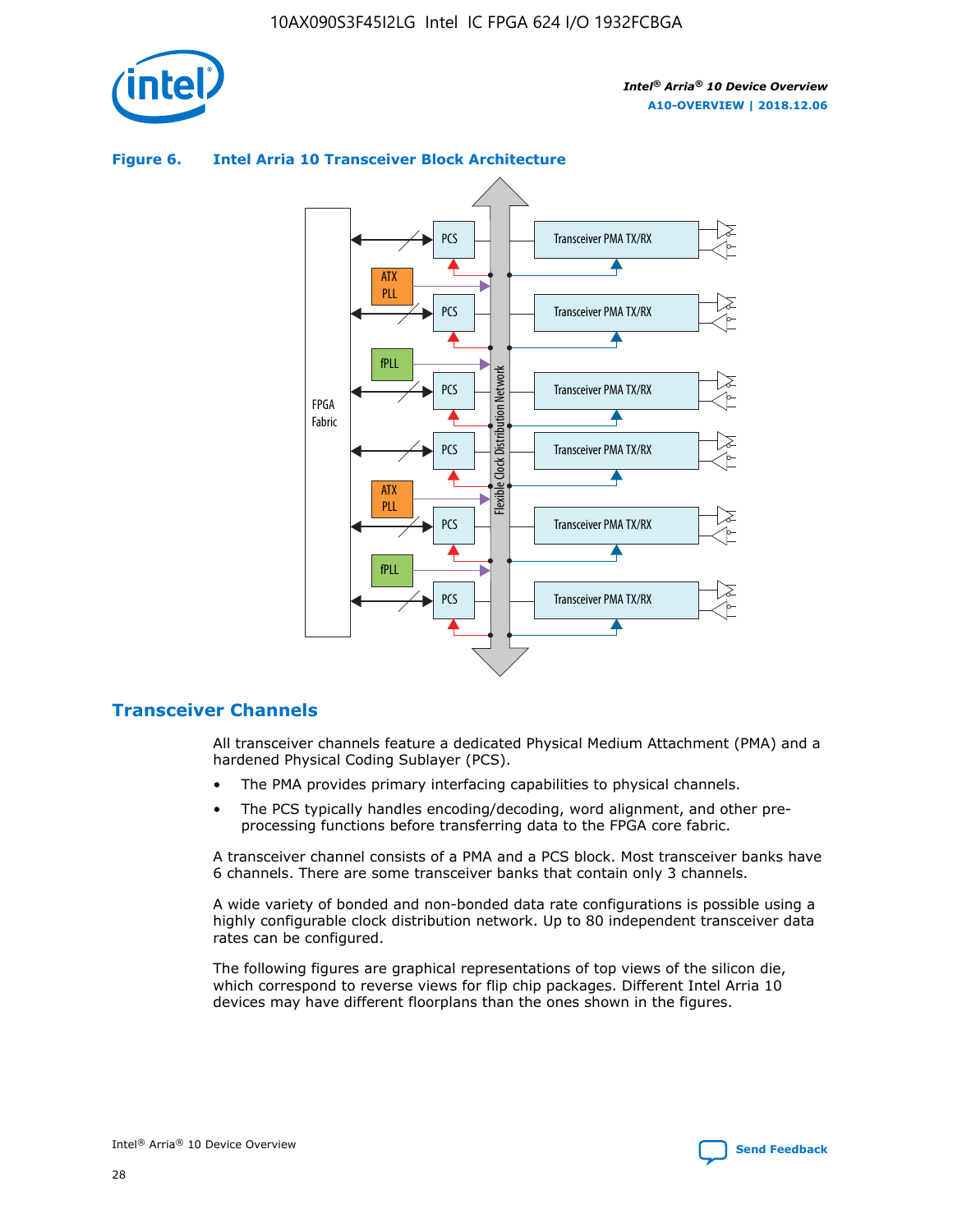

## **Figure 7. Device Chip Overview for Intel Arria 10 GX and GT Devices**



M20K Internal Memory Blocks Core Logic Fabric Transceiver Channels Hard IP Per Transceiver: Standard PCS and Enhanced PCS Hard IPs PCI Express Gen3 Hard IP Fractional PLLs M20K Internal Memory Blocks PCI Express Gen3 Hard IP Variable Precision DSP Blocks I/O PLLs Hard Memory Controllers, General-Purpose I/O Cells, LVDS Hard Processor Subsystem, Dual-Core ARM Cortex A9 M20K Internal Memory Blocks Variable Precision DSP Blocks M20K Internal Memory Blocks Core Logic Fabric I/O PLLs Hard Memory Controllers, General-Purpose I/O Cells, LVDS M20K Internal Memory Blocks Variable Precision DSP Blocks M20K Internal Memory Blocks Transceiver Channels Hard IP Per Transceiver: Standard PCS and Enhanced PCS Hard IPs PCI Express Gen3 Hard IP Fractional PLLs PCI Express Gen3 Hard IP Hard PCS Hard PCS Hard PCS Hard PCS Hard PCS Hard PCS Hard PCS Hard PCS Hard PCS Transceiver PMA Transceiver PMA Transceiver PMA Transceiver PMA Transceiver PMA Transceiver PMA Transceiver PMA Unused transceiver chann can be used as additional transceiver transmit PLLs Transceiver PMA Transceiver PMA Transceiver Clock Networks ATX (LC) **Transmit** PLL fPLL ATX (LC) Transmi PLL fPLL ATX (LC) **Transmit** PLL

# **PMA Features**

Intel Arria 10 transceivers provide exceptional signal integrity at data rates up to 25.8 Gbps. Clocking options include ultra-low jitter ATX PLLs (LC tank based), clock multiplier unit (CMU) PLLs, and fractional PLLs.

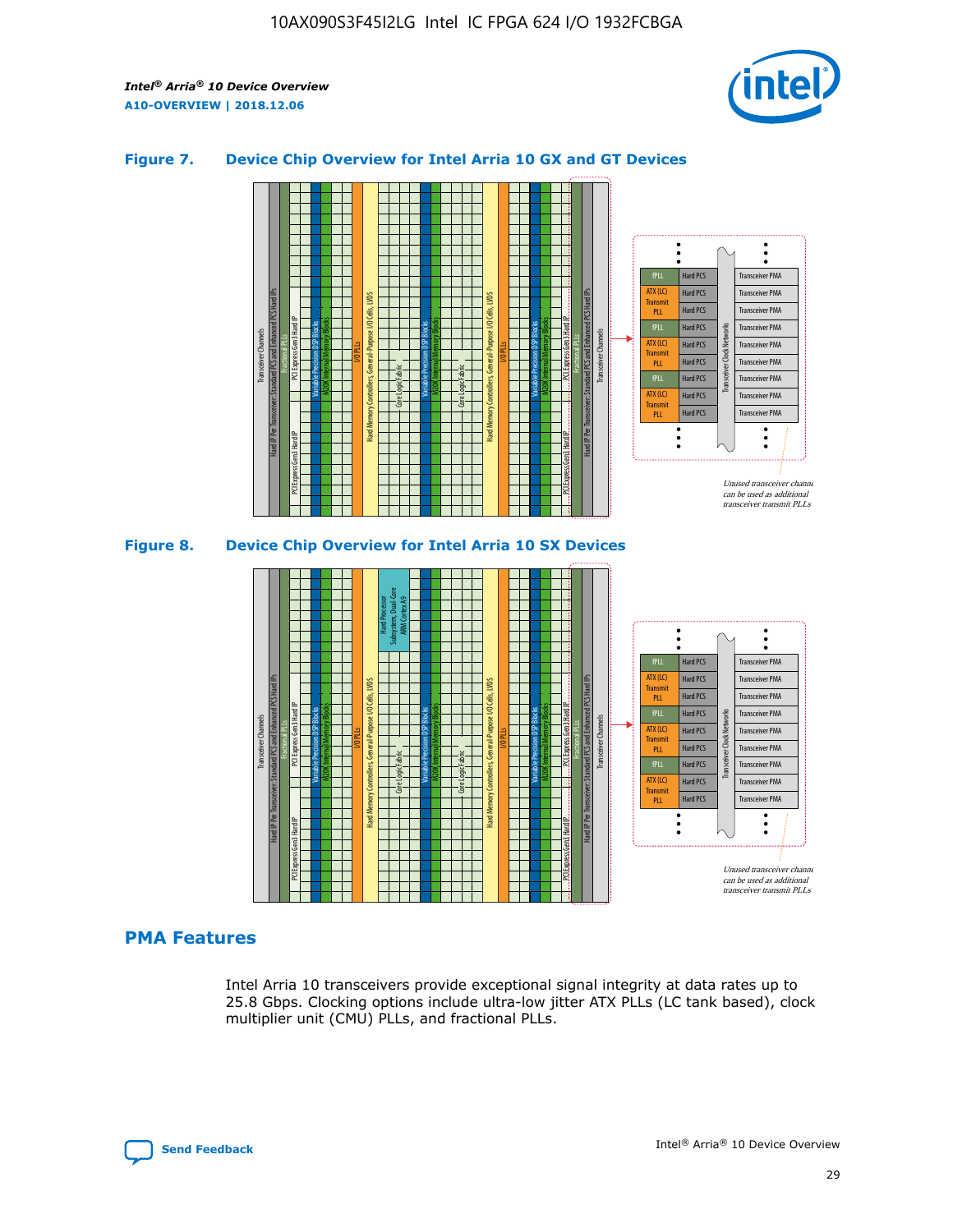

Each transceiver channel contains a channel PLL that can be used as the CMU PLL or clock data recovery (CDR) PLL. In CDR mode, the channel PLL recovers the receiver clock and data in the transceiver channel. Up to 80 independent data rates can be configured on a single Intel Arria 10 device.

# **Table 23. PMA Features of the Transceivers in Intel Arria 10 Devices**

| <b>Feature</b>                                             | <b>Capability</b>                                                                                                                                                                                                             |
|------------------------------------------------------------|-------------------------------------------------------------------------------------------------------------------------------------------------------------------------------------------------------------------------------|
| Chip-to-Chip Data Rates                                    | 1 Gbps to 17.4 Gbps (Intel Arria 10 GX devices)<br>1 Gbps to 25.8 Gbps (Intel Arria 10 GT devices)                                                                                                                            |
| Backplane Support                                          | Drive backplanes at data rates up to 12.5 Gbps                                                                                                                                                                                |
| <b>Optical Module Support</b>                              | SFP+/SFP, XFP, CXP, OSFP/QSFP28, CFP/CFP2/CFP4                                                                                                                                                                                |
| Cable Driving Support                                      | SFP+ Direct Attach, PCI Express over cable, eSATA                                                                                                                                                                             |
| Transmit Pre-Emphasis                                      | 4-tap transmit pre-emphasis and de-emphasis to compensate for system channel loss                                                                                                                                             |
| Continuous Time Linear<br>Equalizer (CTLE)                 | Dual mode, high-gain, and high-data rate, linear receive equalization to compensate for<br>system channel loss                                                                                                                |
| Decision Feedback Equalizer<br>(DFE)                       | 7-fixed and 4-floating tap DFE to equalize backplane channel loss in the presence of<br>crosstalk and noisy environments                                                                                                      |
| Variable Gain Amplifier                                    | Optimizes the signal amplitude prior to the CDR sampling and operates in fixed and<br>adaptive modes                                                                                                                          |
| Altera Digital Adaptive<br>Parametric Tuning (ADAPT)       | Fully digital adaptation engine to automatically adjust all link equalization parameters-<br>including CTLE, DFE, and variable gain amplifier blocks-that provide optimal link margin<br>without intervention from user logic |
| Precision Signal Integrity<br>Calibration Engine (PreSICE) | Hardened calibration controller to quickly calibrate all transceiver control parameters on<br>power-up, which provides the optimal signal integrity and jitter performance                                                    |
| Advanced Transmit (ATX)<br>PLL                             | Low jitter ATX (LC tank based) PLLs with continuous tuning range to cover a wide range of<br>standard and proprietary protocols                                                                                               |
| <b>Fractional PLLs</b>                                     | On-chip fractional frequency synthesizers to replace on-board crystal oscillators and reduce<br>system cost                                                                                                                   |
| Digitally Assisted Analog<br><b>CDR</b>                    | Superior jitter tolerance with fast lock time                                                                                                                                                                                 |
| Dynamic Partial<br>Reconfiguration                         | Allows independent control of the Avalon memory-mapped interface of each transceiver<br>channel for the highest transceiver flexibility                                                                                       |
| Multiple PCS-PMA and PCS-<br>PLD interface widths          | 8-, 10-, 16-, 20-, 32-, 40-, or 64-bit interface widths for flexibility of deserialization width,<br>encoding, and reduced latency                                                                                            |

# **PCS Features**

This table summarizes the Intel Arria 10 transceiver PCS features. You can use the transceiver PCS to support a wide range of protocols ranging from 1 Gbps to 25.8 Gbps.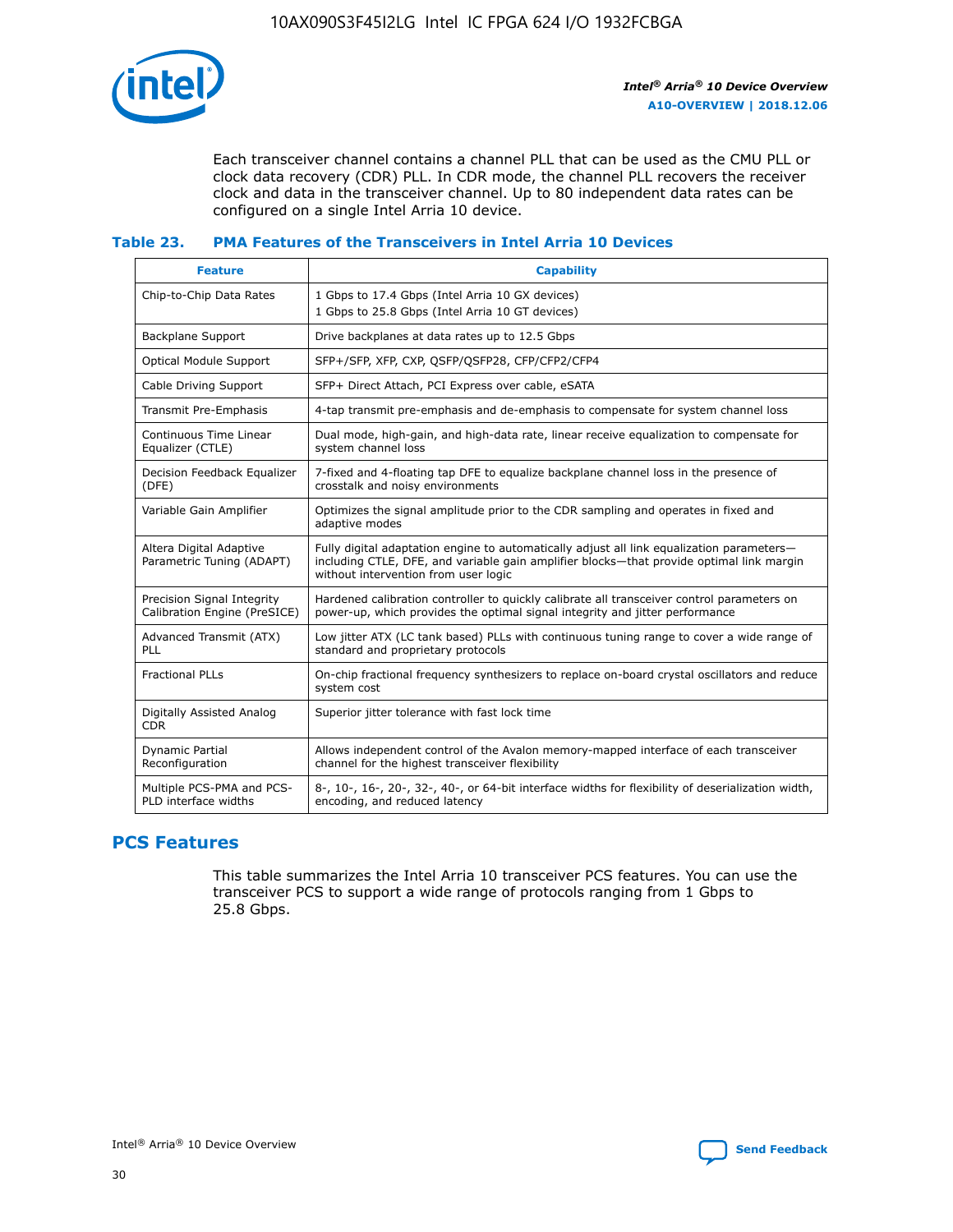

| <b>PCS</b>          | <b>Description</b>                                                                                                                                                                                                                                                                                                                                                                                             |
|---------------------|----------------------------------------------------------------------------------------------------------------------------------------------------------------------------------------------------------------------------------------------------------------------------------------------------------------------------------------------------------------------------------------------------------------|
| Standard PCS        | Operates at a data rate up to 12 Gbps<br>Supports protocols such as PCI-Express, CPRI 4.2+, GigE, IEEE 1588 in Hard PCS<br>Implements other protocols using Basic/Custom (Standard PCS) transceiver<br>configuration rules.                                                                                                                                                                                    |
| <b>Enhanced PCS</b> | Performs functions common to most serial data industry standards, such as word<br>alignment, encoding/decoding, and framing, before data is sent or received off-chip<br>through the PMA<br>• Handles data transfer to and from the FPGA fabric<br>Handles data transfer internally to and from the PMA<br>Provides frequency compensation<br>Performs channel bonding for multi-channel low skew applications |
| PCIe Gen3 PCS       | Supports the seamless switching of Data and Clock between the Gen1, Gen2, and Gen3<br>data rates<br>Provides support for PIPE 3.0 features<br>Supports the PIPE interface with the Hard IP enabled, as well as with the Hard IP<br>bypassed                                                                                                                                                                    |

#### **Related Information**

- PCIe Gen1, Gen2, and Gen3 Hard IP on page 26
- Interlaken Support on page 26
- 10 Gbps Ethernet Support on page 26

# **PCS Protocol Support**

This table lists some of the protocols supported by the Intel Arria 10 transceiver PCS. For more information about the blocks in the transmitter and receiver data paths, refer to the related information.

| <b>Protocol</b>                                 | <b>Data Rate</b><br>(Gbps) | <b>Transceiver IP</b>       | <b>PCS Support</b>                      |
|-------------------------------------------------|----------------------------|-----------------------------|-----------------------------------------|
| PCIe Gen3 x1, x2, x4, x8                        | 8.0                        | Native PHY (PIPE)           | Standard PCS and PCIe<br>Gen3 PCS       |
| PCIe Gen2 x1, x2, x4, x8                        | 5.0                        | Native PHY (PIPE)           | <b>Standard PCS</b>                     |
| PCIe Gen1 x1, x2, x4, x8                        | 2.5                        | Native PHY (PIPE)           | Standard PCS                            |
| 1000BASE-X Gigabit Ethernet                     | 1.25                       | Native PHY                  | <b>Standard PCS</b>                     |
| 1000BASE-X Gigabit Ethernet with<br>IEEE 1588v2 | 1.25                       | Native PHY                  | Standard PCS                            |
| 10GBASE-R                                       | 10.3125                    | Native PHY                  | <b>Enhanced PCS</b>                     |
| 10GBASE-R with IEEE 1588v2                      | 10.3125                    | Native PHY                  | <b>Enhanced PCS</b>                     |
| 10GBASE-R with KR FEC                           | 10.3125                    | Native PHY                  | <b>Enhanced PCS</b>                     |
| 10GBASE-KR and 1000BASE-X                       | 10.3125                    | 1G/10GbE and 10GBASE-KR PHY | Standard PCS and<br><b>Enhanced PCS</b> |
| Interlaken (CEI-6G/11G)                         | 3.125 to 17.4              | Native PHY                  | <b>Enhanced PCS</b>                     |
| SFI-S/SFI-5.2                                   | 11.2                       | Native PHY                  | <b>Enhanced PCS</b>                     |
| $10G$ SDI                                       | 10.692                     | Native PHY                  | <b>Enhanced PCS</b>                     |
|                                                 |                            |                             | continued                               |

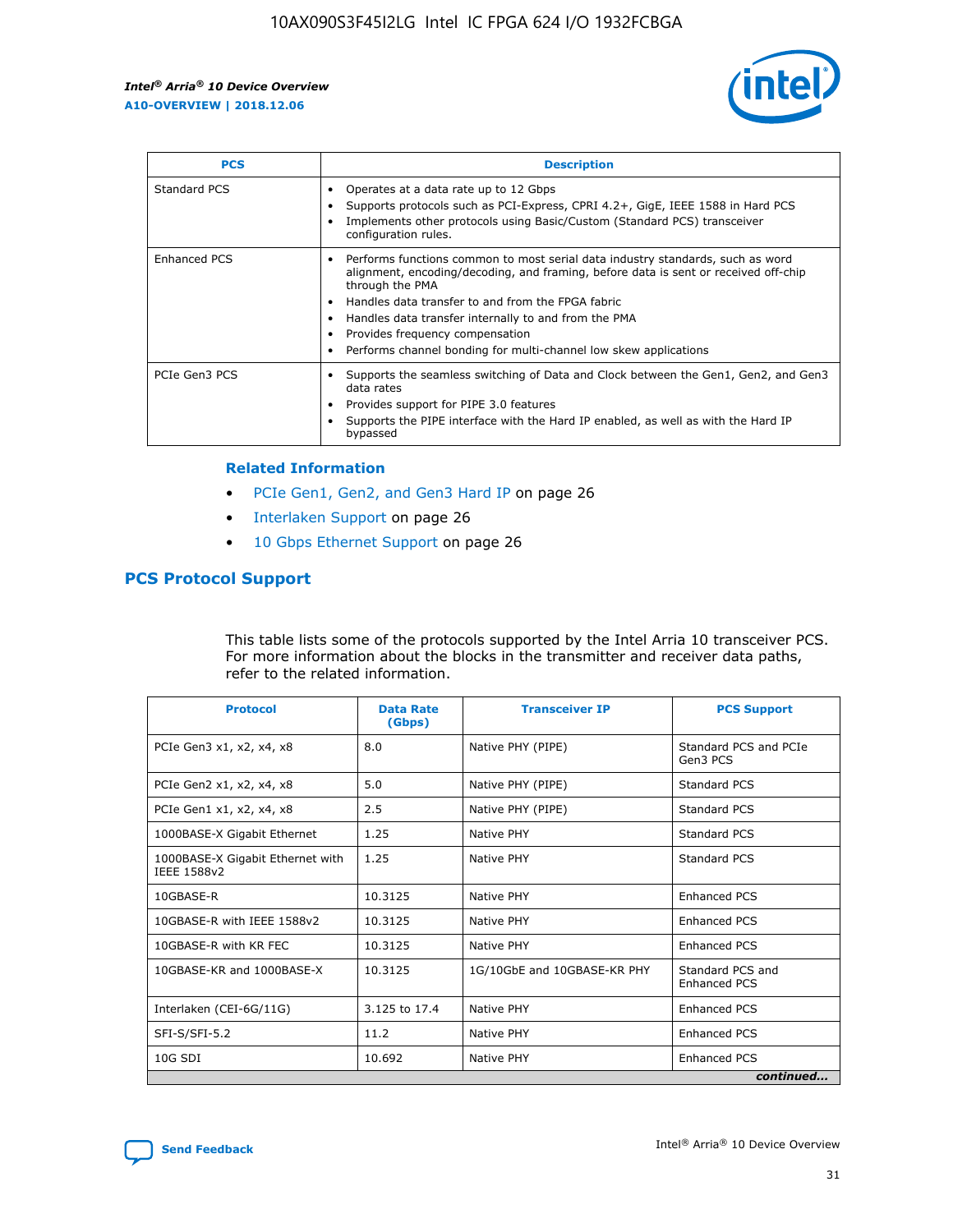

| <b>Protocol</b>      | <b>Data Rate</b><br>(Gbps) | <b>Transceiver IP</b> | <b>PCS Support</b> |
|----------------------|----------------------------|-----------------------|--------------------|
| CPRI 6.0 (64B/66B)   | 0.6144 to<br>10.1376       | Native PHY            | Enhanced PCS       |
| CPRI 4.2 (8B/10B)    | 0.6144 to<br>9.8304        | Native PHY            | Standard PCS       |
| OBSAI RP3 v4.2       | 0.6144 to 6.144            | Native PHY            | Standard PCS       |
| SD-SDI/HD-SDI/3G-SDI | $0.143(12)$ to<br>2.97     | Native PHY            | Standard PCS       |

# **Related Information**

#### [Intel Arria 10 Transceiver PHY User Guide](https://www.intel.com/content/www/us/en/programmable/documentation/nik1398707230472.html#nik1398707091164)

Provides more information about the supported transceiver protocols and PHY IP, the PMA architecture, and the standard, enhanced, and PCIe Gen3 PCS architecture.

# **SoC with Hard Processor System**

Each SoC device combines an FPGA fabric and a hard processor system (HPS) in a single device. This combination delivers the flexibility of programmable logic with the power and cost savings of hard IP in these ways:

- Reduces board space, system power, and bill of materials cost by eliminating a discrete embedded processor
- Allows you to differentiate the end product in both hardware and software, and to support virtually any interface standard
- Extends the product life and revenue through in-field hardware and software updates

 $(12)$  The 0.143 Gbps data rate is supported using oversampling of user logic that you must implement in the FPGA fabric.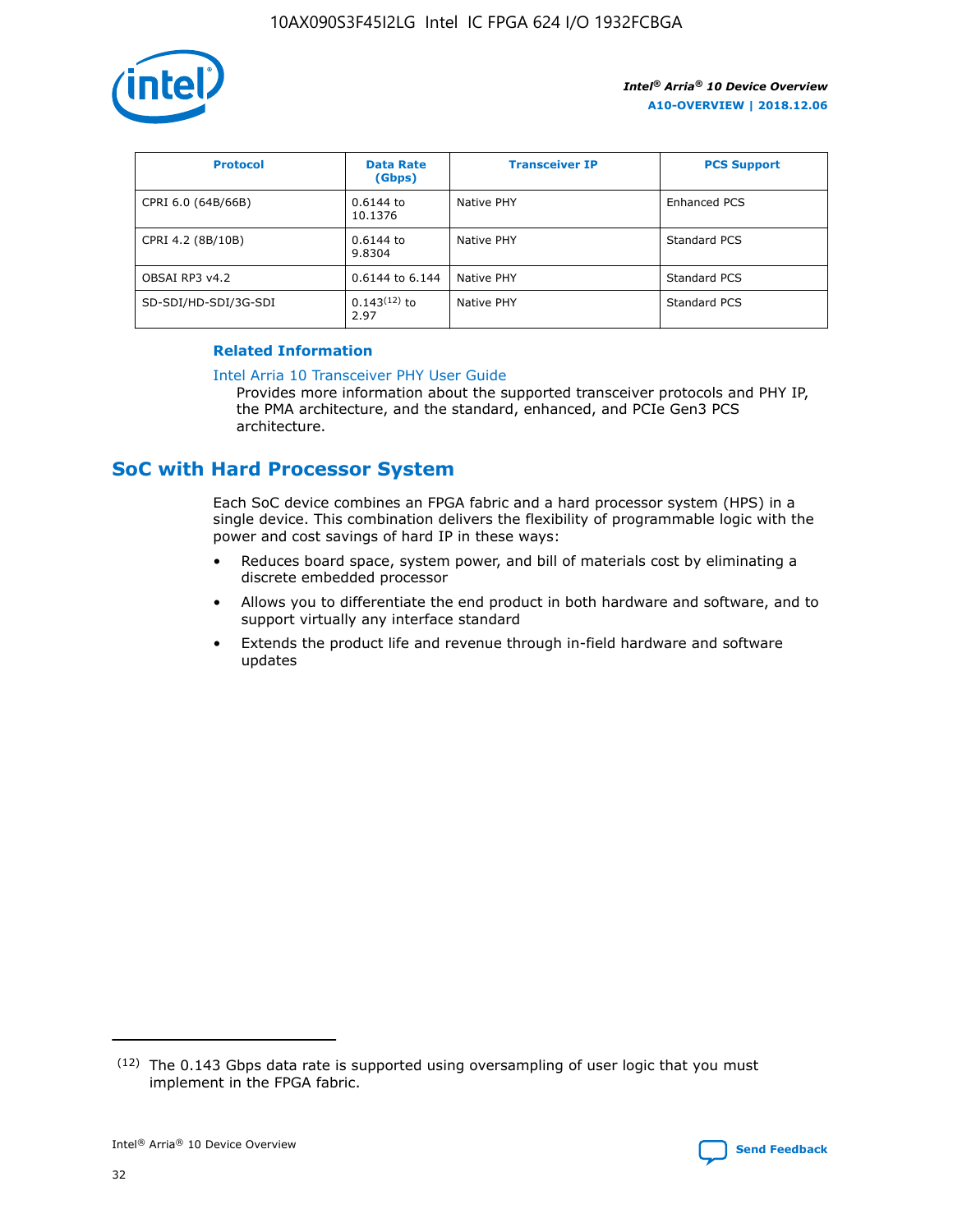

#### **Figure 9. HPS Block Diagram**

This figure shows a block diagram of the HPS with the dual ARM Cortex-A9 MPCore processor.



# **Key Advantages of 20-nm HPS**

The 20-nm HPS strikes a balance between enabling maximum software compatibility with 28-nm SoCs while still improving upon the 28-nm HPS architecture. These improvements address the requirements of the next generation target markets such as wireless and wireline communications, compute and storage equipment, broadcast and military in terms of performance, memory bandwidth, connectivity via backplane and security.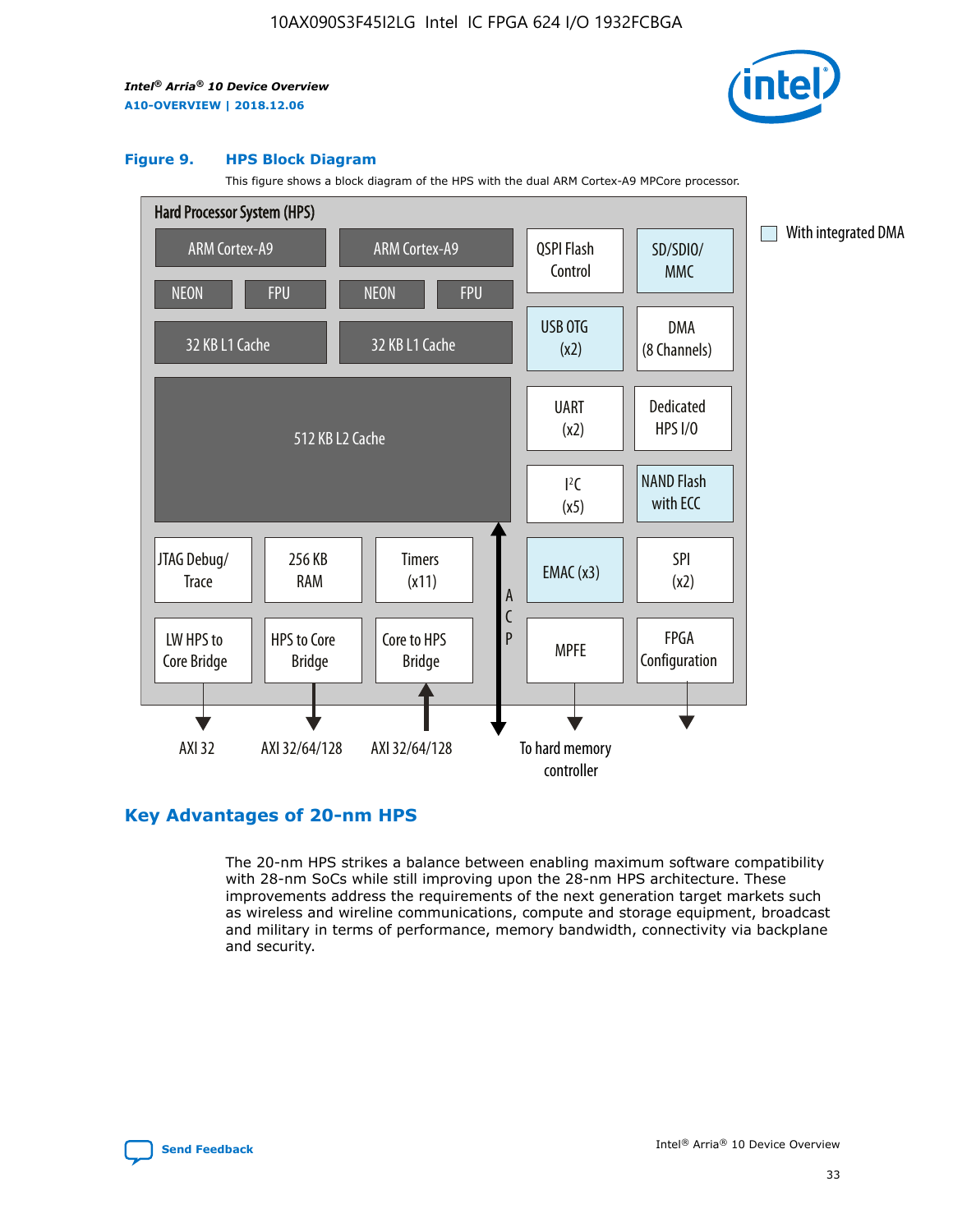

## **Table 24. Improvements in 20 nm HPS**

This table lists the key improvements of the 20 nm HPS compared to the 28 nm HPS.

| Advantages/<br><b>Improvements</b>                          | <b>Description</b>                                                                                                                                                                                                                                                                                                                                                                                                                                                                                                                                                                                                                                                                                                                                                                                                                                                                                                                                |
|-------------------------------------------------------------|---------------------------------------------------------------------------------------------------------------------------------------------------------------------------------------------------------------------------------------------------------------------------------------------------------------------------------------------------------------------------------------------------------------------------------------------------------------------------------------------------------------------------------------------------------------------------------------------------------------------------------------------------------------------------------------------------------------------------------------------------------------------------------------------------------------------------------------------------------------------------------------------------------------------------------------------------|
| Increased performance and<br>overdrive capability           | While the nominal processor frequency is 1.2 GHz, the 20 nm HPS offers an "overdrive"<br>feature which enables a higher processor operating frequency. This requires a higher supply<br>voltage value that is unique to the HPS and may require a separate regulator.                                                                                                                                                                                                                                                                                                                                                                                                                                                                                                                                                                                                                                                                             |
| Increased processor memory<br>bandwidth and DDR4<br>support | Up to 64-bit DDR4 memory at 2,400 Mbps support is available for the processor. The hard<br>memory controller for the HPS comprises a multi-port front end that manages connections<br>to a single port memory controller. The multi-port front end allows logic core and the HPS<br>to share ports and thereby the available bandwidth of the memory controller.                                                                                                                                                                                                                                                                                                                                                                                                                                                                                                                                                                                  |
| Flexible I/O sharing                                        | An advanced I/O pin muxing scheme allows improved sharing of I/O between the HPS and<br>the core logic. The following types of I/O are available for SoC:<br>17 dedicated I/Os-physically located inside the HPS block and are not accessible to<br>$\bullet$<br>logic within the core. The 17 dedicated I/Os are used for HPS clock, resets, and<br>interfacing with boot devices, QSPI, and SD/MMC.<br>48 direct shared I/O-located closest to the HPS block and are ideal for high speed HPS<br>$\bullet$<br>peripherals such as EMAC, USB, and others. There is one bank of 48 I/Os that supports<br>direct sharing where the 48 I/Os can be shared 12 I/Os at a time.<br>Standard (shared) I/O-all standard I/Os can be shared by the HPS peripherals and any<br>logic within the core. For designs where more than 48 I/Os are reguired to fully use all<br>the peripherals in the HPS, these I/Os can be connected through the core logic. |
| <b>EMAC</b> core                                            | Three EMAC cores are available in the HPS. The EMAC cores enable an application to<br>support two redundant Ethernet connections; for example, backplane, or two EMAC cores<br>for managing IEEE 1588 time stamp information while allowing a third EMAC core for debug<br>and configuration. All three EMACs can potentially share the same time stamps, simplifying<br>the 1588 time stamping implementation. A new serial time stamp interface allows core<br>logic to access and read the time stamp values. The integrated EMAC controllers can be<br>connected to external Ethernet PHY through the provided MDIO or I <sup>2</sup> C interface.                                                                                                                                                                                                                                                                                            |
| On-chip memory                                              | The on-chip memory is updated to 256 KB support and can support larger data sets and<br>real time algorithms.                                                                                                                                                                                                                                                                                                                                                                                                                                                                                                                                                                                                                                                                                                                                                                                                                                     |
| <b>ECC</b> enhancements                                     | Improvements in L2 Cache ECC management allow identification of errors down to the<br>address level. ECC enhancements also enable improved error injection and status reporting<br>via the introduction of new memory mapped access to syndrome and data signals.                                                                                                                                                                                                                                                                                                                                                                                                                                                                                                                                                                                                                                                                                 |
| HPS to FPGA Interconnect<br>Backbone                        | Although the HPS and the Logic Core can operate independently, they are tightly coupled<br>via a high-bandwidth system interconnect built from high-performance ARM AMBA AXI bus<br>bridges. IP bus masters in the FPGA fabric have access to HPS bus slaves via the FPGA-to-<br>HPS interconnect. Similarly, HPS bus masters have access to bus slaves in the core fabric<br>via the HPS-to-FPGA bridge. Both bridges are AMBA AXI-3 compliant and support<br>simultaneous read and write transactions. Up to three masters within the core fabric can<br>share the HPS SDRAM controller with the processor. Additionally, the processor can be used<br>to configure the core fabric under program control via a dedicated 32-bit configuration port.                                                                                                                                                                                            |
| FPGA configuration and HPS<br>booting                       | The FPGA fabric and HPS in the SoCs are powered independently. You can reduce the clock<br>frequencies or gate the clocks to reduce dynamic power.<br>You can configure the FPGA fabric and boot the HPS independently, in any order, providing<br>you with more design flexibility.                                                                                                                                                                                                                                                                                                                                                                                                                                                                                                                                                                                                                                                              |
| Security                                                    | New security features have been introduced for anti-tamper management, secure boot,<br>encryption (AES), and authentication (SHA).                                                                                                                                                                                                                                                                                                                                                                                                                                                                                                                                                                                                                                                                                                                                                                                                                |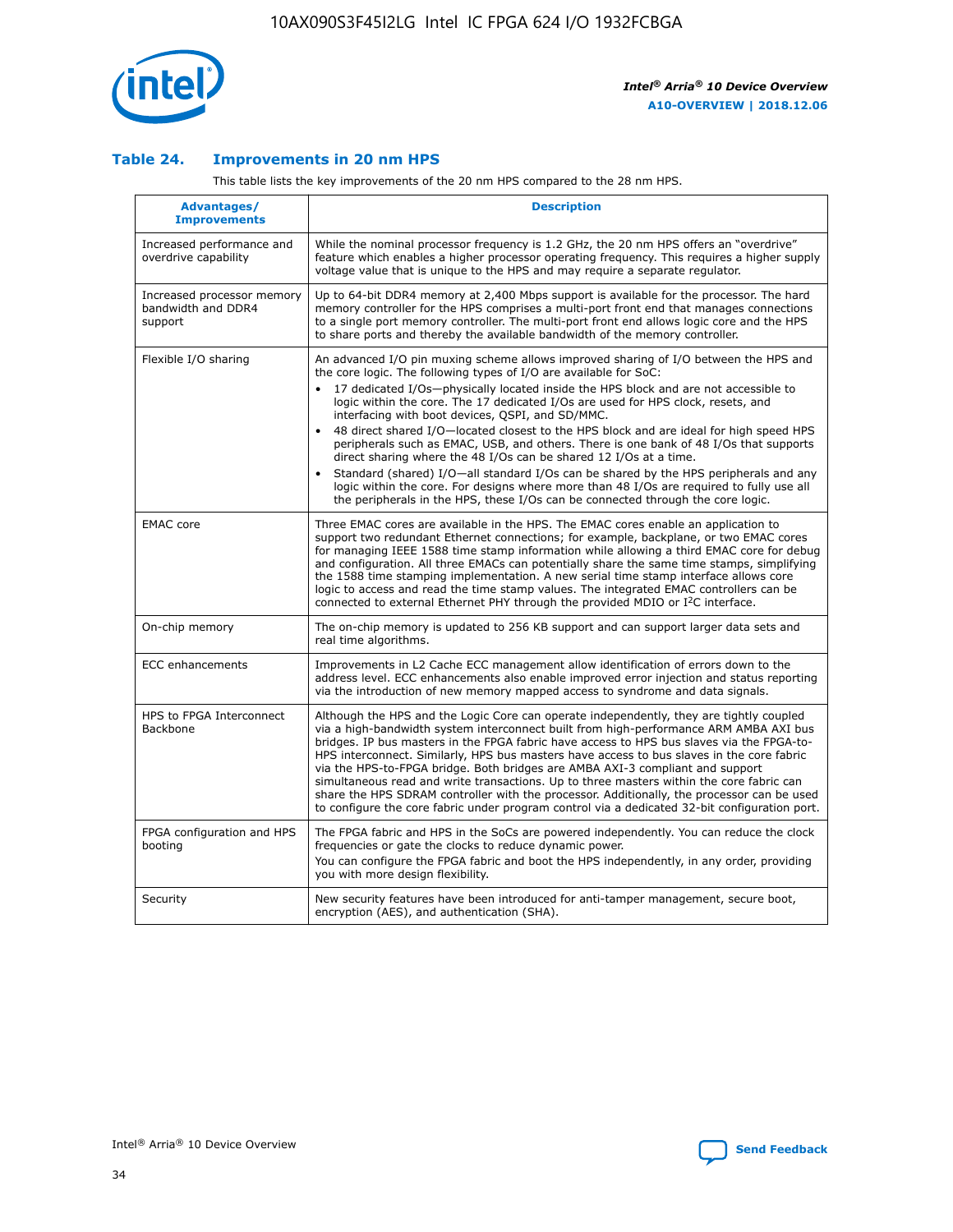

# **Features of the HPS**

The HPS has the following features:

- 1.2-GHz, dual-core ARM Cortex-A9 MPCore processor with up to 1.5-GHz via overdrive
	- ARMv7-A architecture that runs 32-bit ARM instructions, 16-bit and 32-bit Thumb instructions, and 8-bit Java byte codes in Jazelle style
	- Superscalar, variable length, out-of-order pipeline with dynamic branch prediction
	- Instruction Efficiency 2.5 MIPS/MHz, which provides total performance of 7500 MIPS at 1.5 GHz
- Each processor core includes:
	- 32 KB of L1 instruction cache, 32 KB of L1 data cache
	- Single- and double-precision floating-point unit and NEON media engine
	- CoreSight debug and trace technology
	- Snoop Control Unit (SCU) and Acceleration Coherency Port (ACP)
- 512 KB of shared L2 cache
- 256 KB of scratch RAM
- Hard memory controller with support for DDR3, DDR4 and optional error correction code (ECC) support
- Multiport Front End (MPFE) Scheduler interface to the hard memory controller
- 8-channel direct memory access (DMA) controller
- QSPI flash controller with SIO, DIO, QIO SPI Flash support
- NAND flash controller (ONFI 1.0 or later) with DMA and ECC support, updated to support 8 and 16-bit Flash devices and new command DMA to offload CPU for fast power down recovery
- Updated SD/SDIO/MMC controller to eMMC 4.5 with DMA with CE-ATA digital command support
- 3 10/100/1000 Ethernet media access control (MAC) with DMA
- 2 USB On-the-Go (OTG) controllers with DMA
- $\bullet$  5 I<sup>2</sup>C controllers (3 can be used by EMAC for MIO to external PHY)
- 2 UART 16550 Compatible controllers
- 4 serial peripheral interfaces (SPI) (2 Master, 2 Slaves)
- 62 programmable general-purpose I/Os, which includes 48 direct share I/Os that allows the HPS peripherals to connect directly to the FPGA I/Os
- 7 general-purpose timers
- 4 watchdog timers
- Anti-tamper, Secure Boot, Encryption (AES) and Authentication (SHA)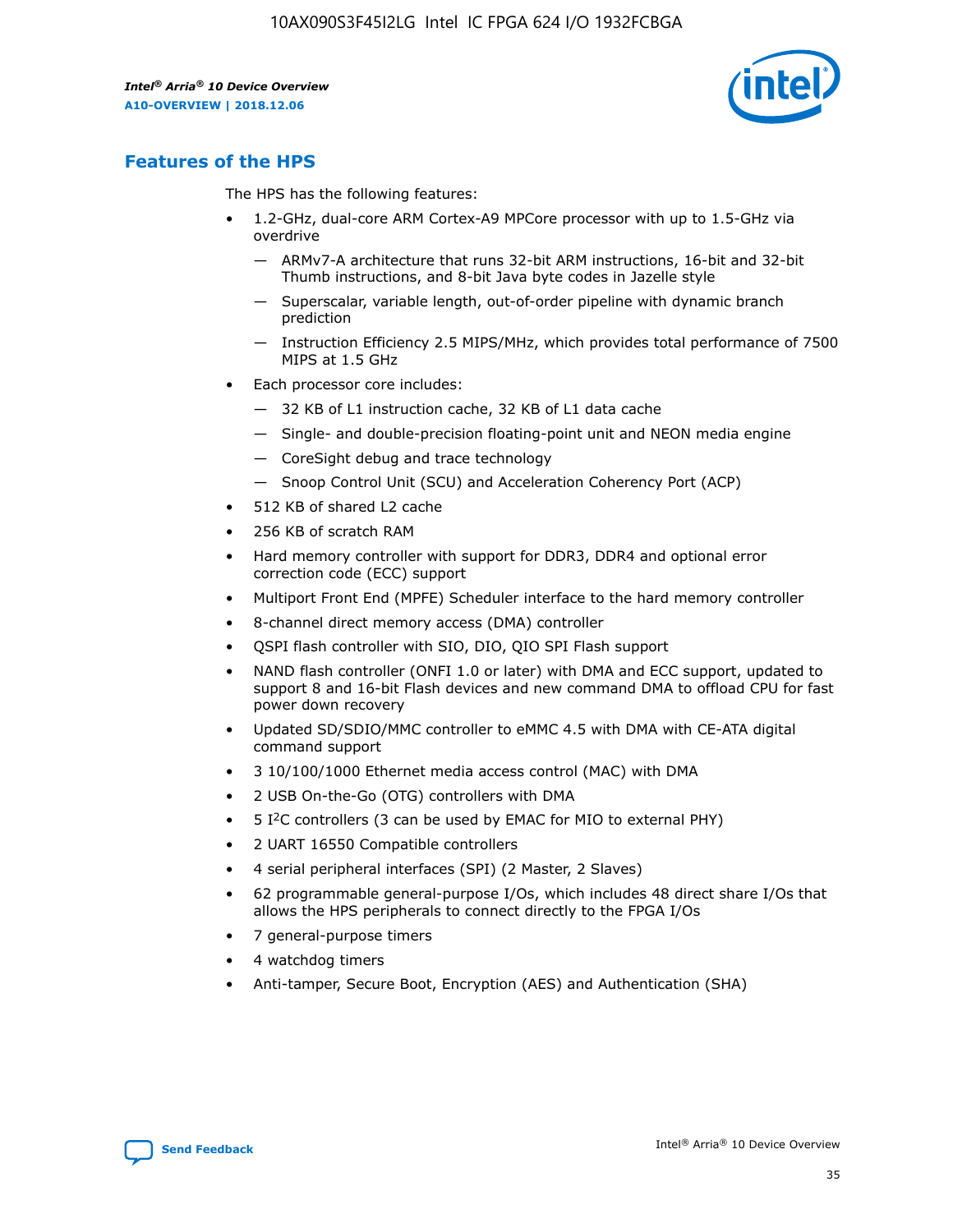

# **System Peripherals and Debug Access Port**

Each Ethernet MAC, USB OTG, NAND flash controller, and SD/MMC controller module has an integrated DMA controller. For modules without an integrated DMA controller, an additional DMA controller module provides up to eight channels of high-bandwidth data transfers. Peripherals that communicate off-chip are multiplexed with other peripherals at the HPS pin level. This allows you to choose which peripherals interface with other devices on your PCB.

The debug access port provides interfaces to industry standard JTAG debug probes and supports ARM CoreSight debug and core traces to facilitate software development.

## **HPS–FPGA AXI Bridges**

The HPS–FPGA bridges, which support the Advanced Microcontroller Bus Architecture (AMBA) Advanced eXtensible Interface (AXI™) specifications, consist of the following bridges:

- FPGA-to-HPS AMBA AXI bridge—a high-performance bus supporting 32, 64, and 128 bit data widths that allows the FPGA fabric to issue transactions to slaves in the HPS.
- HPS-to-FPGA Avalon/AMBA AXI bridge—a high-performance bus supporting 32, 64, and 128 bit data widths that allows the HPS to issue transactions to slaves in the FPGA fabric.
- Lightweight HPS-to-FPGA AXI bridge—a lower latency 32 bit width bus that allows the HPS to issue transactions to soft peripherals in the FPGA fabric. This bridge is primarily used for control and status register (CSR) accesses to peripherals in the FPGA fabric.

The HPS–FPGA AXI bridges allow masters in the FPGA fabric to communicate with slaves in the HPS logic, and vice versa. For example, the HPS-to-FPGA AXI bridge allows you to share memories instantiated in the FPGA fabric with one or both microprocessors in the HPS, while the FPGA-to-HPS AXI bridge allows logic in the FPGA fabric to access the memory and peripherals in the HPS.

Each HPS–FPGA bridge also provides asynchronous clock crossing for data transferred between the FPGA fabric and the HPS.

### **HPS SDRAM Controller Subsystem**

The HPS SDRAM controller subsystem contains a multiport SDRAM controller and DDR PHY that are shared between the FPGA fabric (through the FPGA-to-HPS SDRAM interface), the level 2 (L2) cache, and the level 3 (L3) system interconnect. The FPGA-to-HPS SDRAM interface supports AMBA AXI and Avalon® Memory-Mapped (Avalon-MM) interface standards, and provides up to six individual ports for access by masters implemented in the FPGA fabric.

The HPS SDRAM controller supports up to 3 masters (command ports), 3x 64-bit read data ports and 3x 64-bit write data ports.

To maximize memory performance, the SDRAM controller subsystem supports command and data reordering, deficit round-robin arbitration with aging, and high-priority bypass features.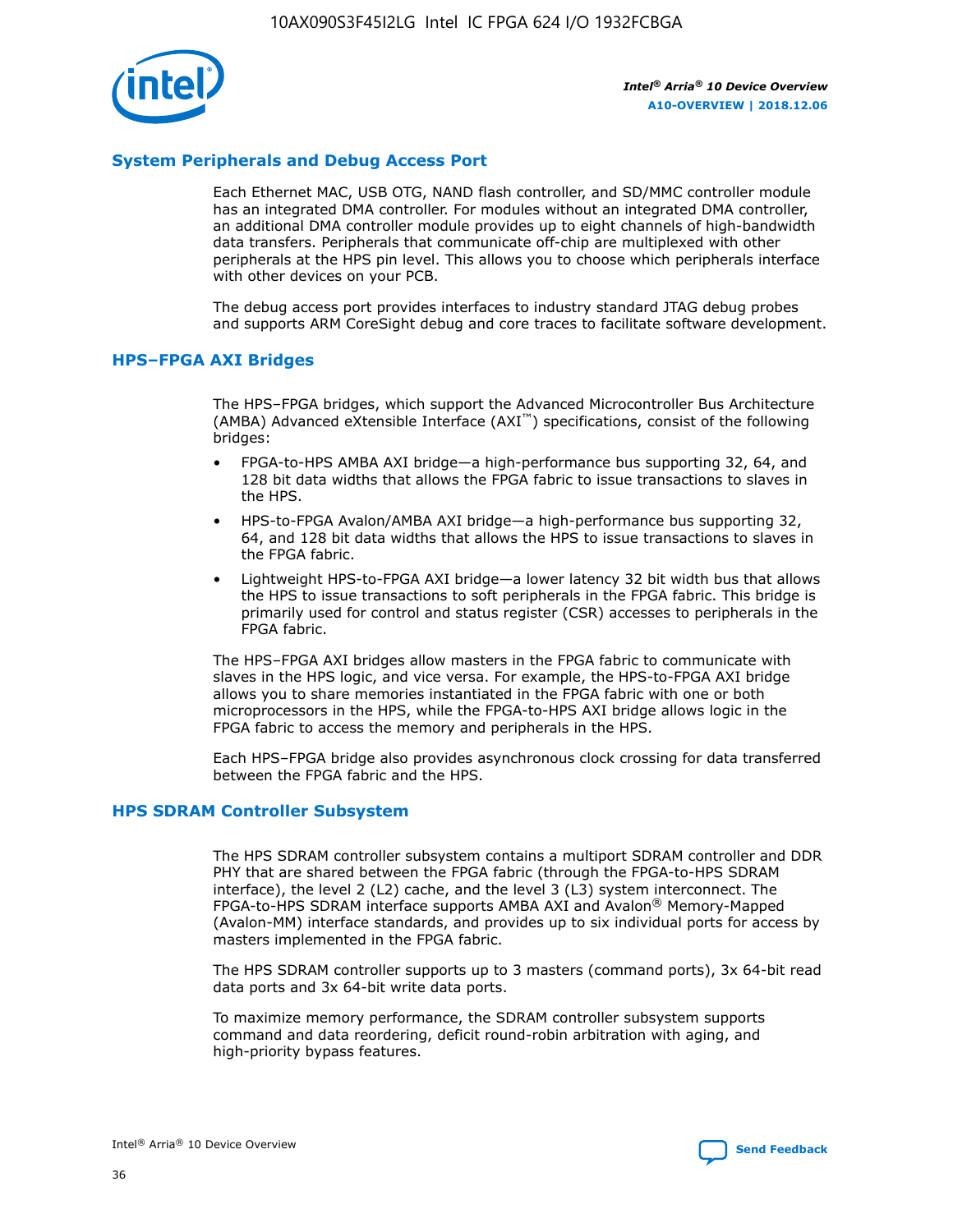

# **FPGA Configuration and HPS Booting**

The FPGA fabric and HPS in the SoC FPGA must be powered at the same time. You can reduce the clock frequencies or gate the clocks to reduce dynamic power.

Once powered, the FPGA fabric and HPS can be configured independently thus providing you with more design flexibility:

- You can boot the HPS independently. After the HPS is running, the HPS can fully or partially reconfigure the FPGA fabric at any time under software control. The HPS can also configure other FPGAs on the board through the FPGA configuration controller.
- Configure the FPGA fabric first, and then boot the HPS from memory accessible to the FPGA fabric.

## **Hardware and Software Development**

For hardware development, you can configure the HPS and connect your soft logic in the FPGA fabric to the HPS interfaces using the Platform Designer system integration tool in the Intel Quartus Prime software.

For software development, the ARM-based SoC FPGA devices inherit the rich software development ecosystem available for the ARM Cortex-A9 MPCore processor. The software development process for Intel SoC FPGAs follows the same steps as those for other SoC devices from other manufacturers. Support for Linux\*, VxWorks\*, and other operating systems are available for the SoC FPGAs. For more information on the operating systems support availability, contact the Intel FPGA sales team.

You can begin device-specific firmware and software development on the Intel SoC FPGA Virtual Target. The Virtual Target is a fast PC-based functional simulation of a target development system—a model of a complete development board. The Virtual Target enables the development of device-specific production software that can run unmodified on actual hardware.

# **Dynamic and Partial Reconfiguration**

The Intel Arria 10 devices support dynamic and partial reconfiguration. You can use dynamic and partial reconfiguration simultaneously to enable seamless reconfiguration of both the device core and transceivers.

# **Dynamic Reconfiguration**

You can reconfigure the PMA and PCS blocks while the device continues to operate. This feature allows you to change the data rates, protocol, and analog settings of a channel in a transceiver bank without affecting on-going data transfer in other transceiver banks. This feature is ideal for applications that require dynamic multiprotocol or multirate support.

# **Partial Reconfiguration**

Using partial reconfiguration, you can reconfigure some parts of the device while keeping the device in operation.

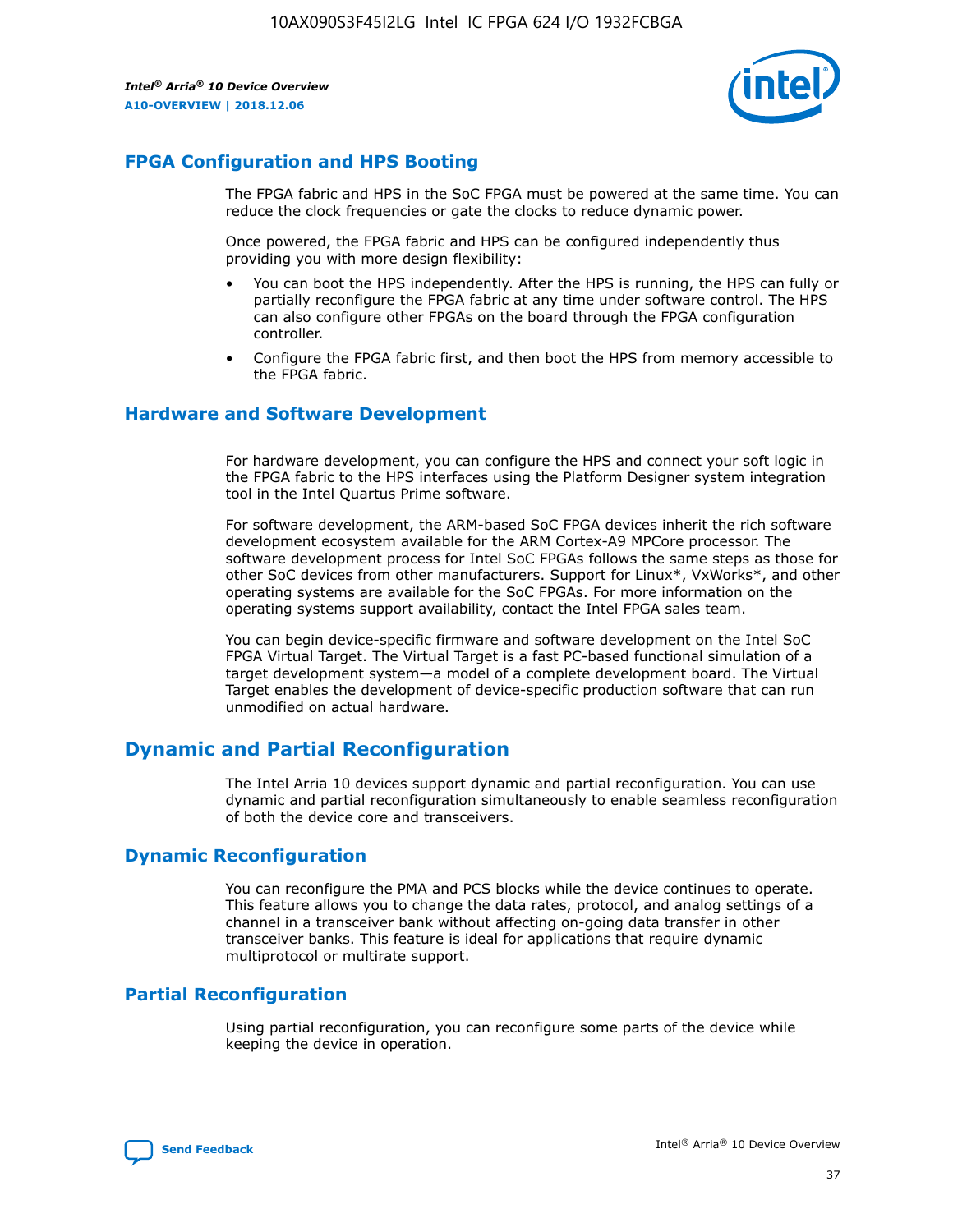

Instead of placing all device functions in the FPGA fabric, you can store some functions that do not run simultaneously in external memory and load them only when required. This capability increases the effective logic density of the device, and lowers cost and power consumption.

In the Intel solution, you do not have to worry about intricate device architecture to perform a partial reconfiguration. The partial reconfiguration capability is built into the Intel Quartus Prime design software, making such time-intensive task simple.

Intel Arria 10 devices support partial reconfiguration in the following configuration options:

- Using an internal host:
	- All supported configuration modes where the FPGA has access to external memory devices such as serial and parallel flash memory.
	- Configuration via Protocol [CvP (PCIe)]
- Using an external host—passive serial (PS), fast passive parallel (FPP) x8, FPP x16, and FPP x32 I/O interface.

# **Enhanced Configuration and Configuration via Protocol**

# **Table 25. Configuration Schemes and Features of Intel Arria 10 Devices**

Intel Arria 10 devices support 1.8 V programming voltage and several configuration schemes.

| <b>Scheme</b>                                                          | <b>Data</b><br><b>Width</b> | <b>Max Clock</b><br>Rate<br>(MHz) | <b>Max Data</b><br>Rate<br>(Mbps)<br>(13) | <b>Decompression</b> | <b>Design</b><br>Security <sup>(1</sup><br>4) | <b>Partial</b><br>Reconfiguration<br>(15) | <b>Remote</b><br><b>System</b><br><b>Update</b> |
|------------------------------------------------------------------------|-----------------------------|-----------------------------------|-------------------------------------------|----------------------|-----------------------------------------------|-------------------------------------------|-------------------------------------------------|
| <b>JTAG</b>                                                            | 1 bit                       | 33                                | 33                                        |                      |                                               | Yes(16)                                   |                                                 |
| Active Serial (AS)<br>through the<br>EPCO-L<br>configuration<br>device | 1 bit,<br>4 bits            | 100                               | 400                                       | Yes                  | Yes                                           | Yes(16)                                   | Yes                                             |
| Passive serial (PS)<br>through CPLD or<br>external<br>microcontroller  | 1 bit                       | 100                               | 100                                       | Yes                  | Yes                                           | Yes <sup>(16)</sup>                       | Parallel<br>Flash<br>Loader<br>(PFL) IP<br>core |
|                                                                        |                             |                                   |                                           |                      |                                               |                                           | continued                                       |

<sup>(13)</sup> Enabling either compression or design security features affects the maximum data rate. Refer to the Intel Arria 10 Device Datasheet for more information.

<sup>(14)</sup> Encryption and compression cannot be used simultaneously.

 $(15)$  Partial reconfiguration is an advanced feature of the device family. If you are interested in using partial reconfiguration, contact Intel for support.

 $(16)$  Partial configuration can be performed only when it is configured as internal host.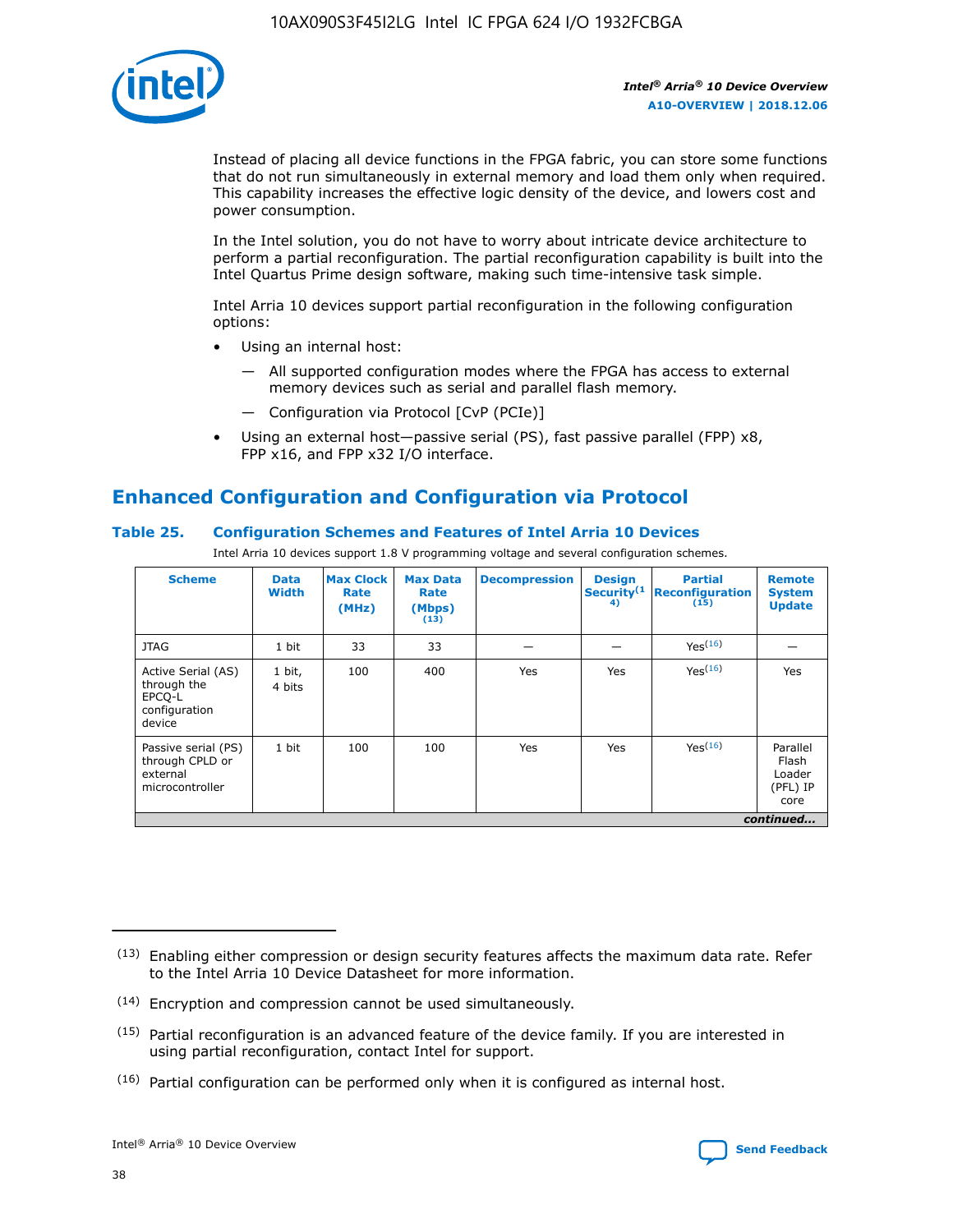

| <b>Scheme</b>                                    | <b>Data</b><br><b>Width</b> | <b>Max Clock</b><br>Rate<br>(MHz) | <b>Max Data</b><br>Rate<br>(Mbps)<br>(13) | <b>Decompression</b> | <b>Design</b><br>Security <sup>(1</sup><br>4) | <b>Partial</b><br><b>Reconfiguration</b><br>(15) | <b>Remote</b><br><b>System</b><br><b>Update</b> |
|--------------------------------------------------|-----------------------------|-----------------------------------|-------------------------------------------|----------------------|-----------------------------------------------|--------------------------------------------------|-------------------------------------------------|
| Fast passive                                     | 8 bits                      | 100                               | 3200                                      | <b>Yes</b>           | Yes                                           | Yes(17)                                          | PFL IP                                          |
| parallel (FPP)<br>through CPLD or                | 16 bits                     |                                   |                                           | Yes                  | Yes                                           |                                                  | core                                            |
| external<br>microcontroller                      | 32 bits                     |                                   |                                           | Yes                  | Yes                                           |                                                  |                                                 |
| Configuration via                                | 16 bits                     | 100                               | 3200                                      | Yes                  | Yes                                           | Yes <sup>(17)</sup>                              |                                                 |
| <b>HPS</b>                                       | 32 bits                     |                                   |                                           | Yes                  | Yes                                           |                                                  |                                                 |
| Configuration via<br>Protocol [CvP<br>$(PCIe^*)$ | x1, x2,<br>x4, x8<br>lanes  |                                   | 8000                                      | Yes                  | Yes                                           | Yes <sup>(16)</sup>                              |                                                 |

You can configure Intel Arria 10 devices through PCIe using Configuration via Protocol (CvP). The Intel Arria 10 CvP implementation conforms to the PCIe 100 ms power-up-to-active time requirement.

#### **Related Information**

[Configuration via Protocol \(CvP\) Implementation in Intel FPGAs User Guide](https://www.intel.com/content/www/us/en/programmable/documentation/dsu1441819344145.html#dsu1442269728522) Provides more information about the CvP configuration scheme.

# **SEU Error Detection and Correction**

Intel Arria 10 devices offer robust and easy-to-use single-event upset (SEU) error detection and correction circuitry.

The detection and correction circuitry includes protection for Configuration RAM (CRAM) programming bits and user memories. The CRAM is protected by a continuously running CRC error detection circuit with integrated ECC that automatically corrects one or two errors and detects higher order multi-bit errors. When more than two errors occur, correction is available through reloading of the core programming file, providing a complete design refresh while the FPGA continues to operate.

The physical layout of the Intel Arria 10 CRAM array is optimized to make the majority of multi-bit upsets appear as independent single-bit or double-bit errors which are automatically corrected by the integrated CRAM ECC circuitry. In addition to the CRAM protection, the M20K memory blocks also include integrated ECC circuitry and are layout-optimized for error detection and correction. The MLAB does not have ECC.

(14) Encryption and compression cannot be used simultaneously.

<sup>(17)</sup> Supported at a maximum clock rate of 100 MHz.



 $(13)$  Enabling either compression or design security features affects the maximum data rate. Refer to the Intel Arria 10 Device Datasheet for more information.

 $(15)$  Partial reconfiguration is an advanced feature of the device family. If you are interested in using partial reconfiguration, contact Intel for support.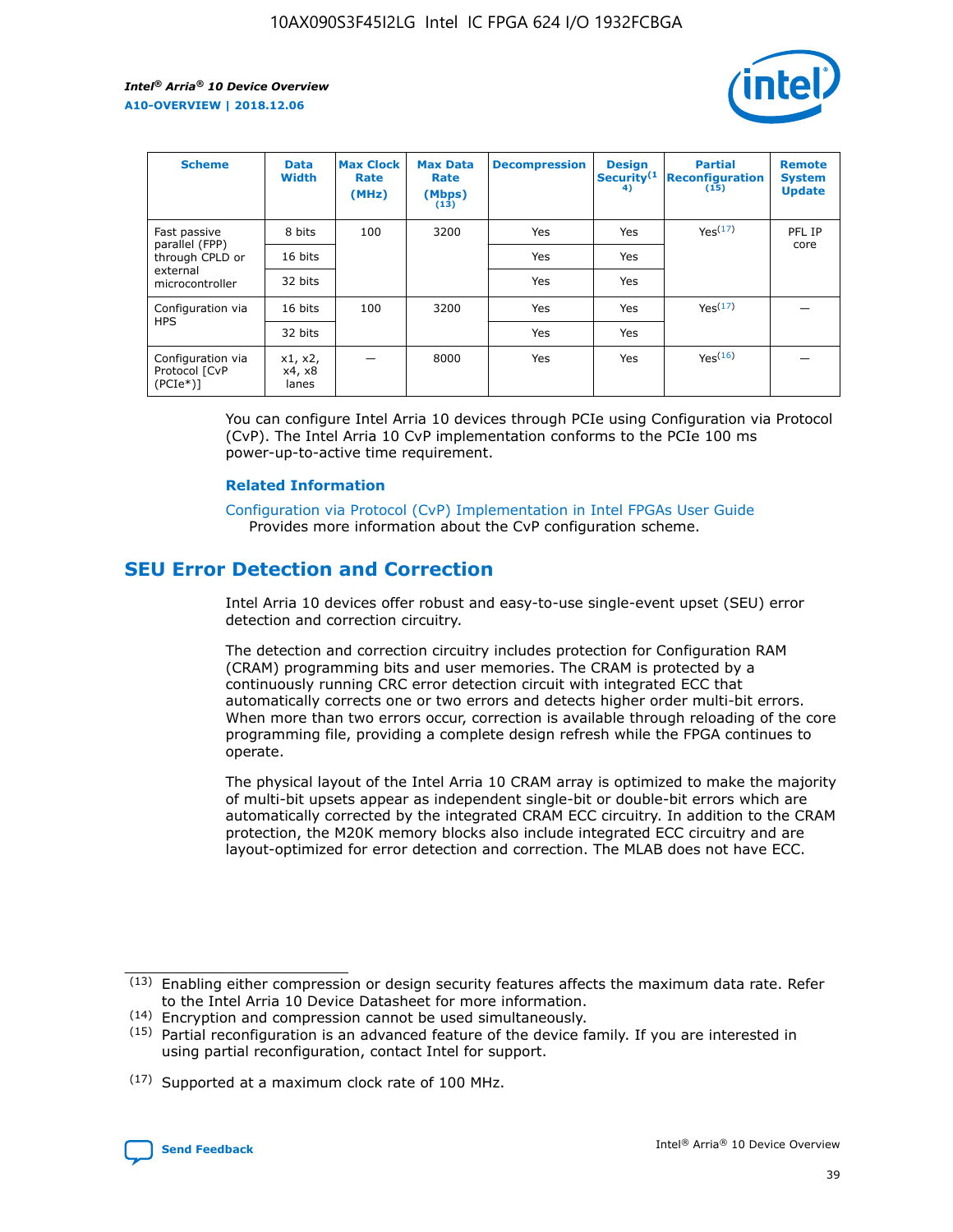

# **Power Management**

Intel Arria 10 devices leverage the advanced 20 nm process technology, a low 0.9 V core power supply, an enhanced core architecture, and several optional power reduction techniques to reduce total power consumption by as much as 40% compared to Arria V devices and as much as 60% compared to Stratix V devices.

The optional power reduction techniques in Intel Arria 10 devices include:

- **SmartVID**—a code is programmed into each device during manufacturing that allows a smart regulator to operate the device at lower core  $V_{CC}$  while maintaining performance
- **Programmable Power Technology**—non-critical timing paths are identified by the Intel Quartus Prime software and the logic in these paths is biased for low power instead of high performance
- **Low Static Power Options**—devices are available with either standard static power or low static power while maintaining performance

Furthermore, Intel Arria 10 devices feature Intel's industry-leading low power transceivers and include a number of hard IP blocks that not only reduce logic resources but also deliver substantial power savings compared to soft implementations. In general, hard IP blocks consume up to 90% less power than the equivalent soft logic implementations.

# **Incremental Compilation**

The Intel Quartus Prime software incremental compilation feature reduces compilation time and helps preserve performance to ease timing closure. The incremental compilation feature enables the partial reconfiguration flow for Intel Arria 10 devices.

Incremental compilation supports top-down, bottom-up, and team-based design flows. This feature facilitates modular, hierarchical, and team-based design flows where different designers compile their respective design sections in parallel. Furthermore, different designers or IP providers can develop and optimize different blocks of the design independently. These blocks can then be imported into the top level project.

# **Document Revision History for Intel Arria 10 Device Overview**

| <b>Document</b><br><b>Version</b> | <b>Changes</b>                                                                                                                                                                                                                                                              |
|-----------------------------------|-----------------------------------------------------------------------------------------------------------------------------------------------------------------------------------------------------------------------------------------------------------------------------|
| 2018.12.06                        | Added links to Intel Arria 10 device errata documents.<br>Removed automotive temperature option from the Intel Arria 10 GX devices.<br>Removed -3 fabric speed grade from the Intel Arria 10 GT devices.<br>Updated power options for the Intel Arria 10 GX and GT devices. |
| 2018.04.09                        | Updated the lowest $V_{CC}$ from 0.83 V to 0.82 V in the topic listing a summary of the device features.                                                                                                                                                                    |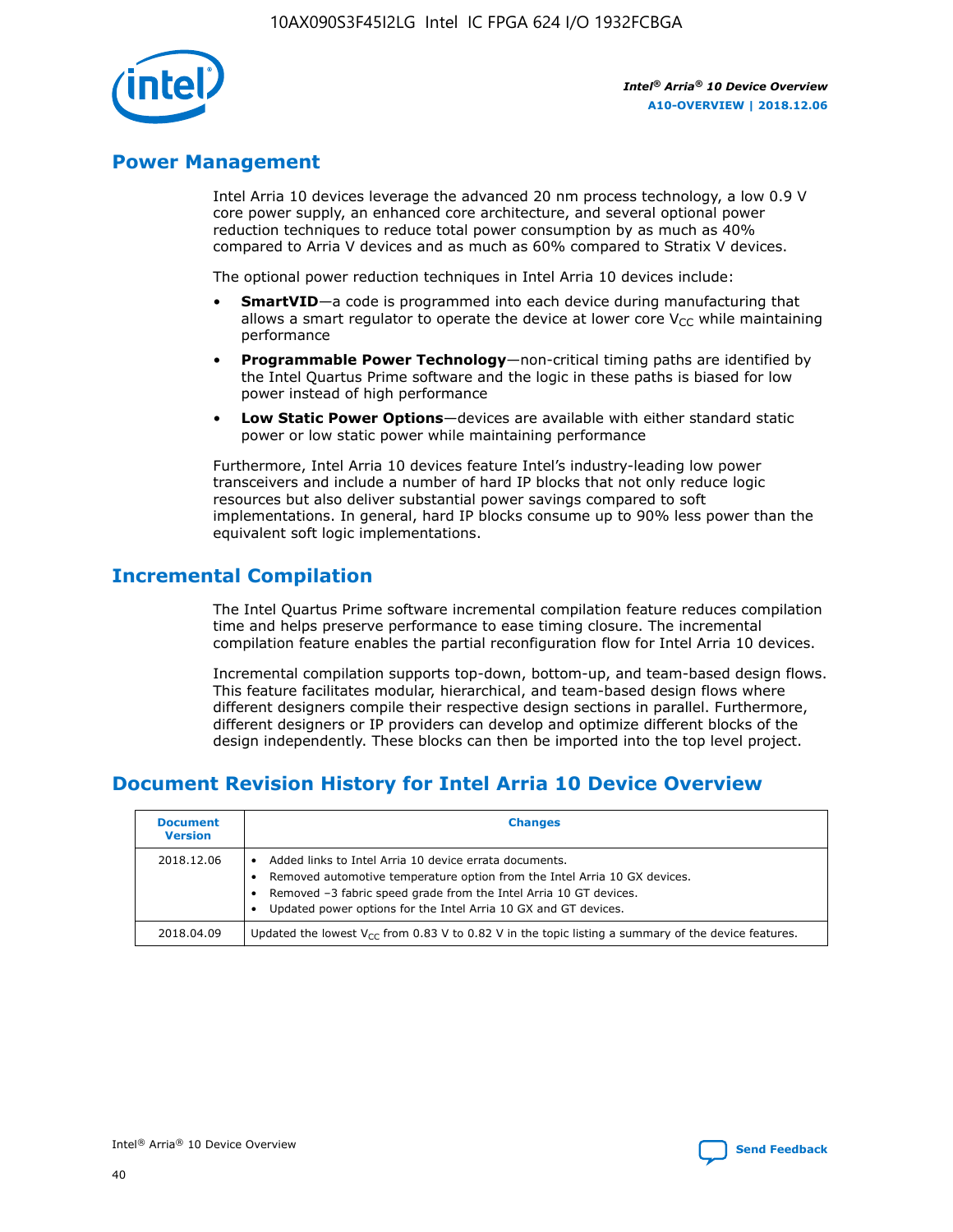$\mathsf{r}$ 



| <b>Date</b>    | <b>Version</b> | <b>Changes</b>                                                                                                                                                                                                                                                                                                                                                                                                                                                                                                                                                                                                                                                                                                                                                                                                                                                                                                                                                                                      |
|----------------|----------------|-----------------------------------------------------------------------------------------------------------------------------------------------------------------------------------------------------------------------------------------------------------------------------------------------------------------------------------------------------------------------------------------------------------------------------------------------------------------------------------------------------------------------------------------------------------------------------------------------------------------------------------------------------------------------------------------------------------------------------------------------------------------------------------------------------------------------------------------------------------------------------------------------------------------------------------------------------------------------------------------------------|
| January 2018   | 2018.01.17     | Updated the maximum data rate for HPS (Intel Arria 10 SX devices<br>external memory interface DDR3 controller from 2,166 Mbps to 2,133<br>Mbps.<br>Updated maximum frequency supported for half rate QDRII and QDRII<br>$\bullet$<br>+ SRAM to 633 MHz in Memory Standards Supported by the Soft<br>Memory Controller table.<br>Updated transceiver backplane capability to 12.5 Gbps.<br>$\bullet$<br>Removed transceiver speed grade 5 in Sample Ordering Core and<br>Available Options for Intel Arria 10 GX Devices figure.<br>Removed package code 40, low static power, SmartVID, industrial, and<br>military operating temperature support from Sample Ordering Core and<br>Available Options for Intel Arria 10 GT Devices figure.<br>Updated short reach transceiver rate for Intel Arria 10 GT devices to<br>$\bullet$<br>25.8 Gbps.<br>Removed On-Die Instrumentation - EyeQ and Jitter Margin Tool<br>support from PMA Features of the Transceivers in Intel Arria 10 Devices<br>table. |
| September 2017 | 2017.09.20     | Updated the maximum speed of the DDR4 external memory interface from<br>1,333 MHz/2,666 Mbps to 1,200 MHz/2,400 Mbps.                                                                                                                                                                                                                                                                                                                                                                                                                                                                                                                                                                                                                                                                                                                                                                                                                                                                               |
| July 2017      | 2017.07.13     | Corrected the automotive temperature range in the figure showing the<br>available options for the Intel Arria 10 GX devices from "-40°C to 100°C"<br>to "-40°C to 125°C".                                                                                                                                                                                                                                                                                                                                                                                                                                                                                                                                                                                                                                                                                                                                                                                                                           |
| July 2017      | 2017.07.06     | Added automotive temperature option to Intel Arria 10 GX device family.                                                                                                                                                                                                                                                                                                                                                                                                                                                                                                                                                                                                                                                                                                                                                                                                                                                                                                                             |
| May 2017       | 2017.05.08     | Corrected protocol names with "1588" to "IEEE 1588v2".<br>$\bullet$<br>Updated the vertical migration table to remove vertical migration<br>$\bullet$<br>between Intel Arria 10 GX and Intel Arria 10 SX device variants.<br>Removed all "Preliminary" marks.                                                                                                                                                                                                                                                                                                                                                                                                                                                                                                                                                                                                                                                                                                                                       |
| March 2017     | 2017.03.15     | Removed the topic about migration from Intel Arria 10 to Intel Stratix<br>10 devices.<br>Rebranded as Intel.<br>$\bullet$                                                                                                                                                                                                                                                                                                                                                                                                                                                                                                                                                                                                                                                                                                                                                                                                                                                                           |
| October 2016   | 2016.10.31     | Removed package F36 from Intel Arria 10 GX devices.<br>$\bullet$<br>Updated Intel Arria 10 GT sample ordering code and maximum GX<br>$\bullet$<br>transceiver count. Intel Arria 10 GT devices are available only in the<br>SF45 package option with a maximum of 72 transceivers.                                                                                                                                                                                                                                                                                                                                                                                                                                                                                                                                                                                                                                                                                                                  |
| May 2016       | 2016.05.02     | Updated the FPGA Configuration and HPS Booting topic.<br>Remove $V_{CC}$ PowerManager from the Summary of Features, Power<br>Management and Arria 10 Device Variants and packages topics. This<br>feature is no longer supported in Arria 10 devices.<br>Removed LPDDR3 from the Memory Standards Supported by the HPS<br>Hard Memory Controller table in the Memory Standards Supported by<br>Intel Arria 10 Devices topic. This standard is only supported by the<br>FPGA.<br>Removed transceiver speed grade 5 from the Device Variants and<br>Packages topic for Arria 10 GX and SX devices.                                                                                                                                                                                                                                                                                                                                                                                                    |
| February 2016  | 2016.02.11     | Changed the maximum Arria 10 GT datarate to 25.8 Gbps and the<br>minimum datarate to 1 Gbps globally.<br>Revised the state for Core clock networks in the Summary of Features<br>$\bullet$<br>topic.<br>• Changed the transceiver parameters in the "Summary of Features for<br>Arria 10 Devices" table.<br>Changed the transceiver parameters in the "Maximum Resource Counts"<br>for Arria 10 GT Devices" table.<br>• Changed the package availability for GT devices in the "Package Plan<br>for Arria 10 GT Devices" table.<br>Changed the package configurations for GT devices in the "Migration"<br>Capability Across Arria 10 Product Lines" figure.<br>continued                                                                                                                                                                                                                                                                                                                           |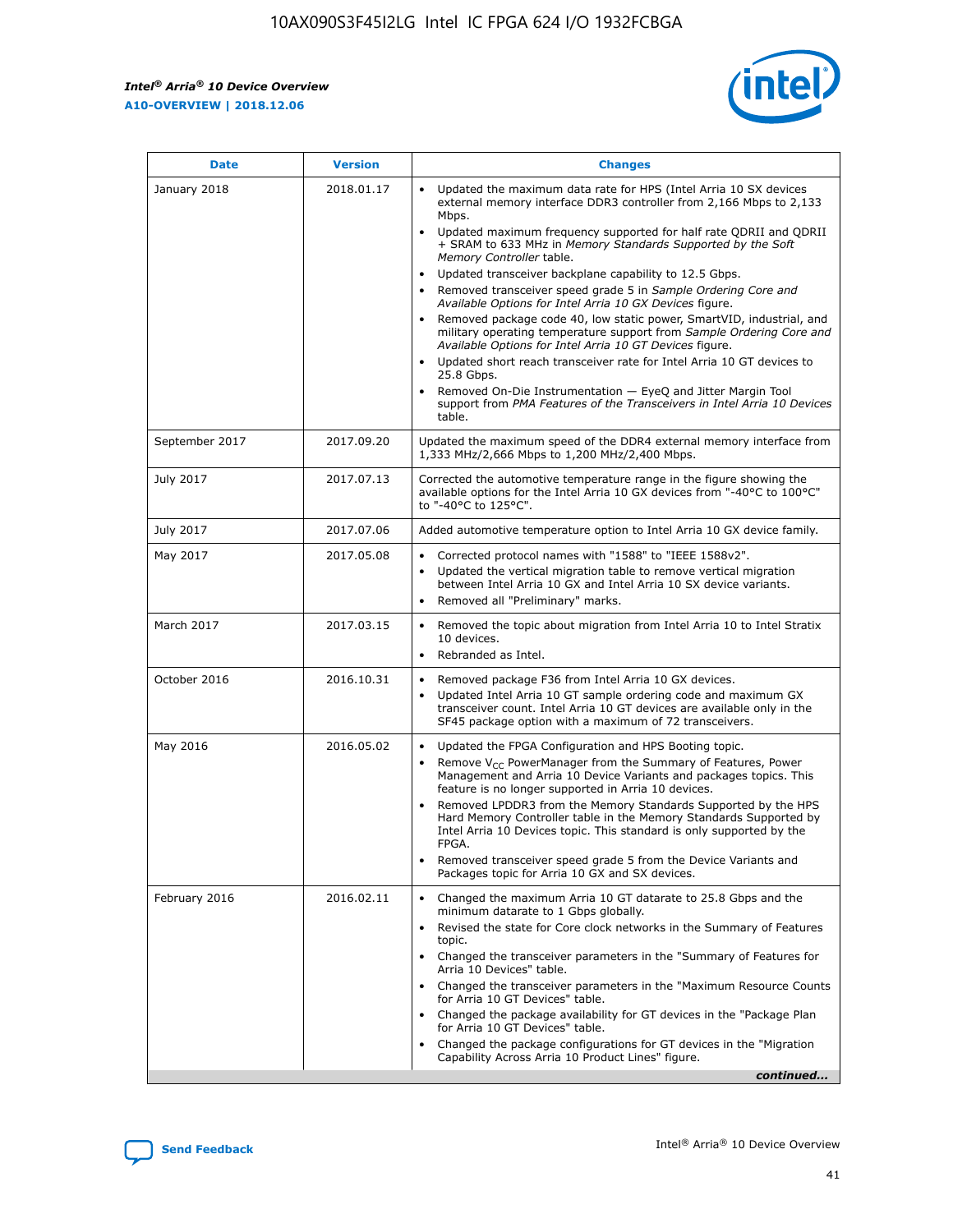

| <b>Date</b>   | <b>Version</b> | <b>Changes</b>                                                                                                                                                               |
|---------------|----------------|------------------------------------------------------------------------------------------------------------------------------------------------------------------------------|
|               |                | • Changed transceiver parameters in the "Low Power Serial Transceivers"<br>section.                                                                                          |
|               |                | • Changed the transceiver descriptions in the "Device Variants for the<br>Arria 10 Device Family" table.                                                                     |
|               |                | Changed the "Sample Ordering Code and Available Options for Arria 10<br>$\bullet$<br>GT Devices" figure.                                                                     |
|               |                | Changed the datarates for GT devices in the "PMA Features" section.                                                                                                          |
|               |                | Changed the datarates for GT devices in the "PCS Features" section.<br>$\bullet$                                                                                             |
| December 2015 | 2015.12.14     | Updated the number of M20K memory blocks for Arria 10 GX 660 from<br>2133 to 2131 and corrected the total RAM bit from 48,448 Kb to<br>48,408 Kb.                            |
|               |                | Corrected the number of DSP blocks for Arria 10 GX 660 from 1688 to<br>1687 in the table listing floating-point arithmetic resources.                                        |
| November 2015 | 2015.11.02     | Updated the maximum resources for Arria 10 GX 220, GX 320, GX 480,<br>$\bullet$<br>GX 660, SX 220, SX 320, SX 480, and SX 660.                                               |
|               |                | • Updated resource count for Arria 10 GX 320, GX 480, GX 660, SX 320,<br>SX 480, a SX 660 devices in Number of Multipliers in Intel Arria 10<br><b>Devices</b> table.        |
|               |                | Updated the available options for Arria 10 GX, GT, and SX.                                                                                                                   |
|               |                | Changed instances of Quartus II to Quartus Prime.<br>$\bullet$                                                                                                               |
| June 2015     | 2015.06.15     | Corrected label for Intel Arria 10 GT product lines in the vertical migration<br>figure.                                                                                     |
| May 2015      | 2015.05.15     | Corrected the DDR3 half rate and quarter rate maximum frequencies in the<br>table that lists the memory standards supported by the Intel Arria 10 hard<br>memory controller. |
| May 2015      | 2015.05.04     | • Added support for 13.5G JESD204b in the Summary of Features table.<br>• Added a link to Arria 10 GT Channel Usage in the Arria 10 GT Package<br>Plan topic.                |
|               |                | • Added a note to the table, Maximum Resource Counts for Arria 10 GT<br>devices.                                                                                             |
|               |                | • Updated the power requirements of the transceivers in the Low Power<br>Serial Transceivers topic.                                                                          |
| January 2015  | 2015.01.23     | • Added floating point arithmetic features in the Summary of Features<br>table.                                                                                              |
|               |                | • Updated the total embedded memory from 38.38 megabits (Mb) to<br>65.6 Mb.                                                                                                  |
|               |                | • Updated the table that lists the memory standards supported by Intel<br>Arria 10 devices.                                                                                  |
|               |                | Removed support for DDR3U, LPDDR3 SDRAM, RLDRAM 2, and DDR2.                                                                                                                 |
|               |                | Moved RLDRAM 3 support from hard memory controller to soft memory<br>controller. RLDRAM 3 support uses hard PHY with soft memory<br>controller.                              |
|               |                | Added soft memory controller support for QDR IV.<br>٠                                                                                                                        |
|               |                | Updated the maximum resource count table to include the number of<br>hard memory controllers available in each device variant.                                               |
|               |                | Updated the transceiver PCS data rate from 12.5 Gbps to 12 Gbps.<br>$\bullet$                                                                                                |
|               |                | Updated the max clock rate of PS, FPP x8, FPP x16, and Configuration<br>via HPS from 125 MHz to 100 MHz.                                                                     |
|               |                | Added a feature for fractional synthesis PLLs: PLL cascading.                                                                                                                |
|               |                | Updated the HPS programmable general-purpose I/Os from 54 to 62.<br>$\bullet$<br>continued                                                                                   |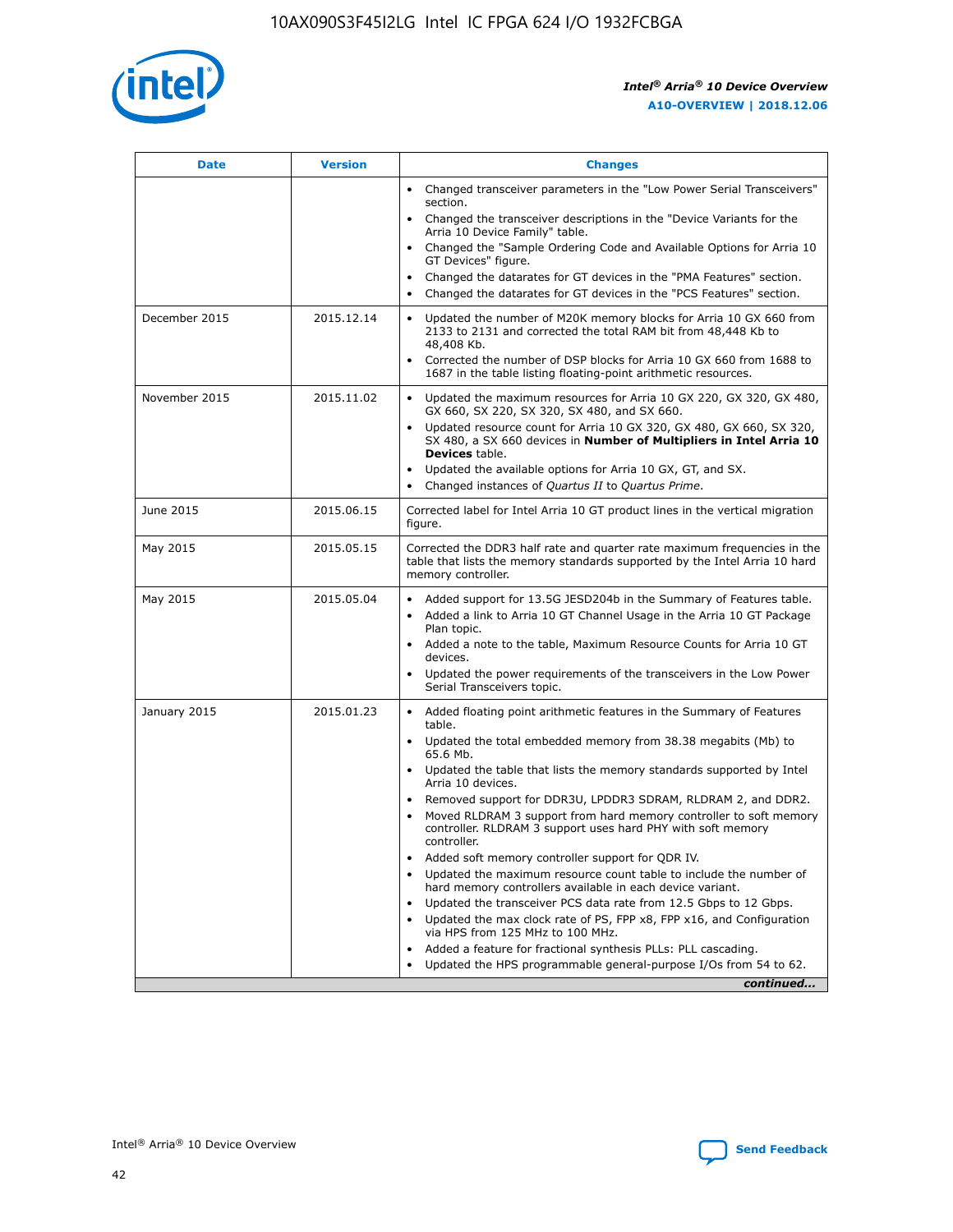r



| <b>Date</b>    | <b>Version</b> | <b>Changes</b>                                                                                                                                                                                                                                                                                                                                                                                                                                                                                                                                      |
|----------------|----------------|-----------------------------------------------------------------------------------------------------------------------------------------------------------------------------------------------------------------------------------------------------------------------------------------------------------------------------------------------------------------------------------------------------------------------------------------------------------------------------------------------------------------------------------------------------|
| September 2014 | 2014.09.30     | Corrected the 3 V I/O and LVDS I/O counts for F35 and F36 packages<br>$\bullet$<br>of Arria 10 GX.<br>Corrected the 3 V I/O, LVDS I/O, and transceiver counts for the NF40<br>$\bullet$<br>package of the Arria GX 570 and 660.<br>Removed 3 V I/O, LVDS I/O, and transceiver counts for the NF40<br>package of the Arria GX 900 and 1150. The NF40 package is not<br>available for Arria 10 GX 900 and 1150.                                                                                                                                       |
| August 2014    | 2014.08.18     | Updated Memory (Kb) M20K maximum resources for Arria 10 GX 660<br>devices from 42,660 to 42,620.<br>Added GPIO columns consisting of LVDS I/O Bank and 3V I/O Bank in<br>$\bullet$<br>the Package Plan table.<br>Added how to use memory interface clock frequency higher than 533<br>$\bullet$<br>MHz in the I/O vertical migration.<br>Added information to clarify that RLDRAM3 support uses hard PHY with<br>$\bullet$<br>soft memory controller.<br>Added variable precision DSP blocks support for floating-point<br>$\bullet$<br>arithmetic. |
| June 2014      | 2014.06.19     | Updated number of dedicated I/Os in the HPS block to 17.                                                                                                                                                                                                                                                                                                                                                                                                                                                                                            |
| February 2014  | 2014.02.21     | Updated transceiver speed grade options for GT devices in Figure 2.                                                                                                                                                                                                                                                                                                                                                                                                                                                                                 |
| February 2014  | 2014.02.06     | Updated data rate for Arria 10 GT devices from 28.1 Gbps to 28.3 Gbps.                                                                                                                                                                                                                                                                                                                                                                                                                                                                              |
| December 2013  | 2013.12.10     | Updated the HPS memory standards support from LPDDR2 to LPDDR3.<br>Updated HPS block diagram to include dedicated HPS I/O and FPGA<br>$\bullet$<br>Configuration blocks as well as repositioned SD/SDIO/MMC, DMA, SPI<br>and NAND Flash with ECC blocks.                                                                                                                                                                                                                                                                                            |
| December 2013  | 2013.12.02     | Initial release.                                                                                                                                                                                                                                                                                                                                                                                                                                                                                                                                    |